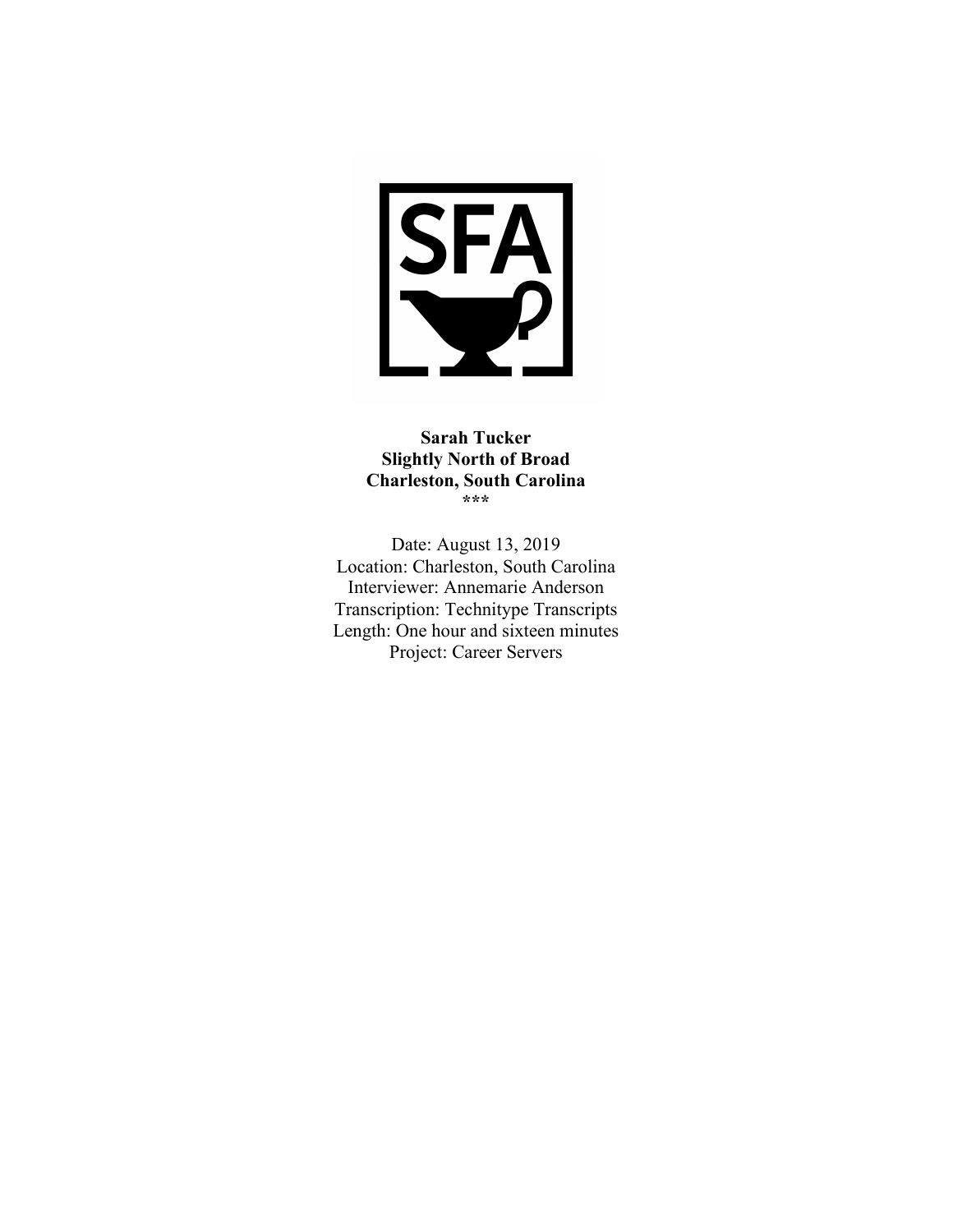**Annemarie Anderson:** Today is August 13<sup>th</sup>, 2019. I'm in Charleston, South Carolina, for the Career Servers Project. This is Annemarie Anderson interviewing Miss Sarah Tucker.

Miss Tucker, would you go ahead and introduce yourself for the recorder and give us your name and tell us what you do?

# [0:00:16.2]

**Sarah Tucker:** Hi. My name is Sarah Elizabeth Tucker, and I am a career server. I've been in the business over twenty years, and it's what I know and love.

 $[0:00:25.5]$ 

**Annemarie Anderson:** That's great. Well, let's start off. Before we talk about your career, could you tell me a little bit about growing up? Give us your birth date and tell us where you grew up.

## $[0:00:35.1]$

**Sarah Tucker:** I was born July  $1<sup>st</sup>$ , 1975, in Jackson, Tennessee. Where I grew up is a tiny town, which I believe, Annemarie, you actually know—no one else does, pretty much—is Selmer, Tennessee. It's kind of like a blip on the map. If you blink, you'll miss it. We had a 420-acre farm. We raised our own cattle. We had horses, dogs. I explored all the time out in the woods, and it was over a mile to the nearest neighbor.

[0:01:11.5]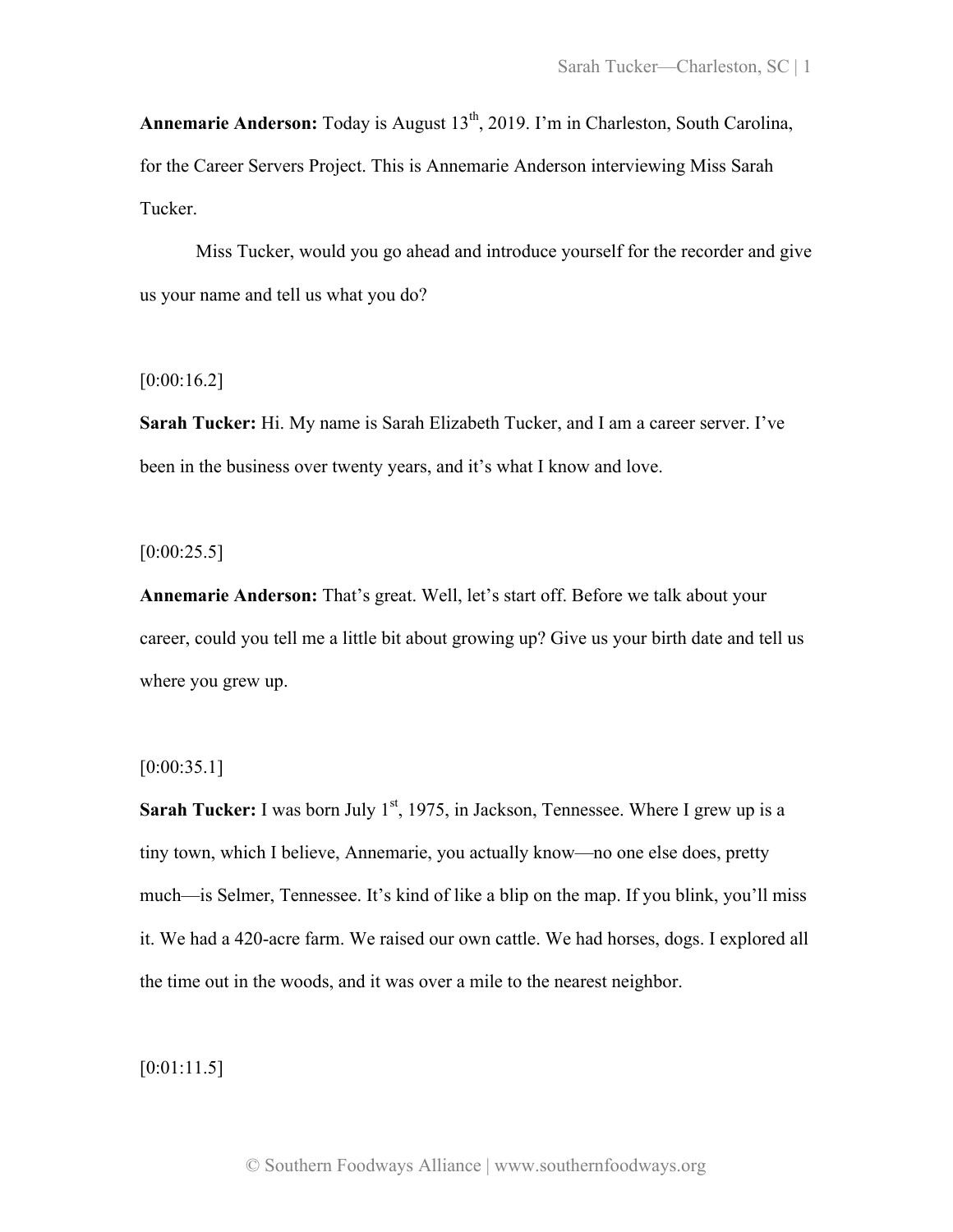**Annemarie Anderson:** That sounds good. Can you tell me a little bit about—well, introduce me to your parents. What were their names?

#### [0:01:16.9]

**Sarah Tucker:** My parents are Jim and Cathy Tucker. My dad was in the military, he was in the Navy when—I'm the last of five children—when my mom and dad first met. Then he had to go over to Vietnam, and she was left alone with a lot of the kids. Her dream was always to have a farm, which is how we ended up on that piece of property, was having a farm. A farm's a lot of work, but it's really fun too. I learned early on in life that you can get lost in the woods as long as you have your dogs, because they always know the way home, which was amazing. But they are still married to this day and love each other, which I think in this world sometimes is kind of rare, but I love that that's how it is, and that's just how I was raised.

### $[0:02:17.3]$

**Annemarie Anderson:** That's great. And so what sort of things did you do on the farm growing up?

### [0:02:22.2]

**Sarah Tucker:** I've always been a tomboy, like *total* tomboy. So even though at that point in my life I was very small, I always tried to outdo my brothers in anything, especially when we had to bale hay. We'd be baling hay, and I remember, like, I was down with them throwing the hay bales up onto the cart, and finally it would get to the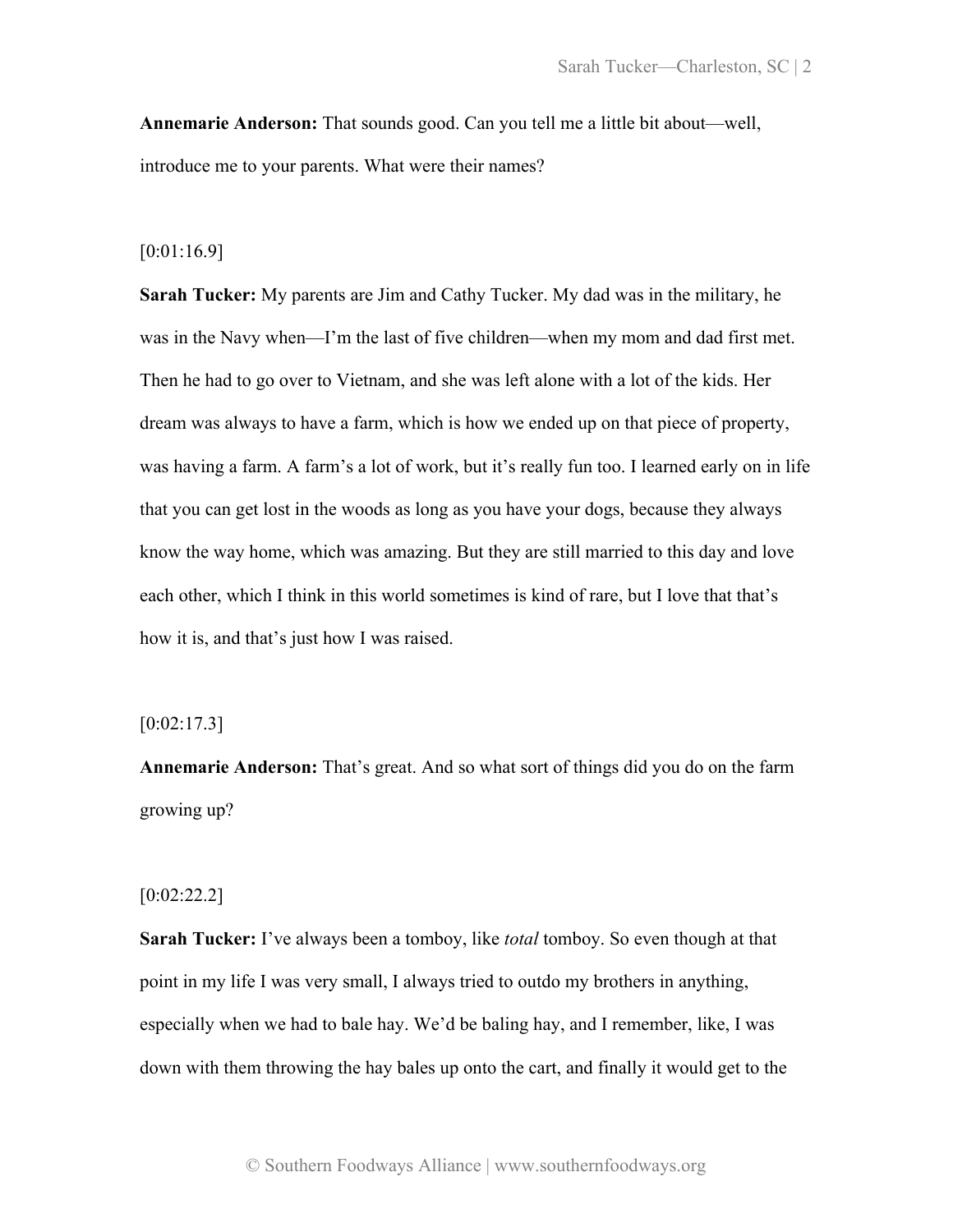point they're like, "You're slowing us down. You have to go up top." And I was not having it. [laughs] And then they would tell me my sister, who was more of an inside person and a bookworm, they'd be like, "But she's stacking them all wrong up there. We really need you up there." They had to tell me that when I was just a kid just to get me up there. They'd throw them up to me, and then I'd stack them all, and I'd tell her how to do it. But, yeah, I mean, it was great. I did that. If I wasn't outside, because I was outside, like I said, getting lost with the dogs and that sort of thing, then I always liked to be in the kitchen with anybody who was cooking, because it intrigued me.

### $[0:03:40.4]$

**Annemarie Anderson:** Well, tell me a little bit about what you grew up—like when you were growing up, what was on the table? What did your parents cook?

#### $[0:03:45.7]$

**Sarah Tucker:** I know my mom is going to listen to this. Sorry, Mom, but we all know this is truth. My mom cannot cook. She missed that gene. Everyone else in the family can cook pretty well, but she missed that gene, so my sister and I started cooking at an early age, but we did really simple stuff, you know, like we put some honey mustard on chicken and bake it in the oven. But I learned a lot from my grandmothers. Whenever I got to be in the kitchen with them, that's when I really knew stuff.

I've always said that I have the best of both worlds, because I had my country grandma and my city grandma. My country grandma, she was doing okra and tomatoes and stewed rabbit that they went out and caught, pecan pie, coconut cake, and you know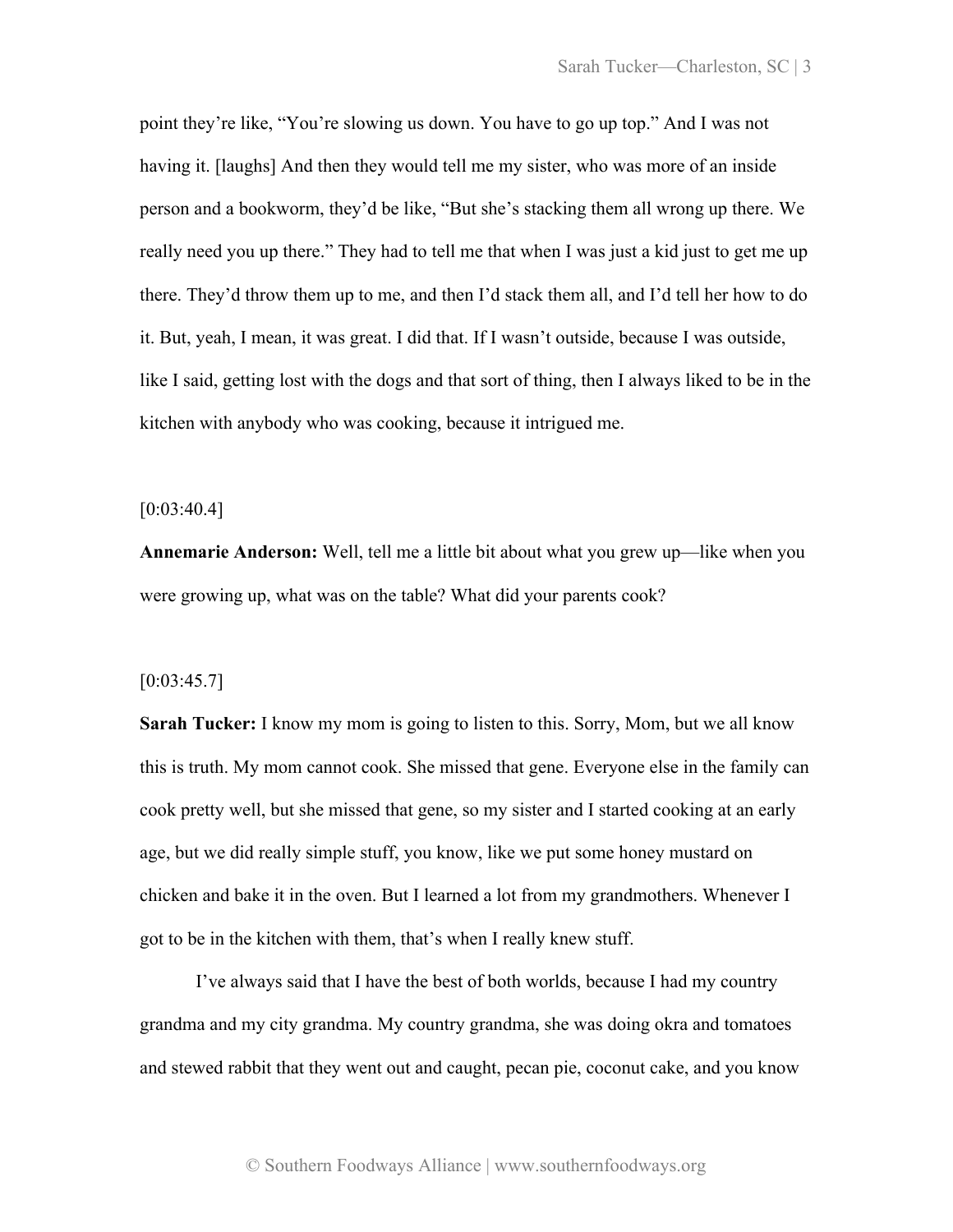the coconut cake, not the fancy one, the one where the icing on the outside is kind of crunchy. Yes, you all know you want it. And then I had my city grandma, who used to throw parties in [Washington] D.C. So on my mom's side of the family. She was making her own liver mousse and rack of lamb and doing like these ornate baked hams and that sort of thing, like lemon meringue pies with meringue that was like 80 miles high and, for sure, toasted on top, which some people miss. But, yeah, I got the best of both worlds, basically, like food love from my grandparents.

Now my dad, he doesn't often cook, but if it's breakfast, he's always on point, omelets for sure, pancakes, and he always made a mean chili. But he didn't cook a whole lot.

# $[0:05:37.5]$

**Annemarie Anderson:** That makes sense. So how did your parents get to Selmer? Was it that family land, or did they just pick it?

### $[0:05:44.1]$

**Sarah Tucker:** It was. At that point, my dad grew up in Arkansas, and the family had moved and they were just outside of Selmer, and my mom kind of came and stayed with them. It's all kind of around the Memphis area, so Memphis, Mississippi, Arkansas, like they had several spots in that area. But she came with the kids, my two brothers at the time, to stay with them while my dad was gone.

 $[0:06:15.1]$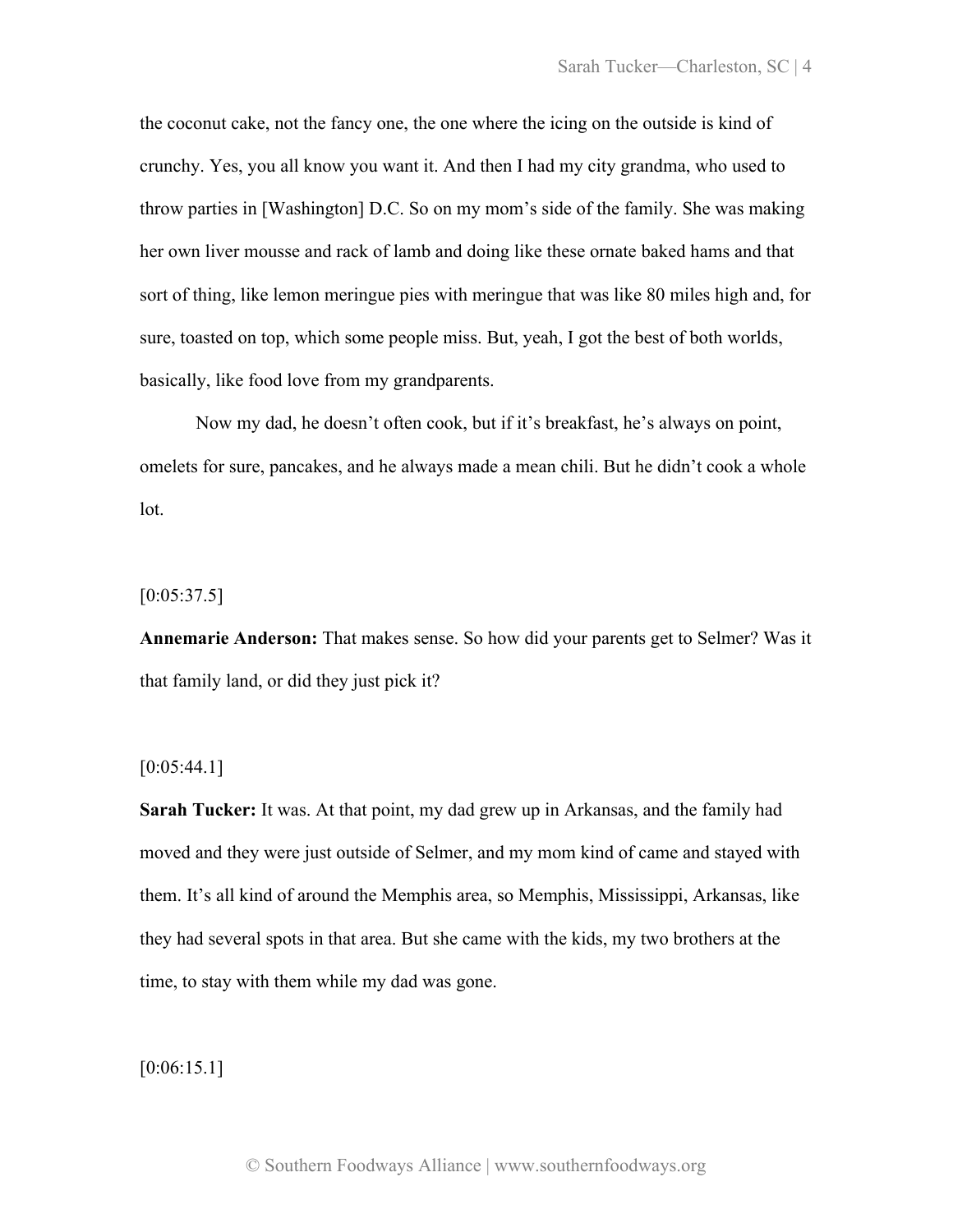**Annemarie Anderson:** That makes sense.

[0:06:16.7]

**Sarah Tucker:** And then they bought a small farm and then a big farm.

 $[0:06:20.1]$ 

**Annemarie Anderson:** That's great. So, well, tell me a little bit—you mentioned how you went to—is there anything else you want to talk about from your childhood that we've missed that you want to share?

[0:06:30.8]

**Sarah Tucker:** Not that I'm thinking of right now, but if something comes to me later, I'll let you know.

[0:06:36.0]

**Annemarie Anderson:** Well, I have a question too. What did you want to be when you grew up? You said cooking was a big part of your childhood.

 $[0:06:42.3]$ 

**Sarah Tucker:** Well, like I said, I spent a lot of time outside, so I think the first thing I wanted to do was be a vet, be a veterinarian, and then I think I was introduced to the ins and outs of it a little too quickly, and I was like, "Nope, I'm not doing that." I was a little too young for that kind of, like, access. But through my entire life I've always spent a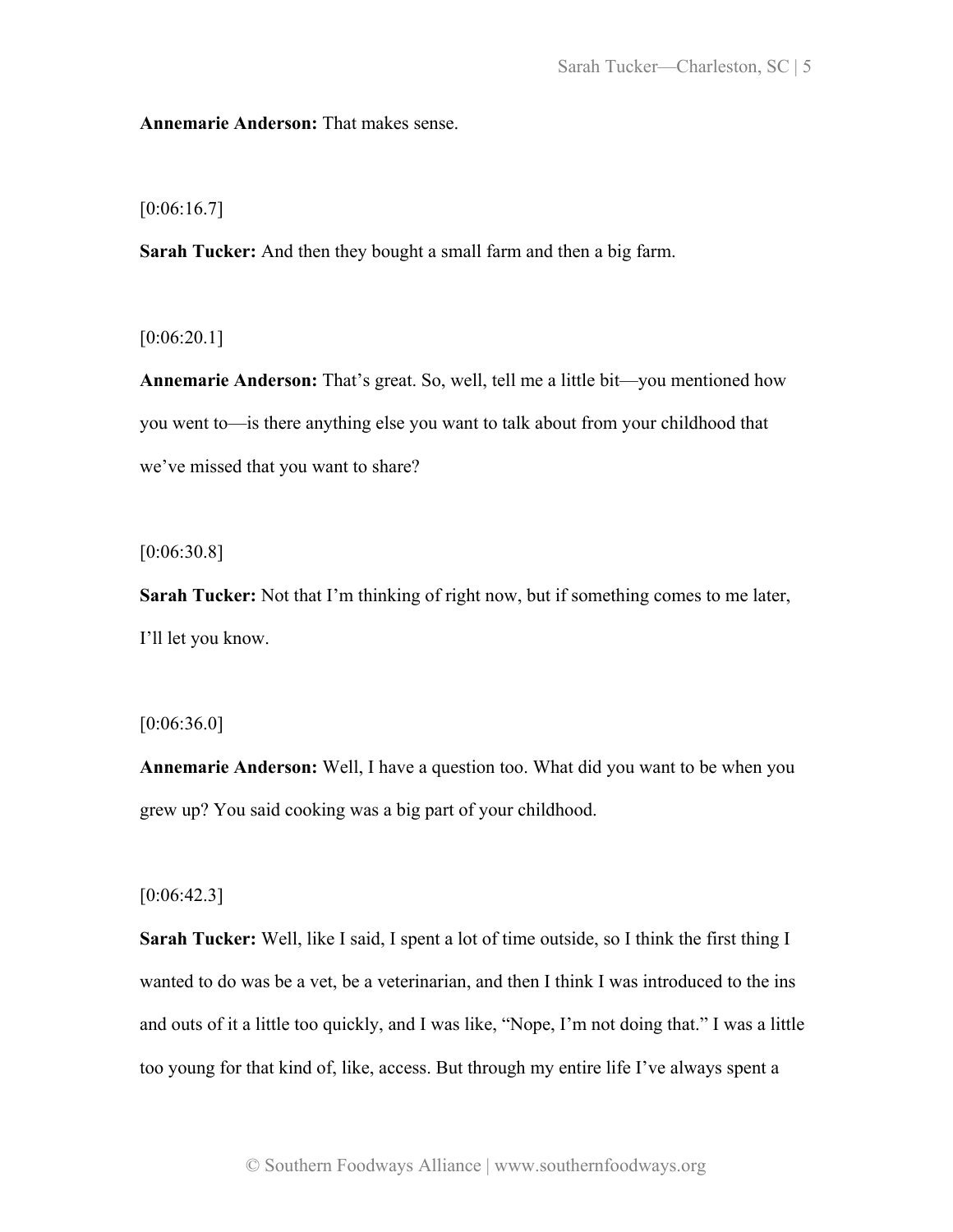bunch of time with animals, regardless. I was, like, in the stall with the horse that was giving birth, like loving on her and rubbing on her, which some people think is dangerous, but I knew this horse and it was fine. She was like, "Yeah, we've got this." But I've always loved animals, so I thought I would go something more than direction, but I think just having animals satisfies that for me.

 $[0:07:40.1]$ 

**Annemarie Anderson:** That makes sense.

 $[0:07:42.1]$ 

**Sarah Tucker:** So I went a different direction.

 $[0:07:44.6]$ 

**Annemarie Anderson:** So your education, you went to school in Selmer growing up?

[0:07:48.8]

**Sarah Tucker:** I did. McNairy County. McNairy Central High School was where I went to. I was actually in the town of Ramer, which is even smaller than Selmer, in elementary school, and then I went to middle school in Selmer, which caused a little bit of rift for some of my friends from elementary school, but it allowed me to not have to get up an hour and a half earlier to catch a bus ride that always made me sick just to go to school. I could just ride with my mom, because she was teaching at that point at the high school, and it was like twenty minutes to get there. But we all reconnected whenever we got to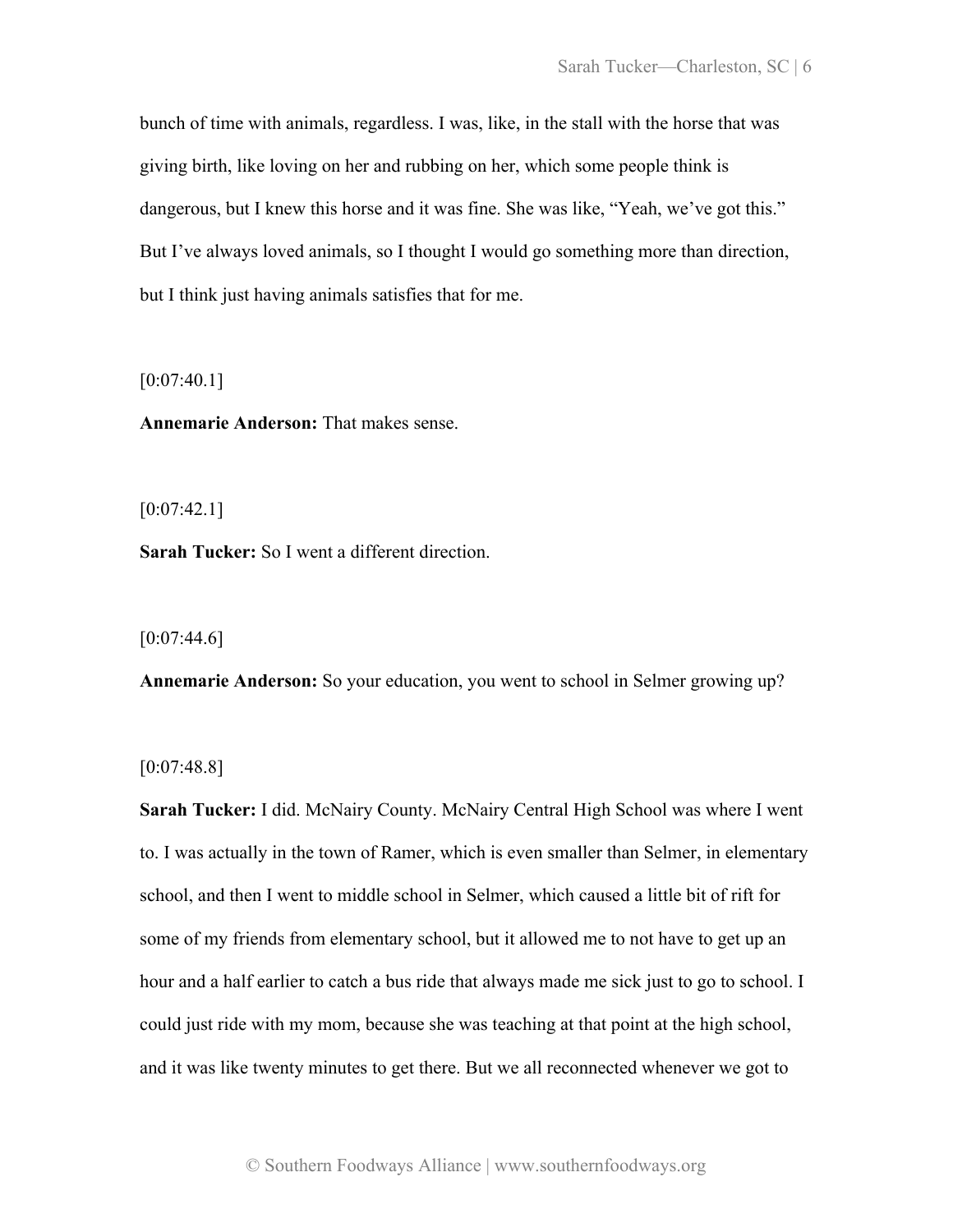high school, because it was a countywide high school, and then we all had a good cry-out about how we missed each other and all got back together pretty much. Just last year I went to my twenty-five year high school reunion, and we all talked about how crazy it was that we all still love each other, because it's high school, you know, but we do really all still love each other.

[0:08:55.8]

**Annemarie Anderson:** That's nice. That's really great. So after high school, where did you go?

 $[0:08:59.2]$ 

**Sarah Tucker:** I went to school in Knoxville, because I was a teenager, for sure, and I wanted to go the furthest away that I could from home. I *really* wanted to go to California and go to USC [University of Southern California], but I got tuition discount because my mother was a teacher, so I went to the University of Tennessee, and I would *not* change that because I'm definitely a Vol for life. "Go Vols!" Eighteen days till football season, eighteen days, yep.

[0:09:38.4]

**Annemarie Anderson:** So tell me, what'd you decide to major in when you were at UT?

 $[0:09:42.5]$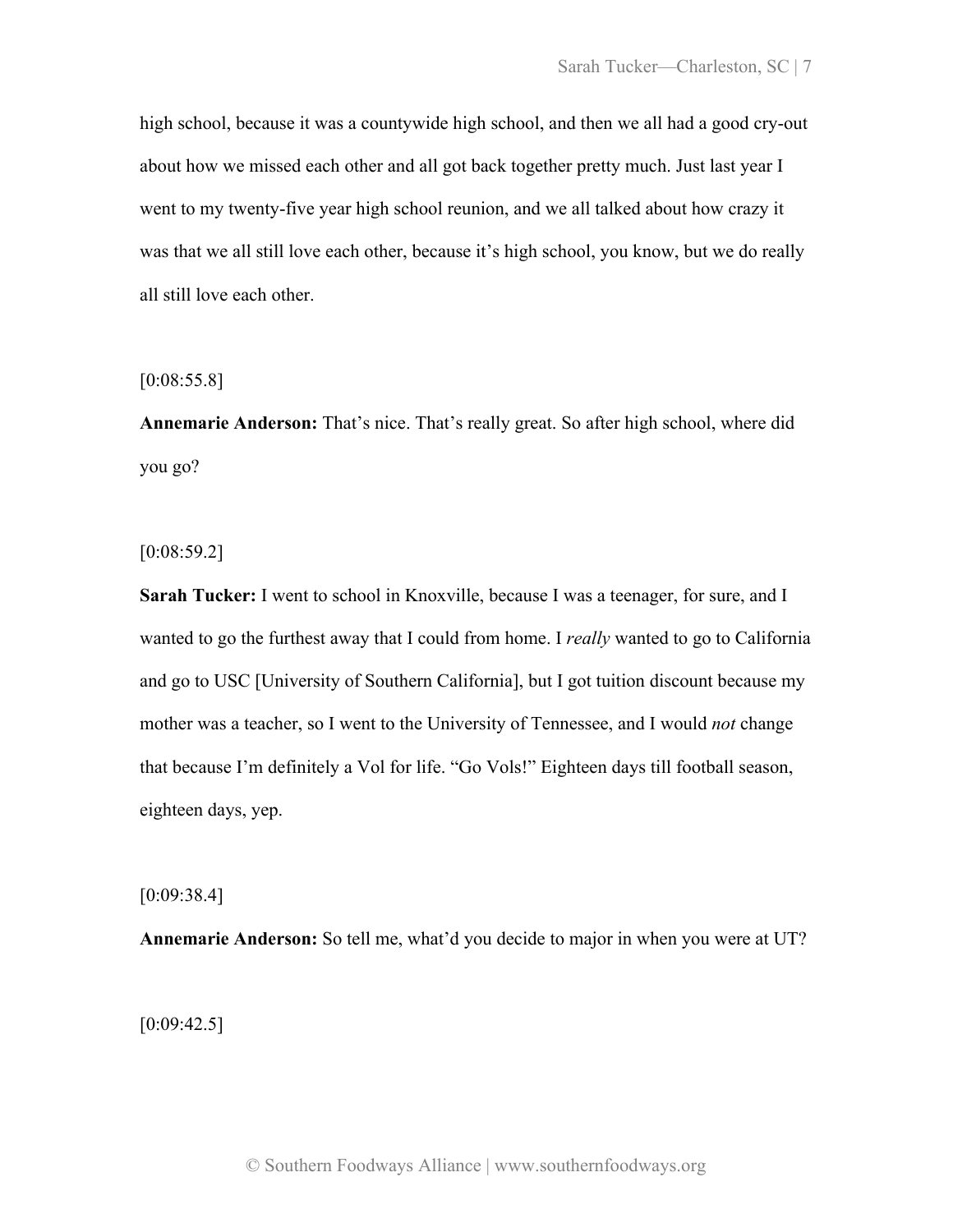**Sarah Tucker:** I never finished my degree. When I left, I was about a semester, semester and a half away from multiple different degrees, because my approach to school was more like, "Oh, what do I want to learn about this semester?" And at some point then I realized I am not independently wealthy and I'm going to have to pay back all these loans. But I did all kinds of things. I did religious studies, English. I mean, I was very close to my Poly Sci degree. I studied advertising for a while. History, I did a lot of history. So, yeah, I was kind of all across the board.

[0:10:28.1]

**Annemarie Anderson:** So you're just a lifelong learner?

[0:10:30.4]

**Sarah Tucker:** You know, if I was independently wealthy, I'd probably still be in school. Like, "Yeah, okay, what am I going to learn about right now?"

 $[0:10:39.3]$ 

**Annemarie Anderson:** That's great.

 $[0:10:41.3]$ 

**Sarah Tucker:** Yeah, it was fun.

 $[0:10:42.5]$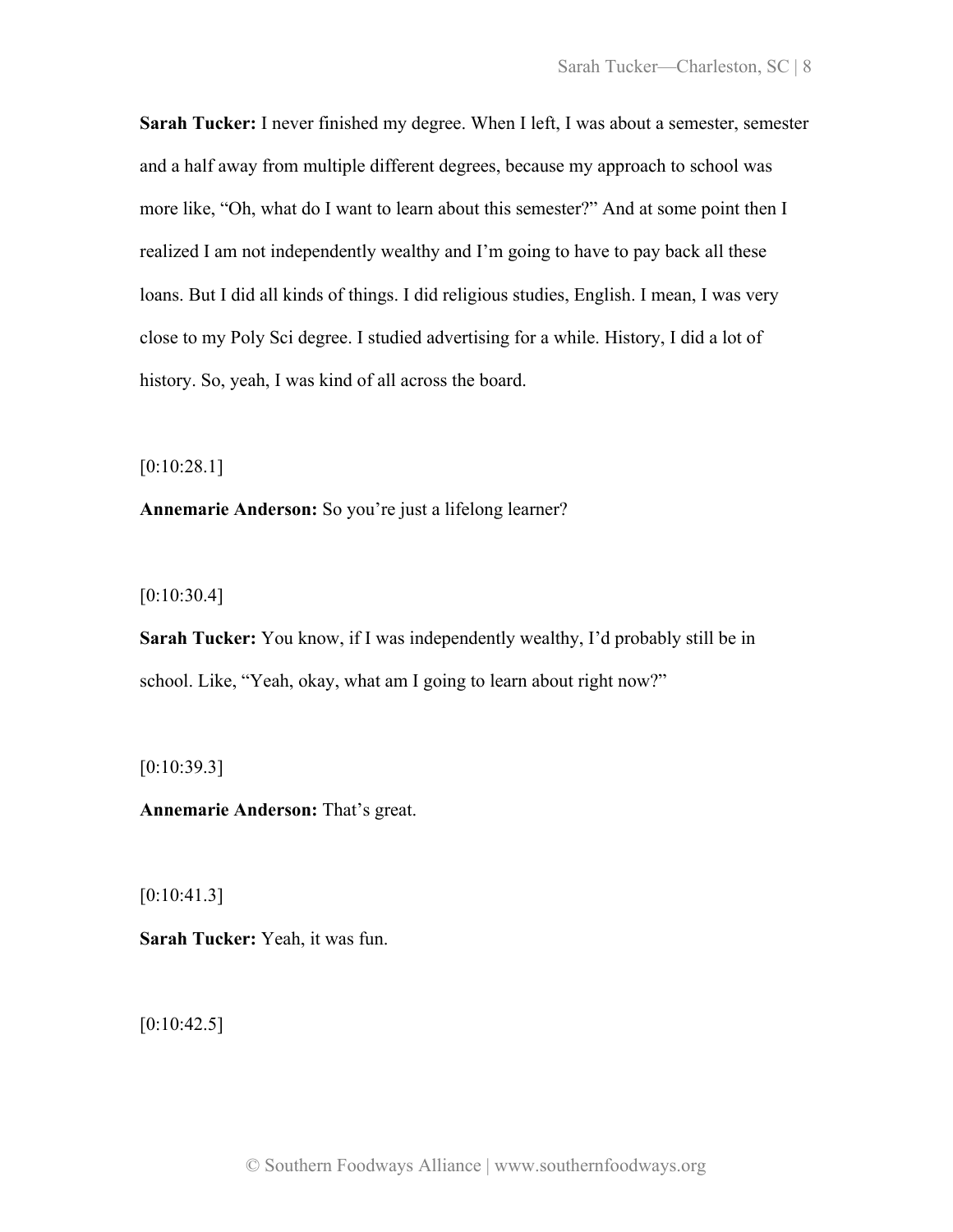**Annemarie Anderson:** Well, tell me a little bit about your first serving job. When did you start that?

### $[0:10:47.5]$

**Sarah Tucker:** My first serving job was when I was eighteen, and it was a little dive bar. They served food. I would have said, "Don't eat it." Mostly just like bar cocktails, which was right off of the college strip, so you really didn't need the food aspect.

And then when I was twenty, I got my first fine dining restaurant job, which I moved up. That was Regas in Knoxville [Tennessee], which doesn't exist anymore, but it was like old-school steakhouse, pewter plates, real silver silverware, and you would, like, take the lobster out of the shell for the people. You would bring around and prepare their baked potato tableside. All that kind of tableside old-school service was what that place was.

[0:11:52.0]

**Annemarie Anderson:** What year did you start at Regas?

[0:11:53.9]

**Sarah Tucker:** Let's see. When I was twenty. I have to do the math in my head really quickly. I don't know that I can do that. [19]95? Yeah, that sounds about right.

[0:12:11.5]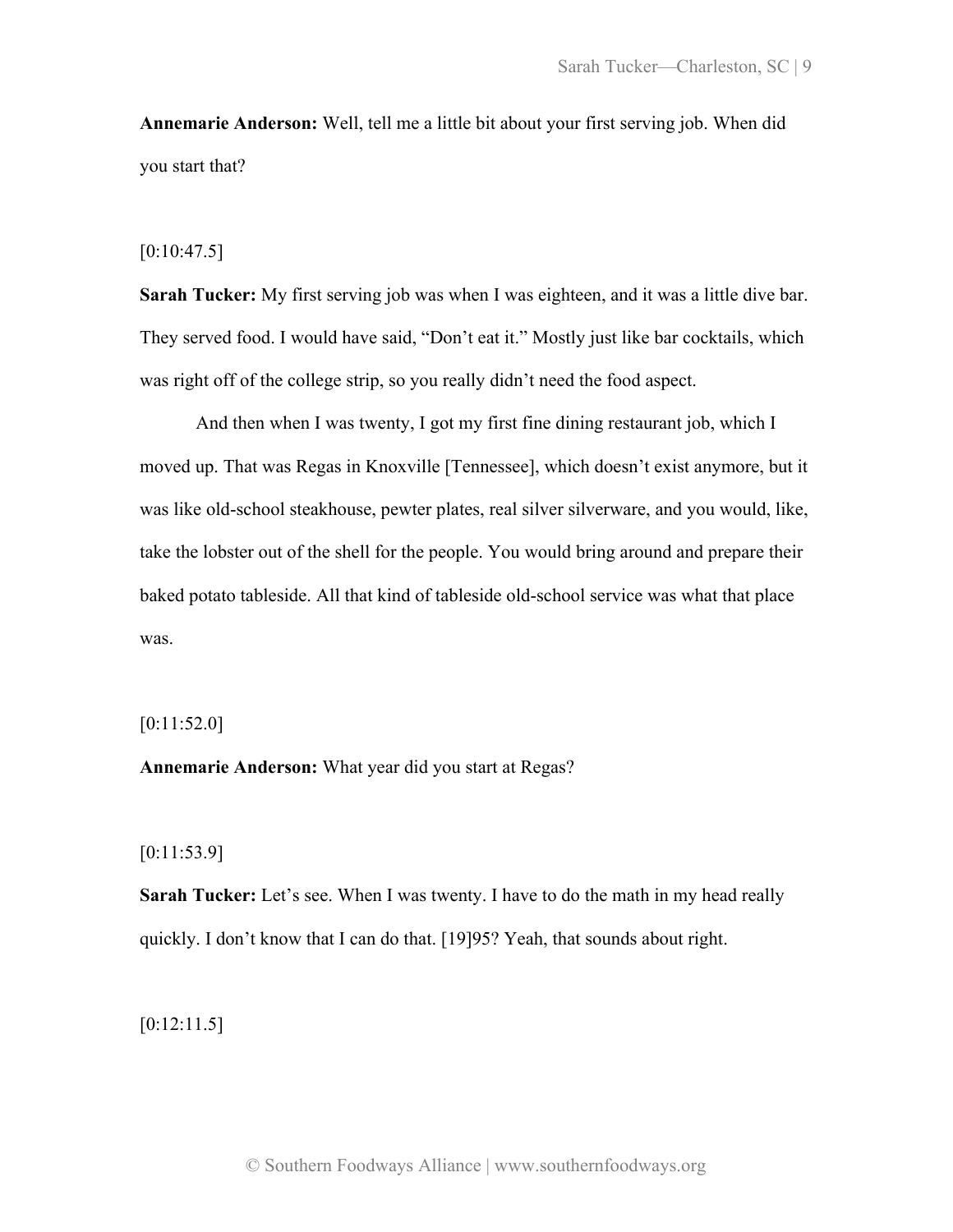**Annemarie Anderson:** Cool. And tell me a little bit—so I'm interested in this because I've talked to some other folks about tableside service. Could you talk a little bit about, you know, what were some major lessons that you learned? What was a typical workday at Regas?

 $[0:12:27.4]$ 

**Sarah Tucker:** Well, Regas, when I started there, like I said, it was more fine dining, and I'd never done anything like that before in my life. So, I mean, they kind of train you how to take orders and like what the system is, but I realized really quickly that I didn't know how to talk to guests, like how to present things. So what I did there was I followed around the management, especially anytime there was an issue, and kind of listened to what they said to tables. And then all of the tenured servers, I would kind of listen into their spiel and hear, like, what they said to tables. I'd be like around the corner, but I'm like, "Okay," like, because it's kind of a lot about presentation, how you talk to people and making them feel comfortable and then excited about what's going to happen here at the table. So I learned a lot there from that.

Tableside service, I think, is something that's kind of fallen by the wayside and I don't really think is necessary, but the way that you present things and talk to people, I think, is integral to what we do in our business, because that's what really helps people who don't dine out a lot have a really good time. Like, I don't look at myself as a server; I look at myself as your dining guide. And you don't have to order the most expensive thing on the menu. I want to help you have a good time and get you to that place without feeling strange. Like some people come in, they see white tablecloths, and they already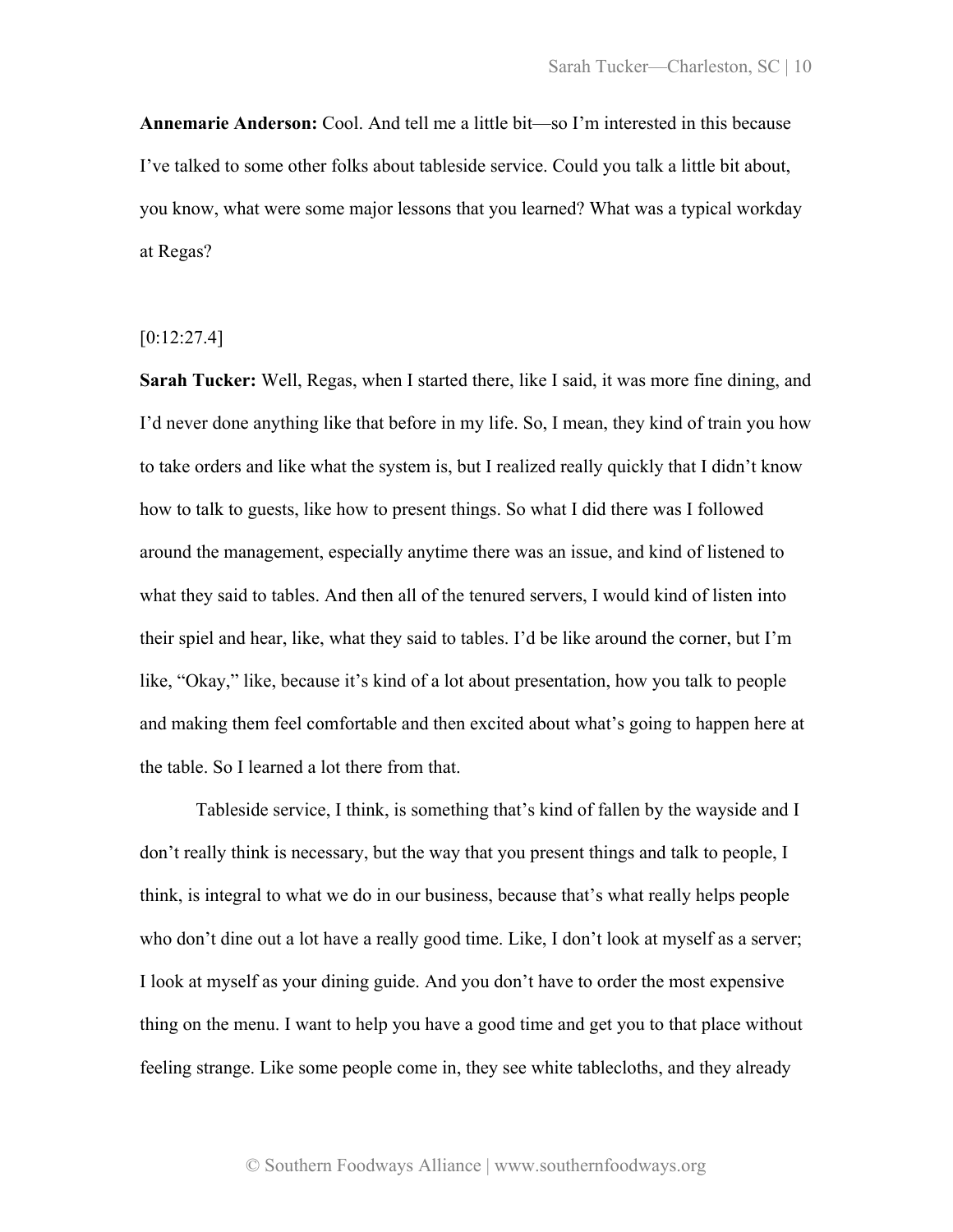feel like, [Gasps] "Oh, what's going on here? Never dined like this before." You just want to make people feel comfortable, and that was the first place where I realized how I present things and talk to people was the way to do that.

### [0:14:28.2]

**Annemarie Anderson:** That's great. Did you have any mentors or teachers while you were there who stand out?

### $[0:14:34.0]$

**Sarah Tucker:** There was Malachi Dean, who he was shorter than I was, little old man in the kitchen. Two of these I'm going to mention, they smoked a lot, so I always have to, like, [Imitates] I got to make that smoky raspy voice. And that's also when I met Alexander. He worked there. He worked on the grill at that point in his life. That's my husband, by the way, y'all.

I would come in the kitchen—and I still think of Malachi so finally and so often because his stature, he was very diminutive, but he ran that kitchen and he didn't hold anything back. I'd have two days off. My two days off I'd come in, I'd be like, "Malachi, do you miss me?"

He's say, [Imitates] "I miss you like a headache," and he'd just giggle and grin as he said it. And I loved him. But he was so good at his job. And then if I came in, was distracting Alexander, he'd be like, [Imitates] "Girl, you get out of the kitchen. Leave that boy alone."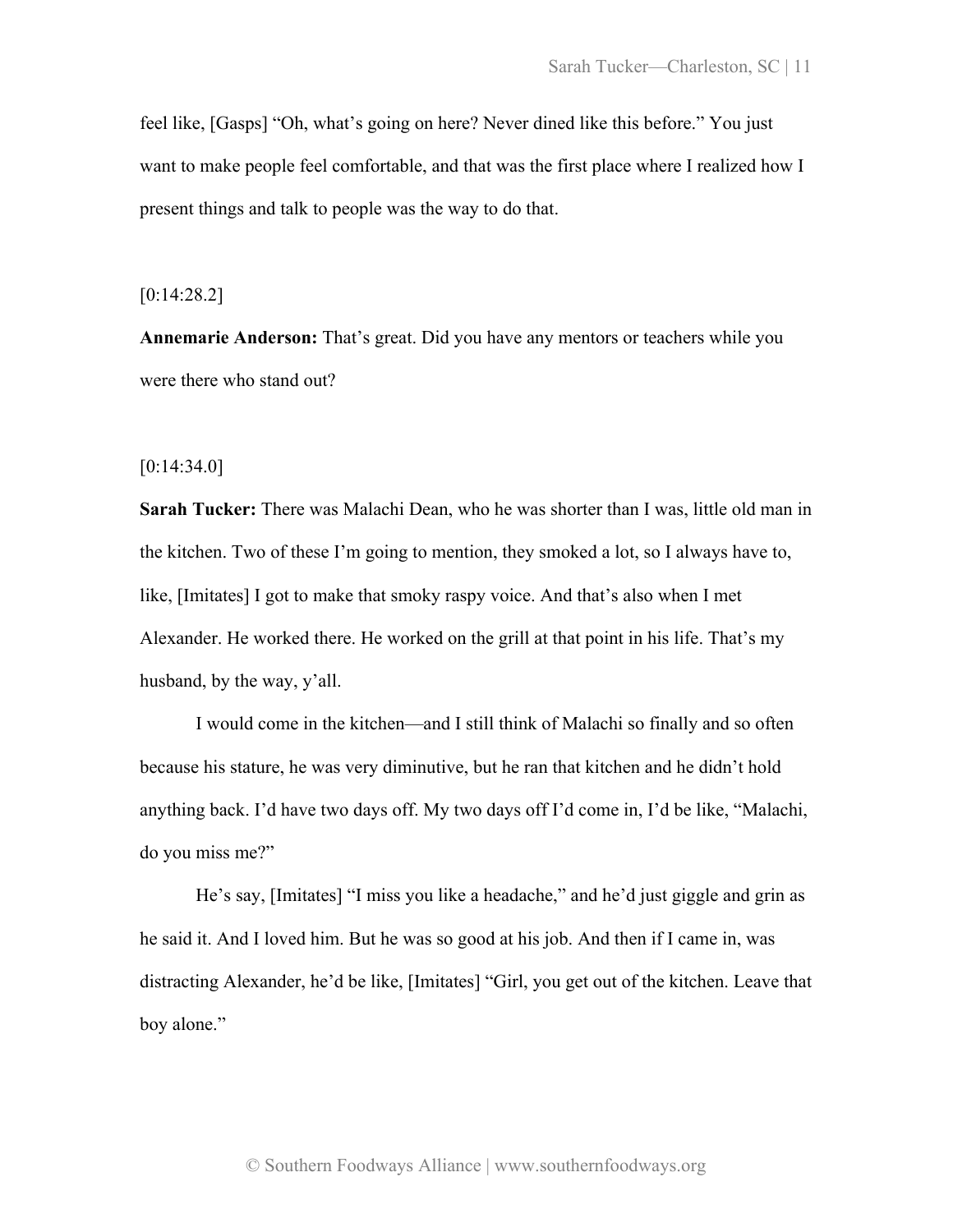And then also there were what they called there were the day hags, were these ladies who had worked lunch there for years and years and years, and I definitely learned lessons from them that I will take with me my whole life. The first one was, you know, I was a kid, so I came in one day—I was in college so I did a lot of late nights, but I came in, and my station was out front, so I just started setting it up, and one of the guys that worked there who was more my age, and we were friends, came out a while later, and I was almost finished setting my station up. All I had to do was go to the back and make butters. And he came out and he let me know. He's like, "Oooh, you're in trouble."

And I was like, "For what?"

And all the day hags would come in and they would sit around, read the paper, gossip, smoke cigarettes, back when you could smoke cigarettes in the restaurant, and drink coffee, and apparently they had been back there talking about me the whole time, that I was late. And I was like, "All right. I've got this." My section at that point was set up, and so I went back and I made my butters. And butter dishes in any restaurant are always hard to come by. You better get your butters. So I made my butters and took them back out, and then they had been gossiping about me so long that they were behind. So without saying anything, I just went and offered everybody help. "Do you need help setting up? Do you want me to make some butters for you?" And after that, I was a honorary day hag.

One of the girls, Mary Anne, she's about the same height as Malachi, smoked a lot of cigarettes too, and she and I became fast friends. We would work parties together. She was a more "tell it like it is." Like, I went around and found the way to present things. She was definitely more "tell it like it is." But the combination of the two of us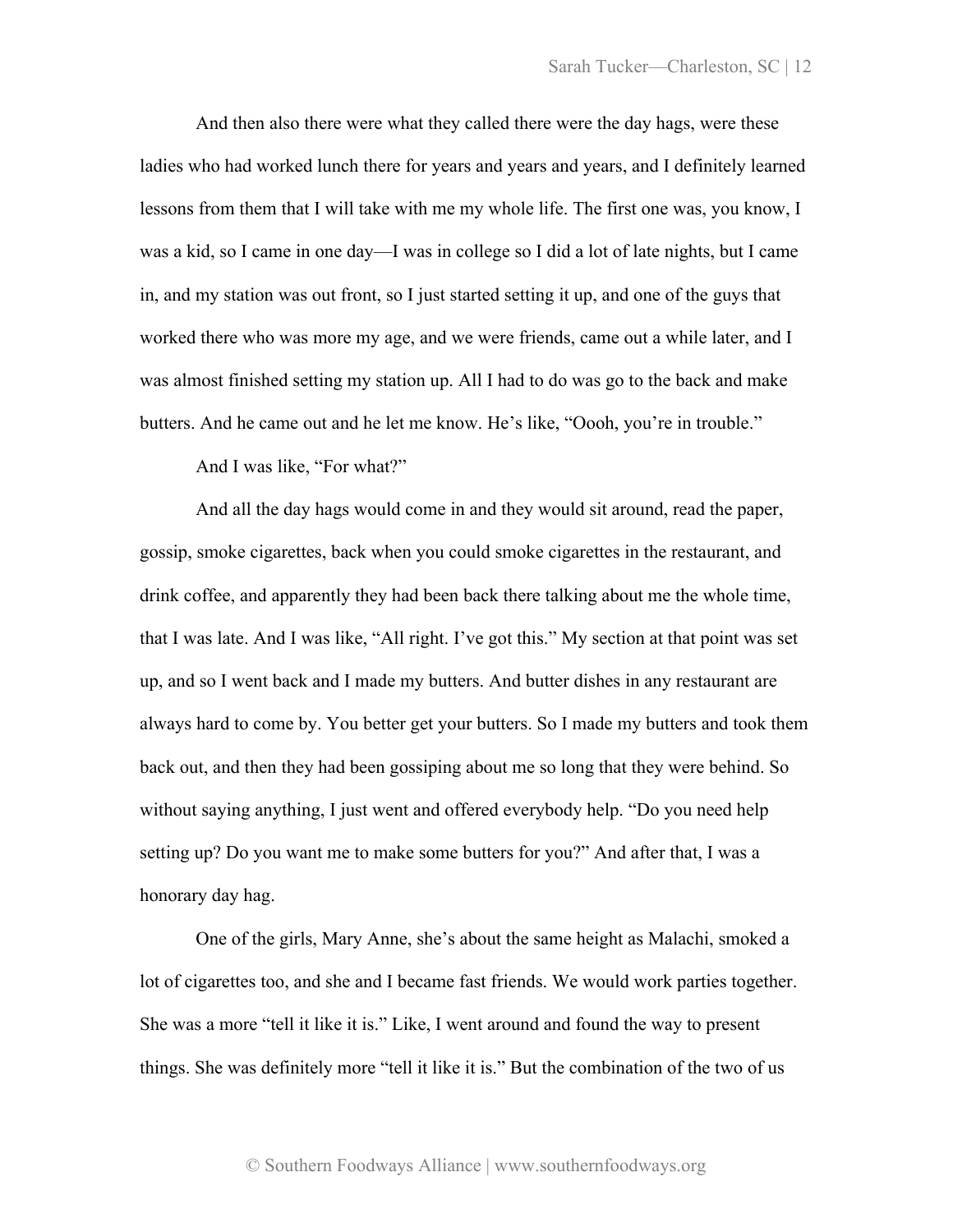together, because she would tell you, she'd be like, "If you'd move your elbows, I could set this down," which in fine dining really isn't really something that you normally do. [Giggles] And then I'd come around, and I'd talk to them about wine and this and that and be so, like, circumspect. And then Mary Anne'd come, "You better listen to what she says."

The thing was, people loved it so much, like the juxtaposition between the two of us, they loved it so much, and we made so much money. We worked lots of parties together, and always, on top of every party, they would leave us extra money, and 99.9 percent of the time, they would want to speak with management, which at one point people got sick of, because they'd see us, we'd walk them down, like arm-in-arm, to the manager's office. They were like, "Here they come again because they want to say how great you all are."

We're like, "Yeah, well, we can't help it. We're just doing what we do."

But, yeah, I definitely learned a lot about how to get along with people, I guess, in that environment without causing a lot of angst and craziness, which I loved. And that's, like, good learning for life in general.

 $[0:19:27.5]$ 

**Annemarie Anderson:** Sure. How long did you work at Regas?

[0:19:31.3]

**Sarah Tucker:** I worked there for about a year, and then they kind of changed the system of how things were set up. A lot of the older ladies, who I loved, were kind of leaving,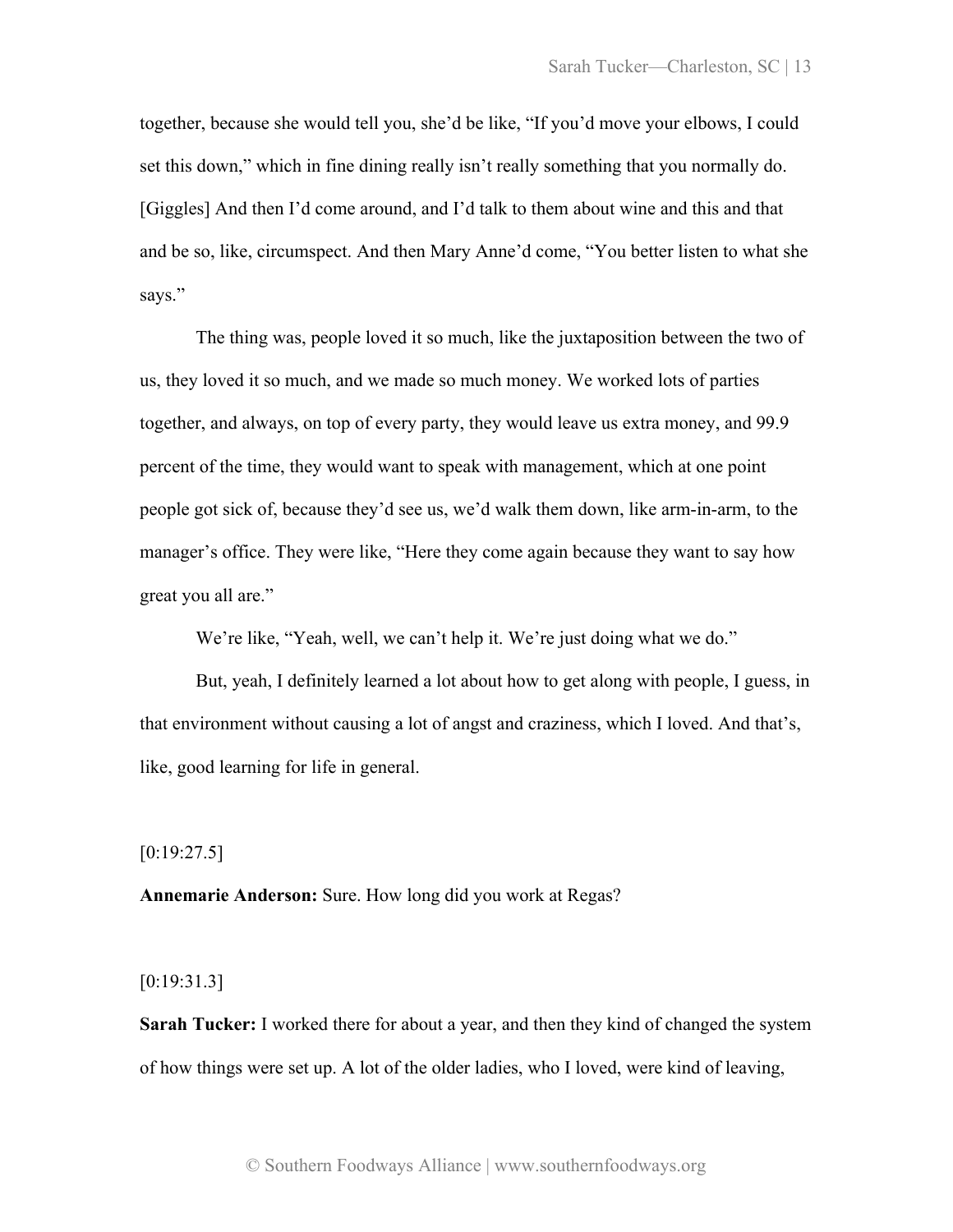and they got a bunch of people in who didn't really know what to do or want to work to find out what to do, which, I think, through my entire time in food and beverage, is always a struggle. Like, I was kind of self-taught, and I've even given people the tools. I'm like, "Well, this is what I did, so if you want to figure out how to do this, like, you could do this." So I gave them, like, my secret, if you will, but then they're just like sometimes kind of too lazy to do it, which is frustrating.

But after that, I went to a more casual dining place, because I followed one of the managers, Don Anderson, who worked there, and I went and worked with him.

[0:20:34.9]

**Annemarie Anderson:** That's good. How do you spell Regas, just for the recorder?

[0:20:38.8]

**Sarah Tucker:** R-e-g-a-s, and that was the name of the family that owned the business. It actually started as a lunch counter back in the day, and the whole building they added on to and added on to and increased. And then it had three main dining rooms, a side dining room. Actually, there were the three main ones and then two side. The fireside dining rooms were kind of where the lunch counter was, and then a bunch of party rooms in the back with, like, collapsible doors that you could, like, put out or not. They just added on through the years. Yeah, it was kind of an institution when I lived there.

[0:21:21.2]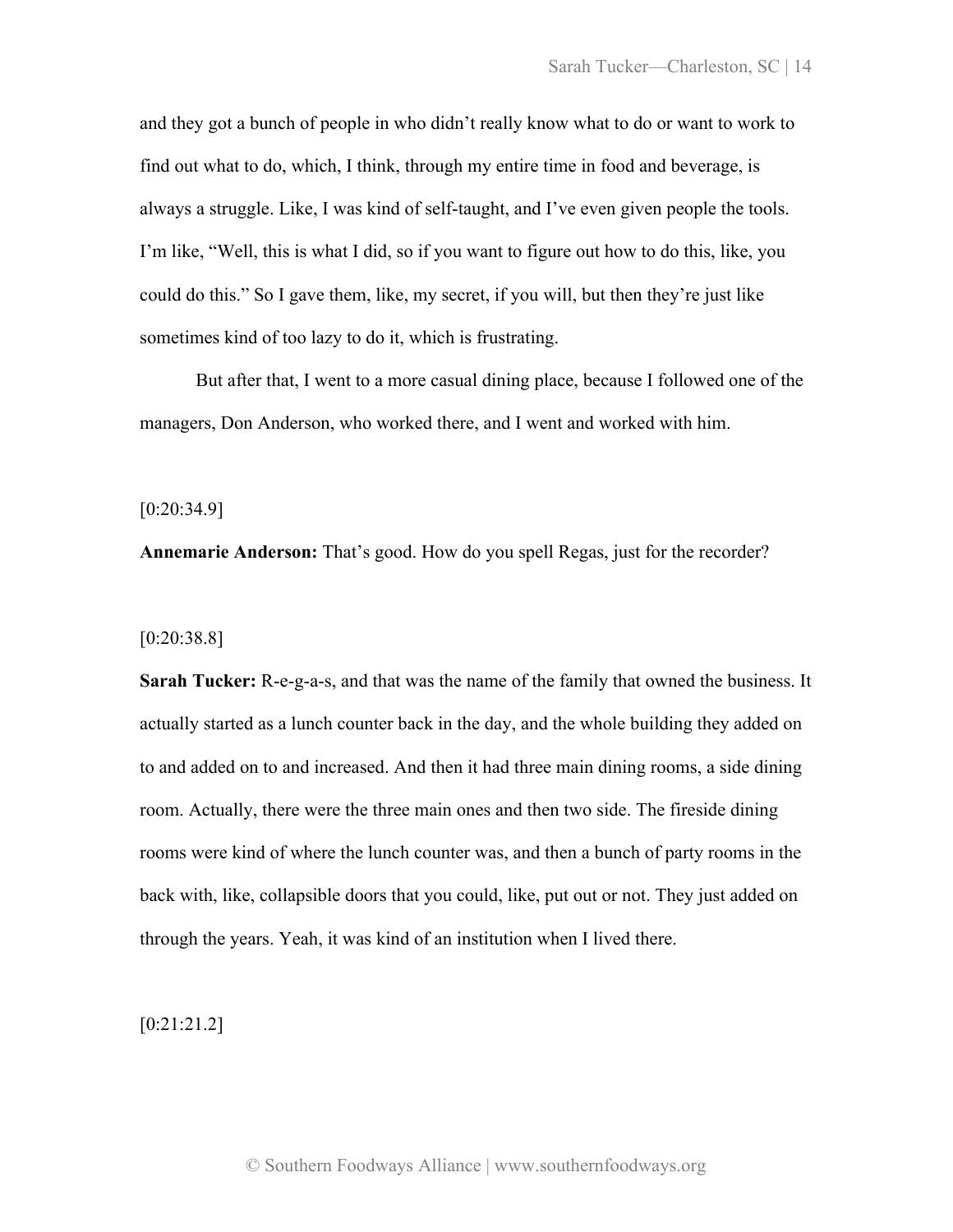**Annemarie Anderson:** That's cool. And so this is, I guess, a little bigger question, but what drew you to service? What was the initial reason for you wanting to go into that job?

## [0:21:31.7]

**Sarah Tucker:** Well, I think for me, I'm naturally a night owl, so especially when I was in college, I mean, I had to go to class and that sort of thing during the day, but I needed something that I could do at night to make money, and it just kind of made sense. And then it was like, "Well, I don't want to just do like the small-time bar kind of scene." I wanted to do something else.

So then that's when I went to Regas, and I was like, "Wait. Like, this is cool." And I kind of like challenged myself, like coming up being new there. I remember working brunch, and I was put in the smoking room, which was like a very long, narrow room, Regas 1. Smoking room was Regas 2. And Regas 1 was where *everybody* made money at brunch. In Regas 2, there were two of us, because it was a long, narrow room, that worked in there. And I told this guy who was several years older than me, I was like, "Oh, no. We're going to make more money in here than they do." And we got a bunch of regulars, and we made it happen, and then you have people peeking around the corner going, "What are they doing over there?"

And I was like, "Yeah, what were your sales today. Hmm. Oh, yeah! This is what *we* did."

And like, "What?"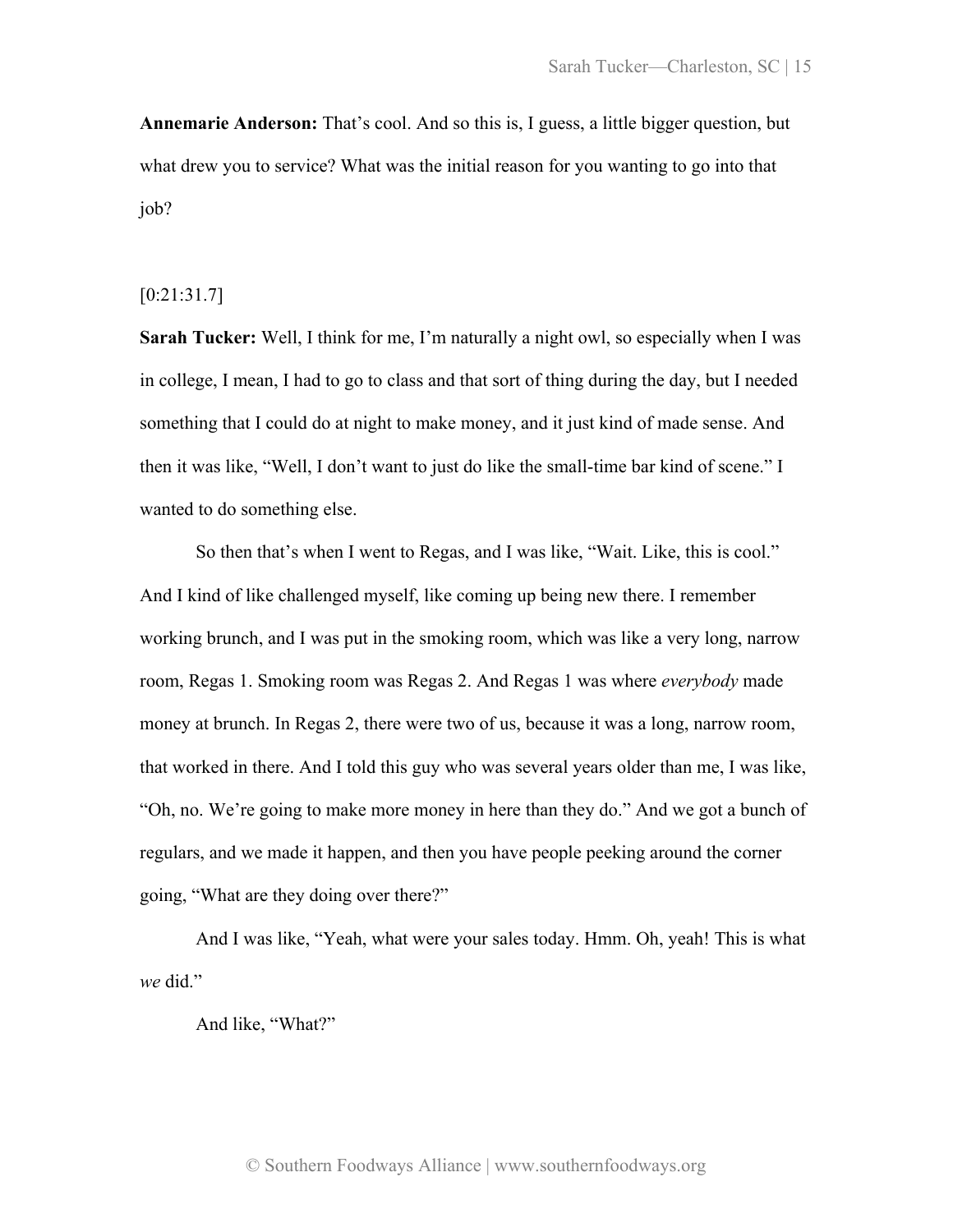So I always kind of look at those kind of things as a challenge. It's like, "Okay, let's see what we can do. I'm starting from here, but where can we take it?" which is across the board in F&B [food and beverage]. It's kind of all where you take it.

### [0:23:22.0]

**Annemarie Anderson:** Well, talk to me a little bit about that, because I've heard a little bit about that competitiveness, maybe, maybe it is in between folks, but like personal, kind of like getting to their personal best. How do you approach that?

# [0:23:35.2]

**Sarah Tucker:** I think that's exactly what it is. I'm not competing with other people necessarily; I'm competing with myself. And I never take it with a negative spirit, like, "You had a great tip, you had great sales, I am really happy for you." It's never like, "Oh, I didn't measure up." But I put that on myself, like I want to do this, like, this is *my* goal, and I think a lot of career servers are that way. Younger people, not so much. They're, "Oh, god, you sold more than me." They're not focused on that. It's like, "No, I'm happy for you. I want everybody to make money. I want *you* to give everybody the same great service that got you that great tip." But for me personally, I just think it's fun to be a little bit competitive, not a lot, not overly competitive, but, yeah, "Look how I changed this." I think it's more, "Look how I changed this. Before, nobody wanted to be in this section, and now people are like, 'Oh, wait, the smokers, they like to drink.'" So you're giving them Mimosas and Bloody Marys, and then they're like having a great time and tipping really well. And then some people, they're like, "Oh, can I work in the smoking section?"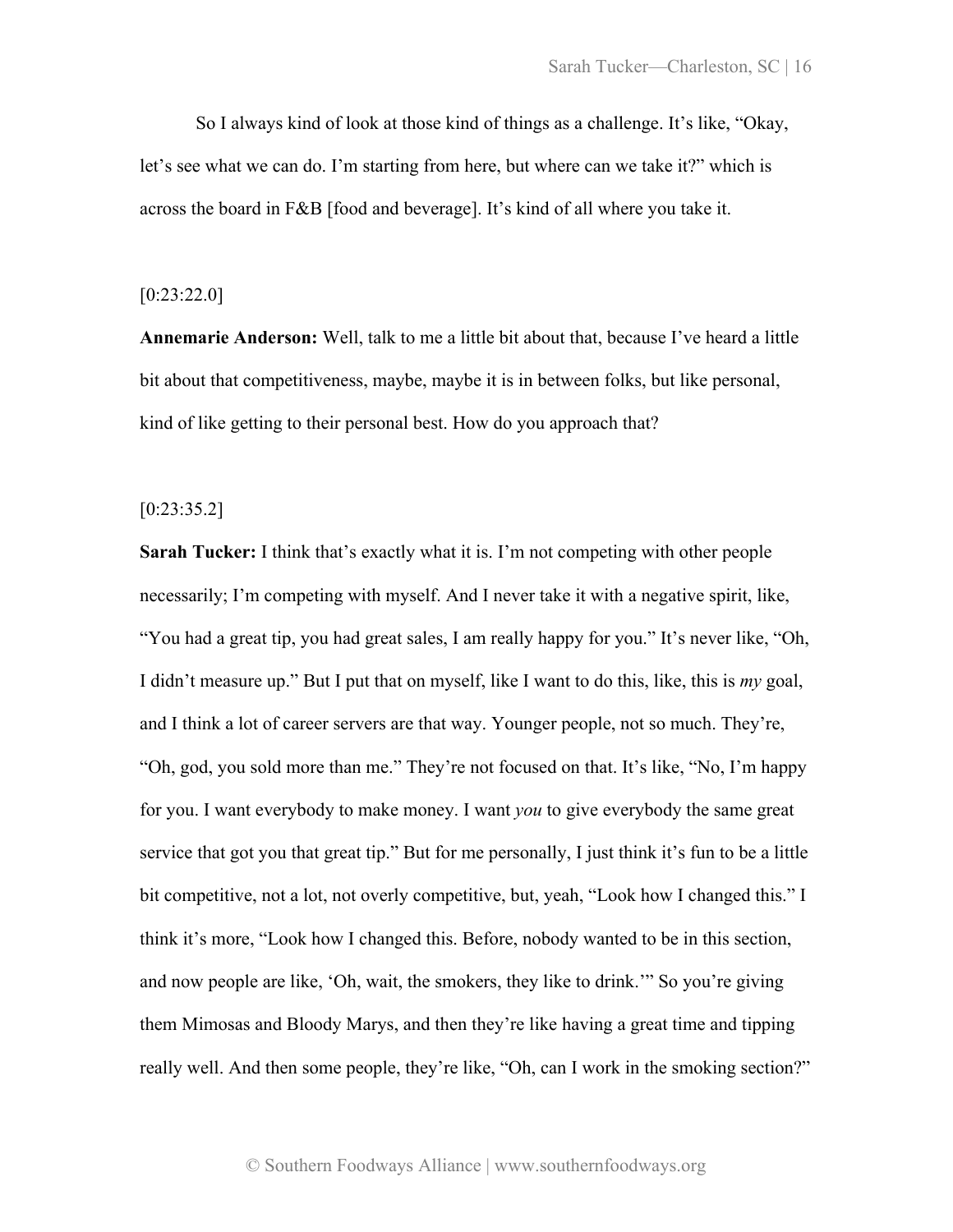which there aren't any smoking sections anymore, which I'm happy for. But, like, it was kind of like that thing, like "How can I make this better today?"

 $[0:25:04.7]$ 

**Annemarie Anderson:** That's great. Well, describe to me how you went about changing the section. Like, what kind of work goes into doing that?

[0:25:12.8]

**Sarah Tucker:** Well, we had a lot of people coming in there, and it was just to smoke. So, like I said, you have to be aware of your clientele, what they like, what they dislike, and a lot of people that smoke like to drink. So if you're having brunch, a Bloody Mary, Mimosa, you just kind of prompt them for something.

And then there was one family that came in, and they'd been coming there for years, and they were *horrendous* tippers. And I remember when I first started with them, they would just run you to death. As soon as you came back to the table, they would send you away. And it's kind of mental fortitude. I was like, "They will not break me. I'm going to be nice to them, no matter what, because that is who I am and that's what I'm about." And so I was nice to them over and over again, I always did everything they asked with a smile, and little by little, they started tipping better, and little by little, they started being nicer, and at the end, we were friends, like, they were not nasty, and everyone else noticed it too. So I think it's just how you approach people, whether you're proactive or reactive, and I try my best—I'm only human, but I try my best to be proactive.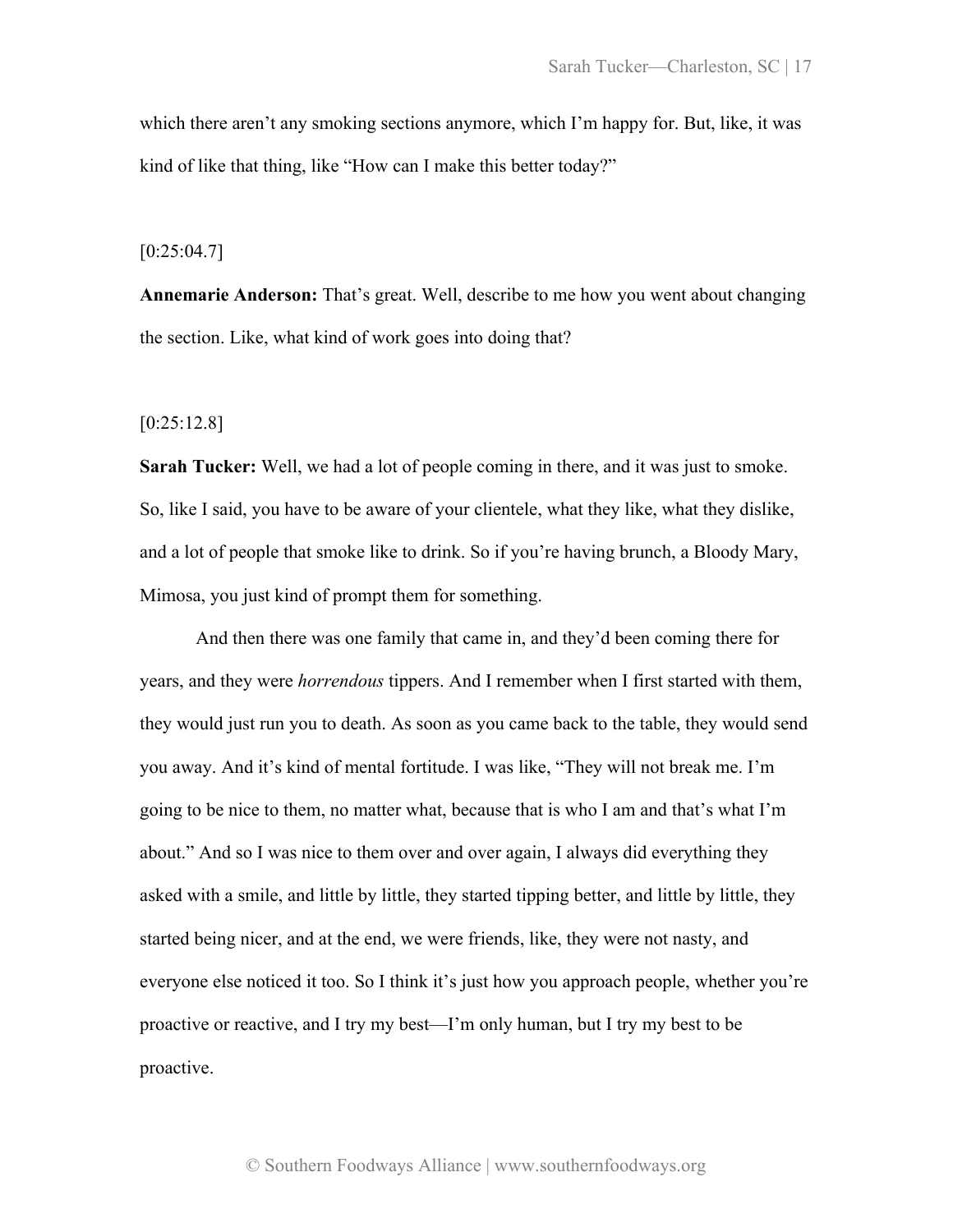[0:26:48.9]

**Annemarie Anderson:** That's great. Well, so you mentioned—I'll get back into the chronology of places that you worked. So you moved with Don Anderson, your old manager, to a more casual establishment. What was that called?

[0:26:59.8]

**Sarah Tucker:** Italian Market and Grill.

[0:27:01.8]

**Annemarie Anderson:** How long were you there?

 $[0:27:03.7]$ 

**Sarah Tucker:** I was there, I want to say—well, two different establishments. I'd have to go back and look at my own chronology and give you exact dates, but I was at the one in Knoxville for a couple of years, and then my husband got transferred to Spartanburg, South Carolina. That was his first general manager job. And there was one that was in Greenville that I worked at for a couple of years, because it was just a long drive from Spartanburg, but there wasn't a whole lot in Spartanburg, so it just kind of made sense that I'd kind of transfer over and work there. But, you know, it was somewhat similar to Macaroni Grill. The first one, the food was a lot better. The second one, something got a little lost in translation. It happens sometimes when you try to go, like, big, and have multiple venues of the same thing.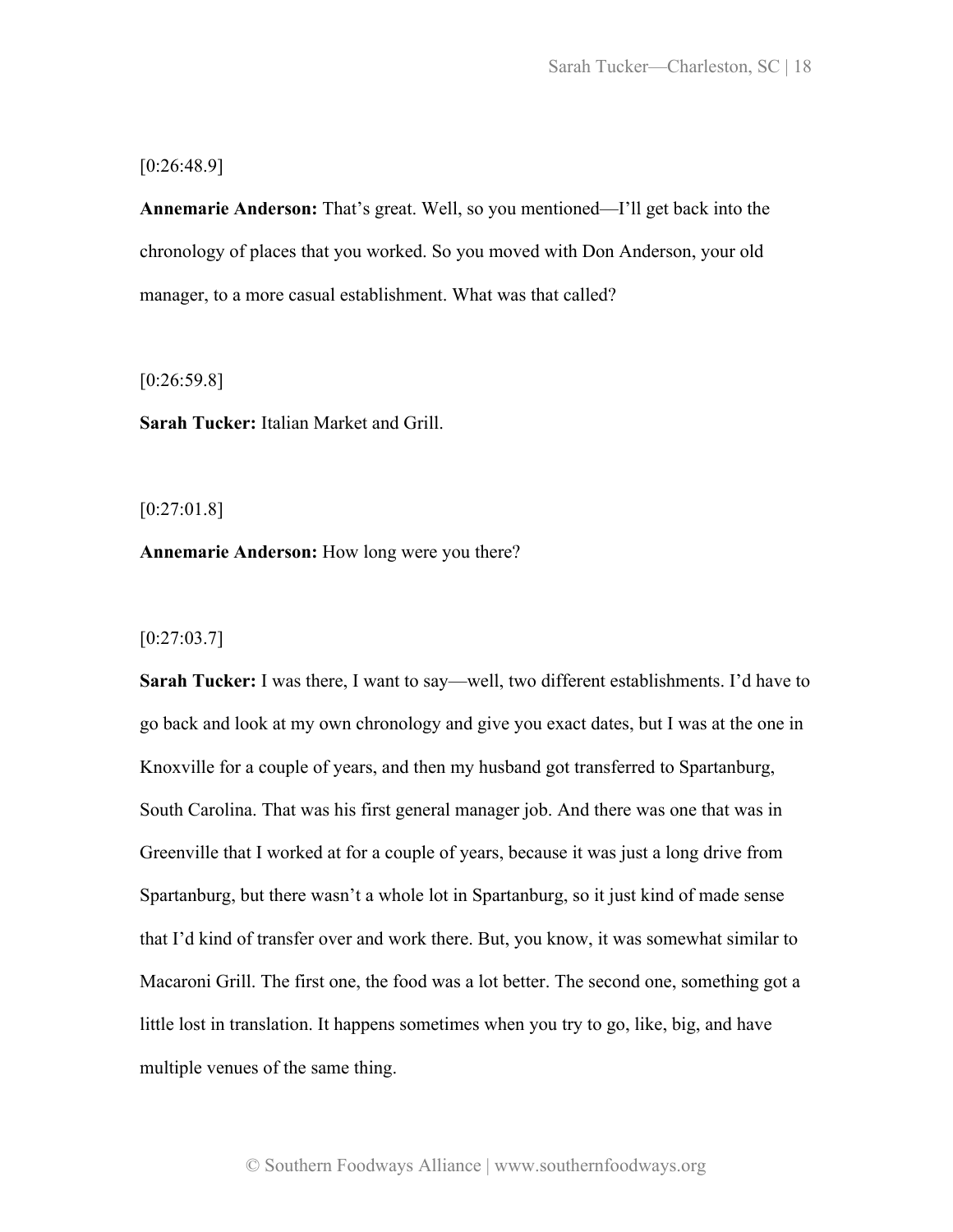[0:28:16.2]

**Annemarie Anderson:** That makes sense.

### [0:28:18.4]

**Sarah Tucker:** I think I'd probably be more on board with just doing something, like you could have a second restaurant, but doing something completely new, so all the recipes, and everybody doesn't have to be invested the same way. But that's just my opinion.

[0:28:29.9]

**Annemarie Anderson:** Makes sense. Well, tell me a little bit—so how long did you and your husband stay in Knoxville?

[0:28:37.1]

**Sarah Tucker:** In Knoxville? We were there for four years while we were together. I mean, I was in school before I met him and that sort of thing. We moved, like, right in between [19]98, [19]99 to Spartanburg, and then we lived there for four long years [Anderson laughs], and then on to Charleston. Yay.

[0:29:12.2]

**Annemarie Anderson:** Well, tell me about that. Tell me about what year did you move here and tell me about your first impressions of the city.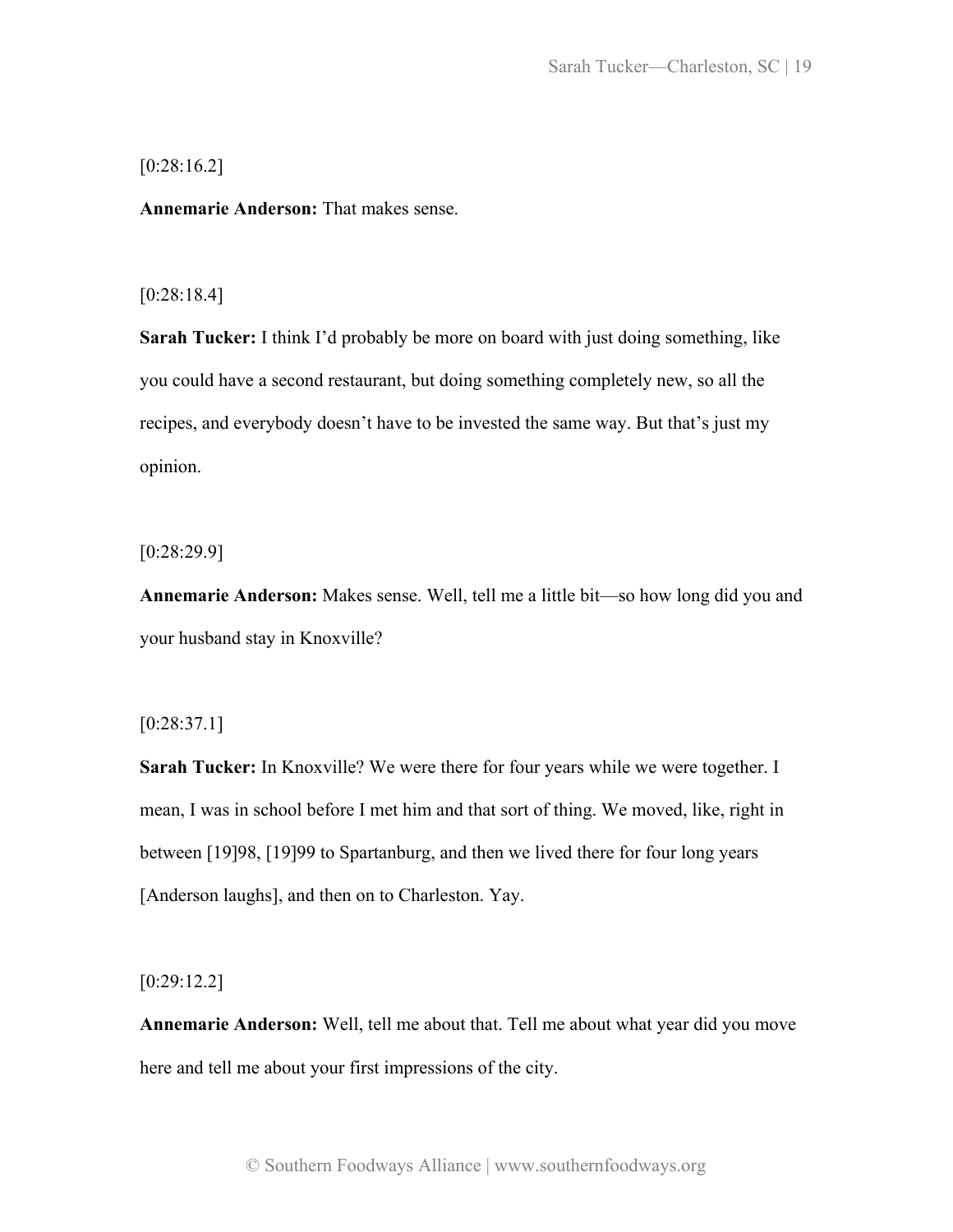# [0:29:12.2]

**Sarah Tucker:** To Charleston? We've been here for seventeen years, and the way we ended up in Charleston was because, like I said, he got his first GM [general manager] job, which was actually outside of Spartanburg. He was working for Sagebrush at that time. We moved to Spartanburg and, I mean, we always would, like, go out to eat and hang out. We had, like, our spots in Knoxville that we went. We moved to Spartanburg, and there was *nothing* there. Like your big night out was pretty much like going to Mexican, and we became great friends with those guys, like, yeah, they saw us coming in, they're like, "Hey, what's up?" We'd sit down, watch soccer together. They were awesome, but you want to go dine.

So anytime—because it's three hours away, anytime we had like two days off together, we would come to Charleston, go to the beach, eat some good food, drive back. And at one point, we were walking on the beach, and we just kind of looked at each other, we were like, "Why don't we live here?" And so we went back.

The whole reason for us moving to Spartanburg was to pay off student loans, which we did, and then we kind of like sat down and went over the finances. We're like, "We can totally move there." And it was about a month from the time that we said, "Why don't we move here?" until we were finalizing our plans to end our lease and move to Charleston, and we really have not looked back since.

It's the best decision. I love Charleston. It's a great food town, but more so than that, it's like the biggest small town ever. Like everywhere you go, you know somebody, or you feel like you do because everybody's friendly because it's a beach town. But then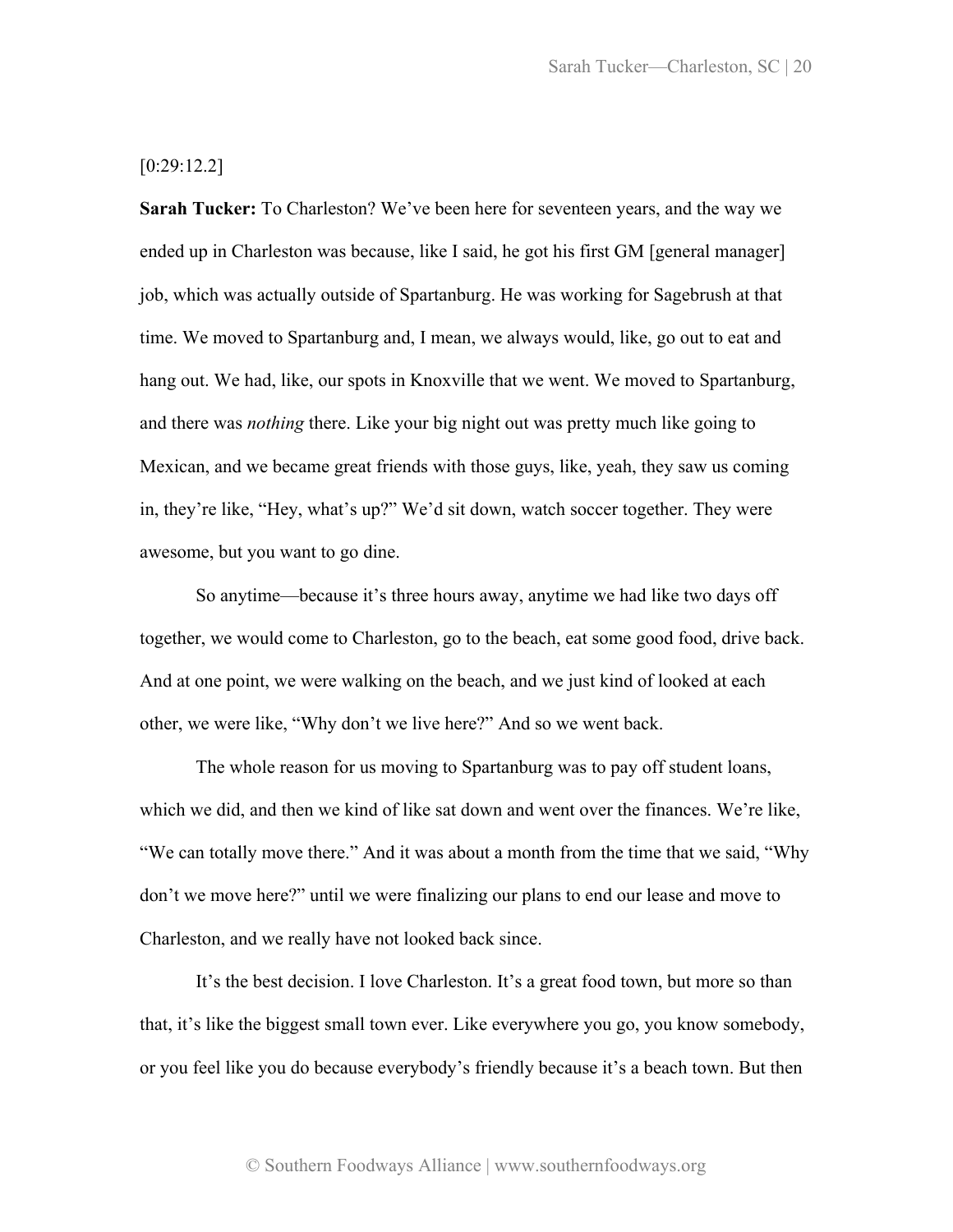also you have all the metropolitan aspects you could want. The food scene, of course, is crazy, but you can also, like, go to the theatre, you can go to the opera, you can do all of these things and still have that, like, small-town vibe, which I absolutely love.

 $[0:31:46.5]$ 

**Annemarie Anderson:** That's great. Well, talk a little bit about getting into the industry in Charleston. What was that like?

[0:31:51.9]

**Sarah Tucker:** Charleston in the industry, not so much anymore, but when I came here, was very fickle. Like, you had to have an "in" to get a job; you had to know somebody. It was very cliquey. Your résumé alone, no matter what it was, was not necessarily going to get you a job. So I had a friend that lived here who I knew that gave me a recommendation, and so my first job was at J Bistro, and I was there for six years. But at that point then, I knew a lot of people around town and people knew of me and my work ethic, so when I was leaving there, I kind of felt like the world was my oyster, like it was basically about picking where I wanted to go next, because I want to be in a certain kind of environment in a restaurant that's conducive to my mental health.

[0:32:50.9]

**Annemarie Anderson:** That makes sense.

 $[0:32:52.7]$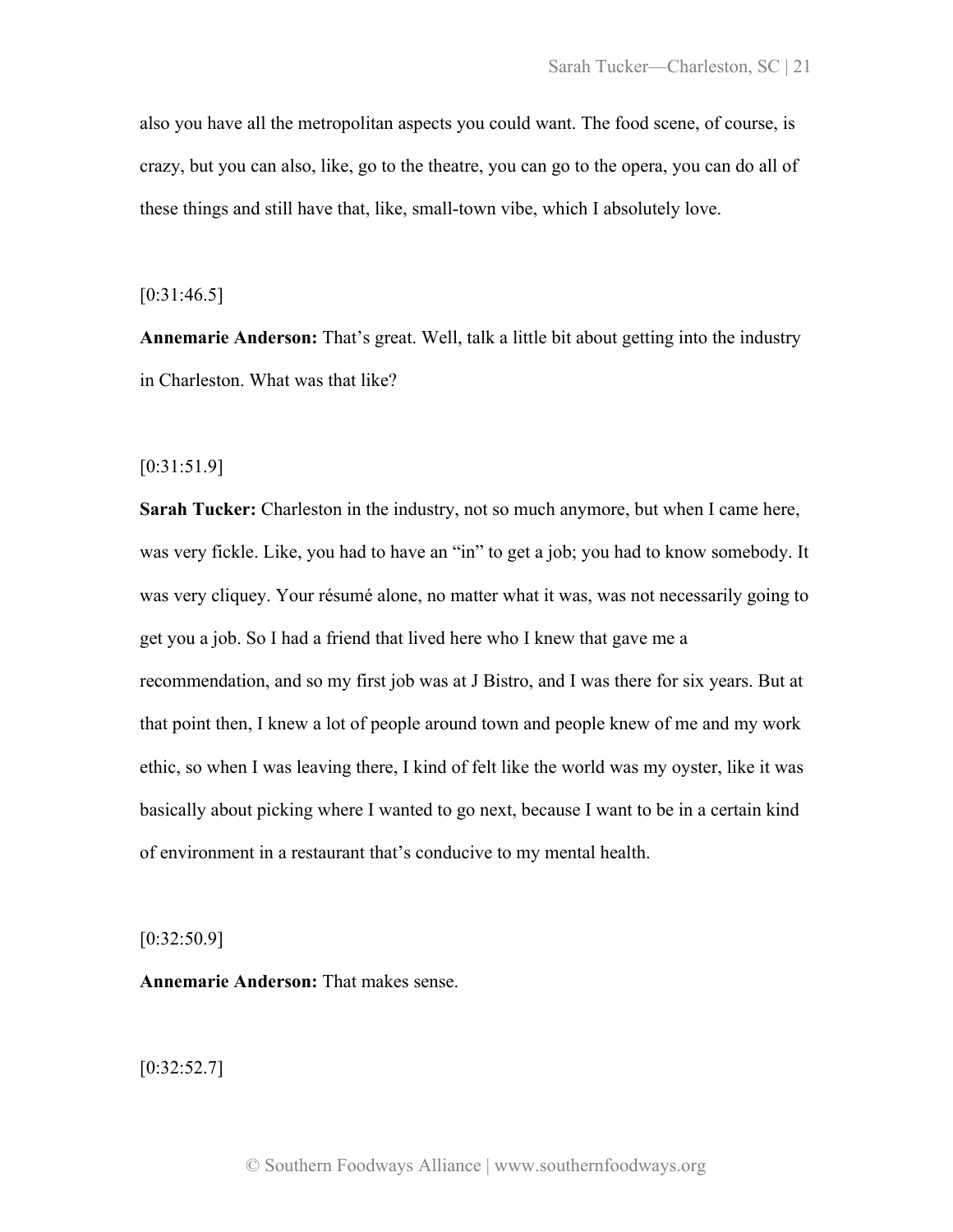**Sarah Tucker:** I like a place that where you work, I mean, it may be a dysfunctional family, but they are all, but it's more like about a family, like we all care about each other and take care of each other and help each other out, which is what SNOB [Slightly North of Broad Restaurant] has been.

 $[0:33:07.6]$ 

**Annemarie Anderson:** That's great. Well, talk to me a little bit about going to Slightly North of Broad. Tell me a little bit about getting that job.

 $[0:33:14.6]$ 

**Sarah Tucker:** Getting that job, well, it starts with, like, kind of like the decline of J Bistro. The owner sold it to someone. And I'm never one to kind of just give up on a place. I was the assistant manager there and also waited tables at that time. My good friend still to this day, Cory Richards, was the GM, and we both kind of agreed that we would give this new guy a chance, maybe he'll step in, make some things better. But that's not what happened. So, like, that one I gave a full year because I loved everybody there so much, and then at one point, I was just like, "I'm going to lose my love for this place altogether. I have to go." So I just decided.

I was looking at other places around town, and SNOB, like I said, it seemed like the one that was most focused on being kind of like a family. The owners were very involved and proactive about people having healthcare and benefits and those sorts of things. So it just seemed like a logical choice, and so I went and had an interview. I remember in my interview, Peter Pierce, who's still the GM there—you know you're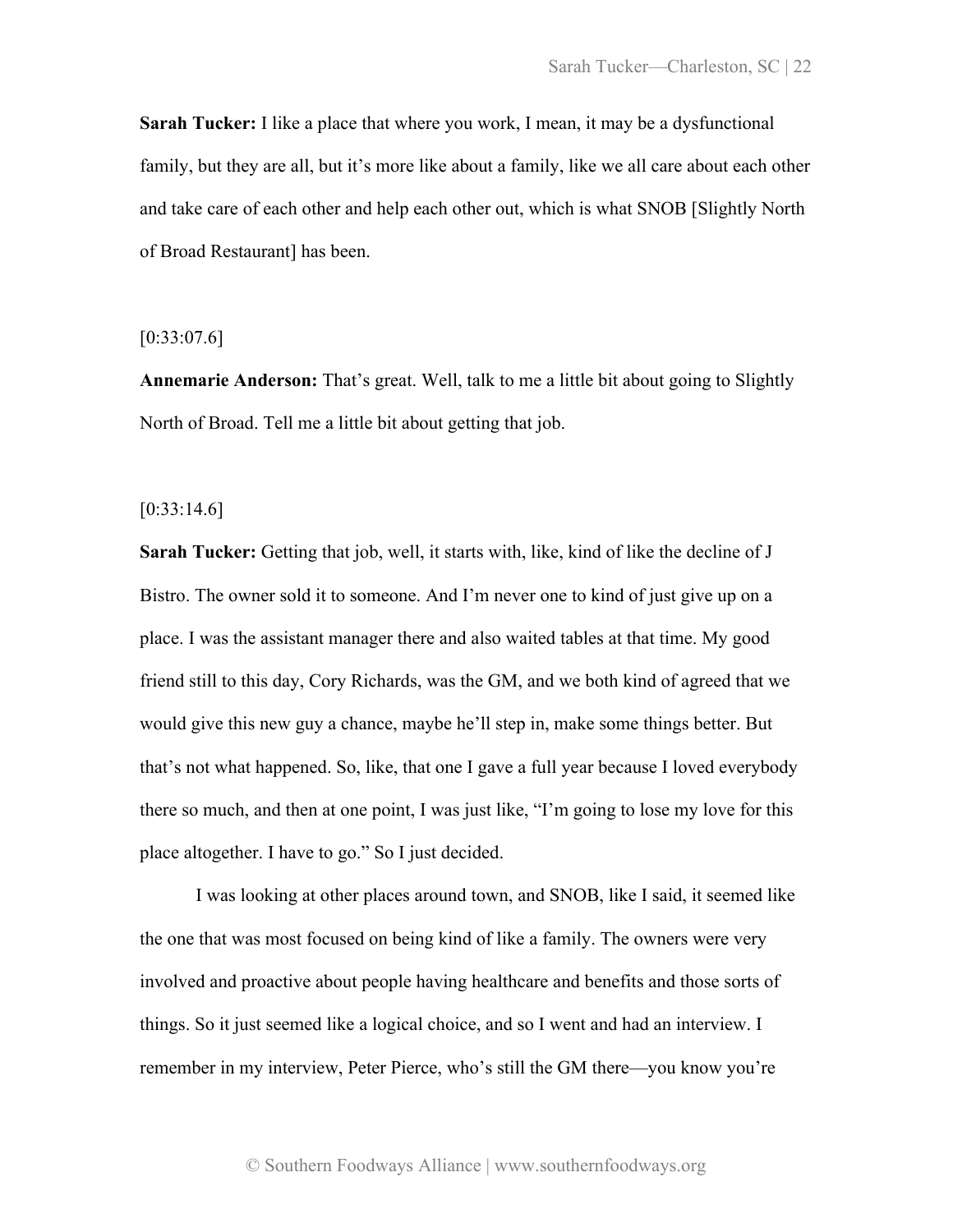never supposed to talk poorly of the place you came from in an interview. And over and over again he just kept going, "Give me the dirt. What's going on over there?"

At one point, I almost said out loud, "Tell me I'm hired, and I'll tell you exactly." But now knowing him so well, I know that that's just his personality. He's like, "What's happening?"

So many different ways, I was like, "It's just time for a change. I'm looking to broaden my horizons. I'm ready for a new challenge," you know, all the ways that you can say something without saying it. Like, just tell me I'm hired.

And then later he said that they walked out of that interview—because it was him and another girl—he goes, "We walked back to the office and went, 'Is it too soon to call her?"

And I'm like, "No, it wasn't. You should have just told me in the interview, and then I could have given you all the dirt."

 $[0:35:35.3]$ 

**Annemarie Anderson:** That's great. [Laughter]

[0:35:36.8]

**Sarah Tucker:** But, yeah, I came into a really good situation. Immediately I fit in with all the staff, because a lot of them at that point were really well tenured. I remember within the first couple weeks, Peter—I came in, he's like, "You're training today."

I was like, "I'm new."

He's like, "You're the best one to do it."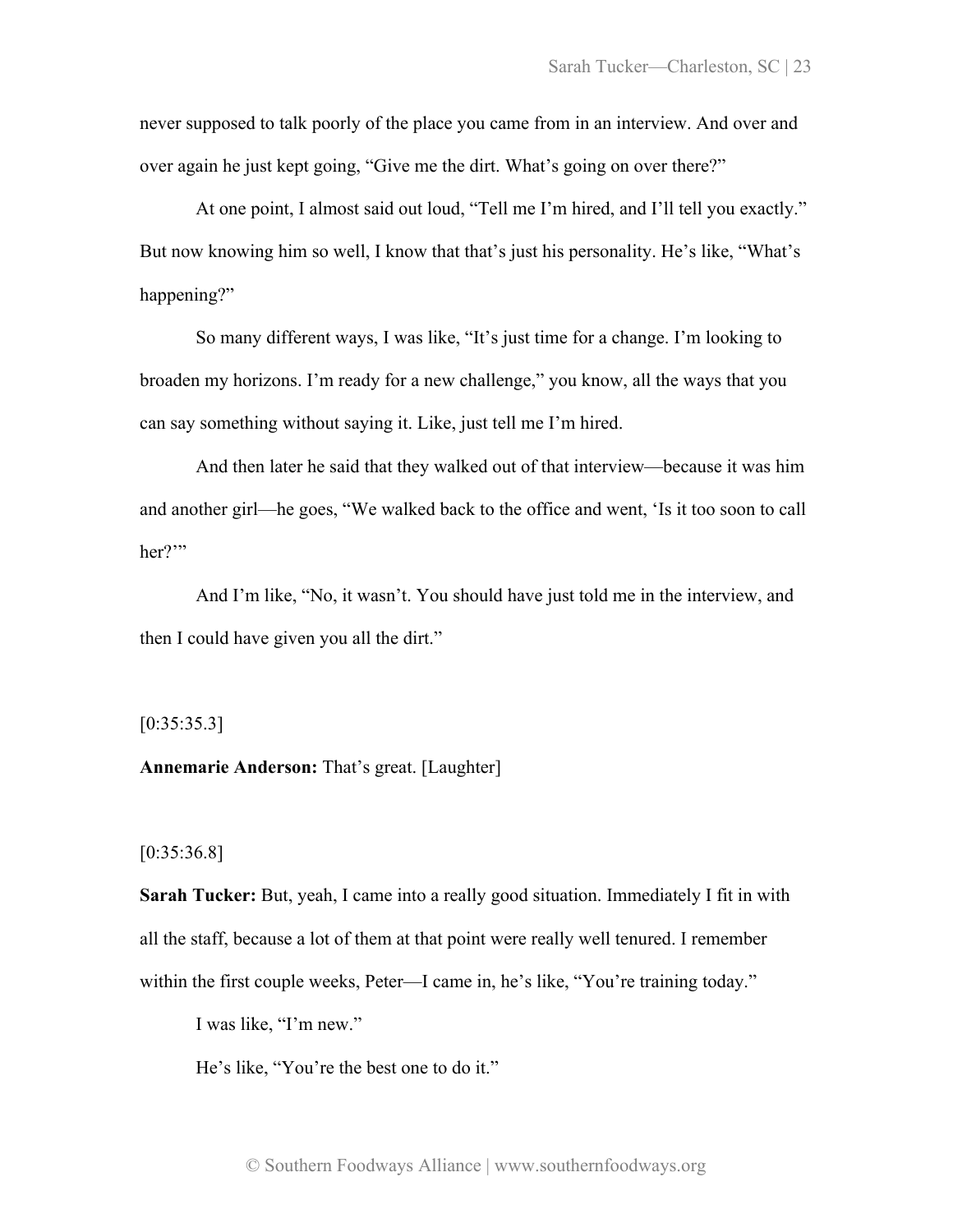I was like, "Okay." I was like, "Don't I at least get a six-month break, training?" He's like, "You're training."

I'm like, "Oh, yeah, okay, whatever."

And then like three months in, he started asking me to manage. I was like, "No, no, it's not going to happen." I broke that rule once, which that's a rule that Alexander and I have that I broke for J Bistro. When we were both kind of going into management at the same time, we kind of discussed it, and if you're a manager, you can't just like switch shifts around. You *have* to be on all the time whenever you're needed, and so that would have meant that we never saw each other if we were both managing. So we decided that for our relationship it was best that only one of us would ever be in management at a time, and it made more sense for him. I broke that rule with J Bistro, and I will not do it again. How many Sundays when it was my shift and I had to manage was he upset when he was off? A lot. I learned my lesson. [Laughter]

### $[0:37:07.1]$

**Annemarie Anderson:** Well, talk to me—so I find that interesting. Could you talk a little bit about support of, like, the career employees at SNOB? Could you talk about that support and a little bit about healthcare and benefits and how is that kind of different from other restaurants?

#### $[0:37:25.2]$

**Sarah Tucker:** Well, I don't know about all other restaurants, but I know when I started at Slightly North of Broad it was Maverick Southern Kitchens, and Dick Elliott was way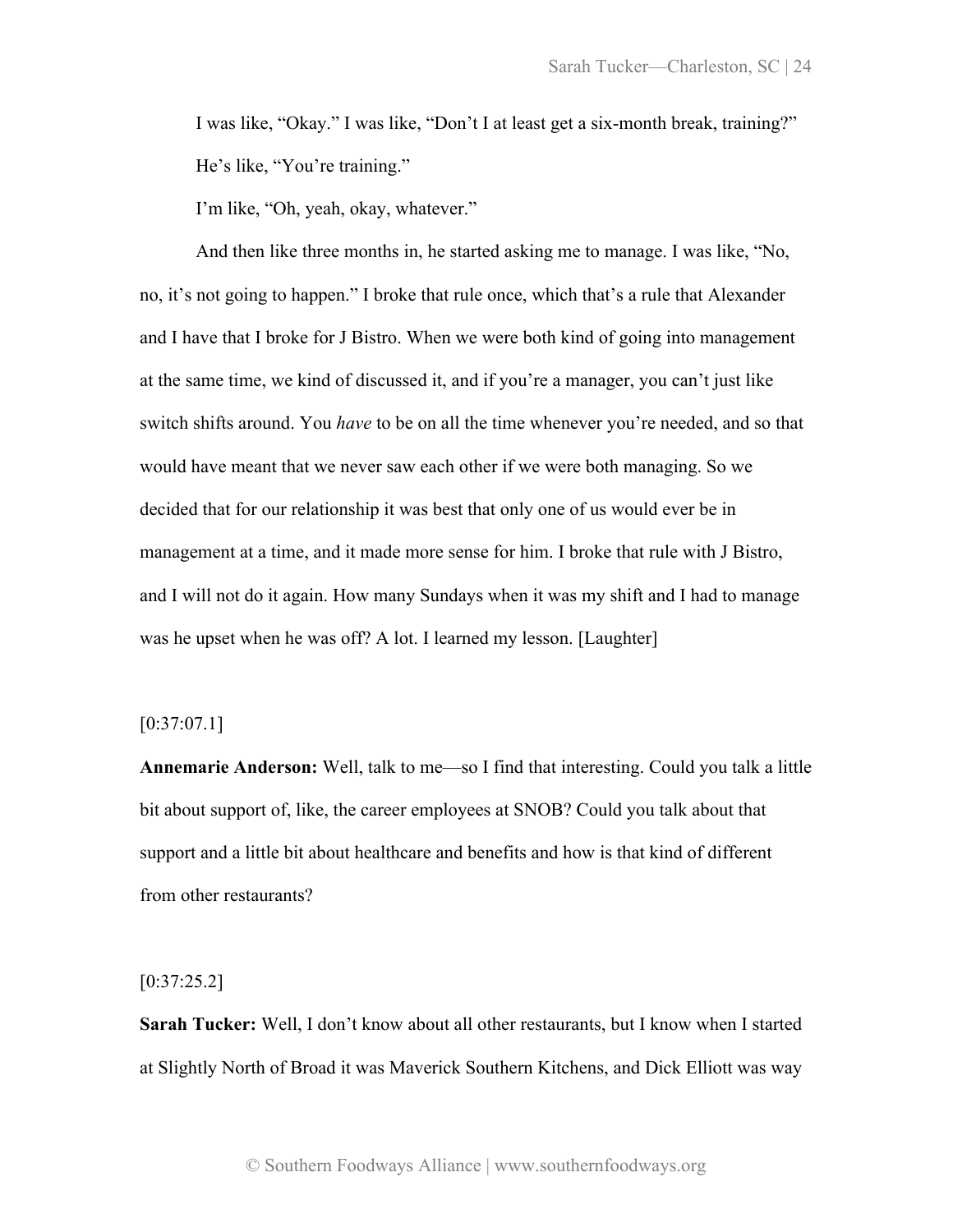ahead of the curve on everything, like giving servers healthcare. He thought kind of like that that's a human right. Just because you're in the service industry doesn't mean you get left by the wayside. You deserve healthcare. So he had a program that was set up that it was kind of like a tiered thing. So after you were there for three months, you were eligible for healthcare. After you were there for six months, he paid—I can't remember exactly—I want to say 25 percent of your healthcare. I may be misspeaking slightly on this, but it's pretty basic. And then after you were there for a year, he would pay for half, I think. After you were there for three years, you did not have to pay for your healthcare. So it was a thing to kind of promote longevity. So you didn't want, like, turnover. You wanted people to stay there because they had these benefits.

And then whenever he sold the company to Hall Management Group, Bill Hall is—it's not quite the same tiered program, but all of the people in all the restaurants have healthcare, and it's really good healthcare. I mean, he took that and kind of ran with it, and everybody, like, gets the same healthcare after you've been there for a few months. You're eligible for it, and they do pay a portion of that too. And the healthcare we have is really good.

So I am very appreciative that when that whole sale went through, those kind of benefits didn't get left by the wayside, that he felt like that was really important too. And they do a lot of the—Hall Management Group, people ask me all the time, like, "What are the big changes?"

I'm like, "At SNOB, not so much. Like some of the other restaurants have had more changes," I'm like, "but they do really cool stuff too." Like Thanksgiving, they give everybody a turkey, just give it to us, you know, no questions asked. So they're really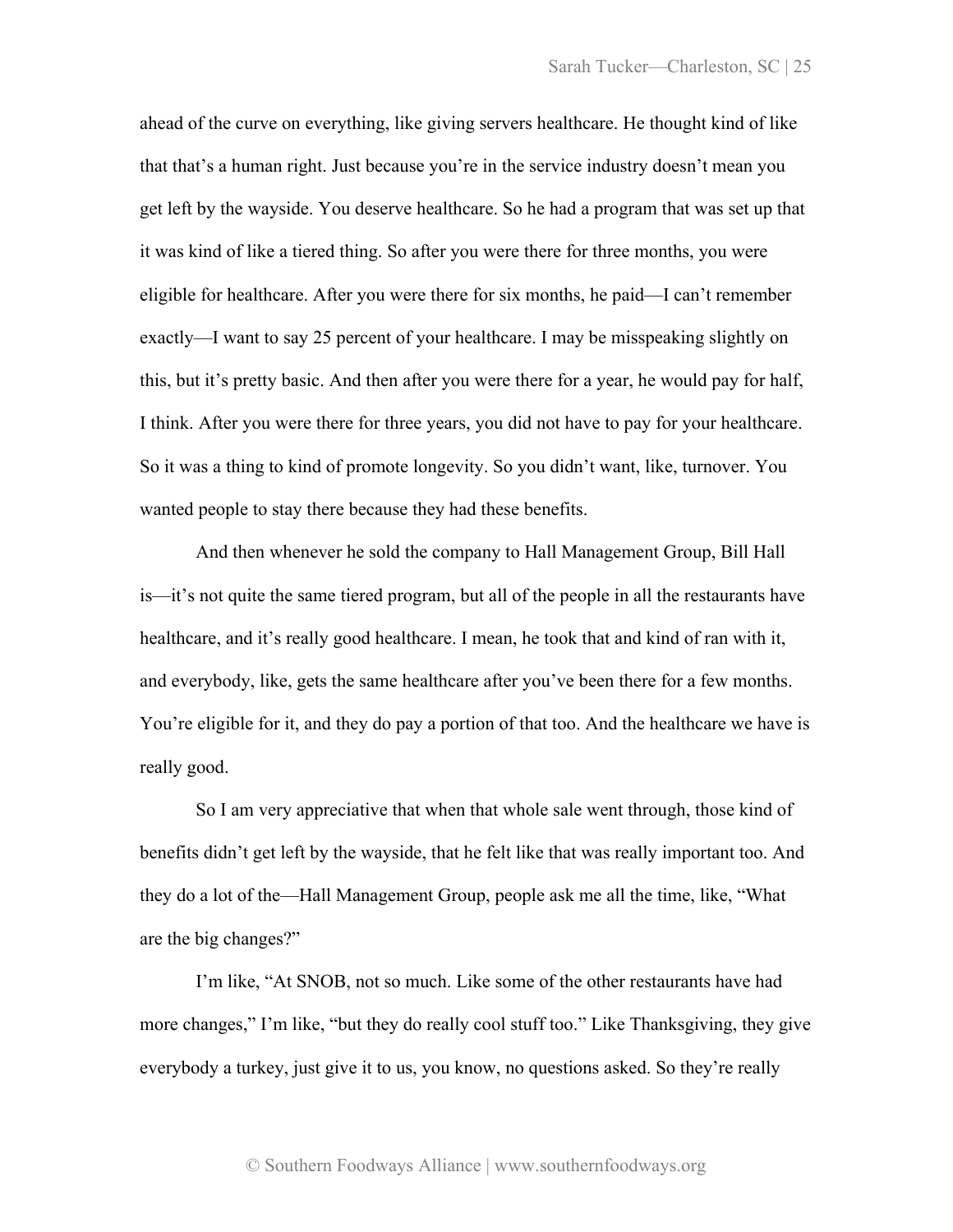cool like that, like what you need, they're going to try and provide for you to be able to do the best job.

#### [0:39:49.5]

**Annemarie Anderson:** That's great. So walk me through a typical day of work for you.

### $[0:39:54.6]$

**Sarah Tucker:** A typical day of work for me, we get in at 3:30, you go up, you sign up for side work. It's kind of first come, first serve. You do your side work. I usually am probably going to go double-check other people's side work, but probably after lineup.

Every single shift we work, they make staff meal. A lot of people think that we're eating things, like, off of the menu. We're not, but staff meal is usually really good. Sometimes it's spaghetti, sometimes it's chicken wings, sometimes it's hot dogs, maybe lasagna. There's always a nice salad. Sometimes you might have gyros. I mean, you never know what it is, but there's always food available and everyone can eat it. And even on your day off, you can come in and eat staff meal. Like if you're short on money or something, you know what time staff meal is, and you can come in and eat staff meal.

So once you're finished with your work, you kind of sit down and eat staff meal, and we'll all kind of like hang out. You can fiddle on your phone or whatever. And then we'll have lineup for thirty minutes before the shift starts, and we'll fold napkins. We'll talk. The managers will talk about any issues going on or any kind of like something we're out of, and then chef will come out and will talk about the menu and we can ask any questions we want. He'll kind of go through all the specials, because the regular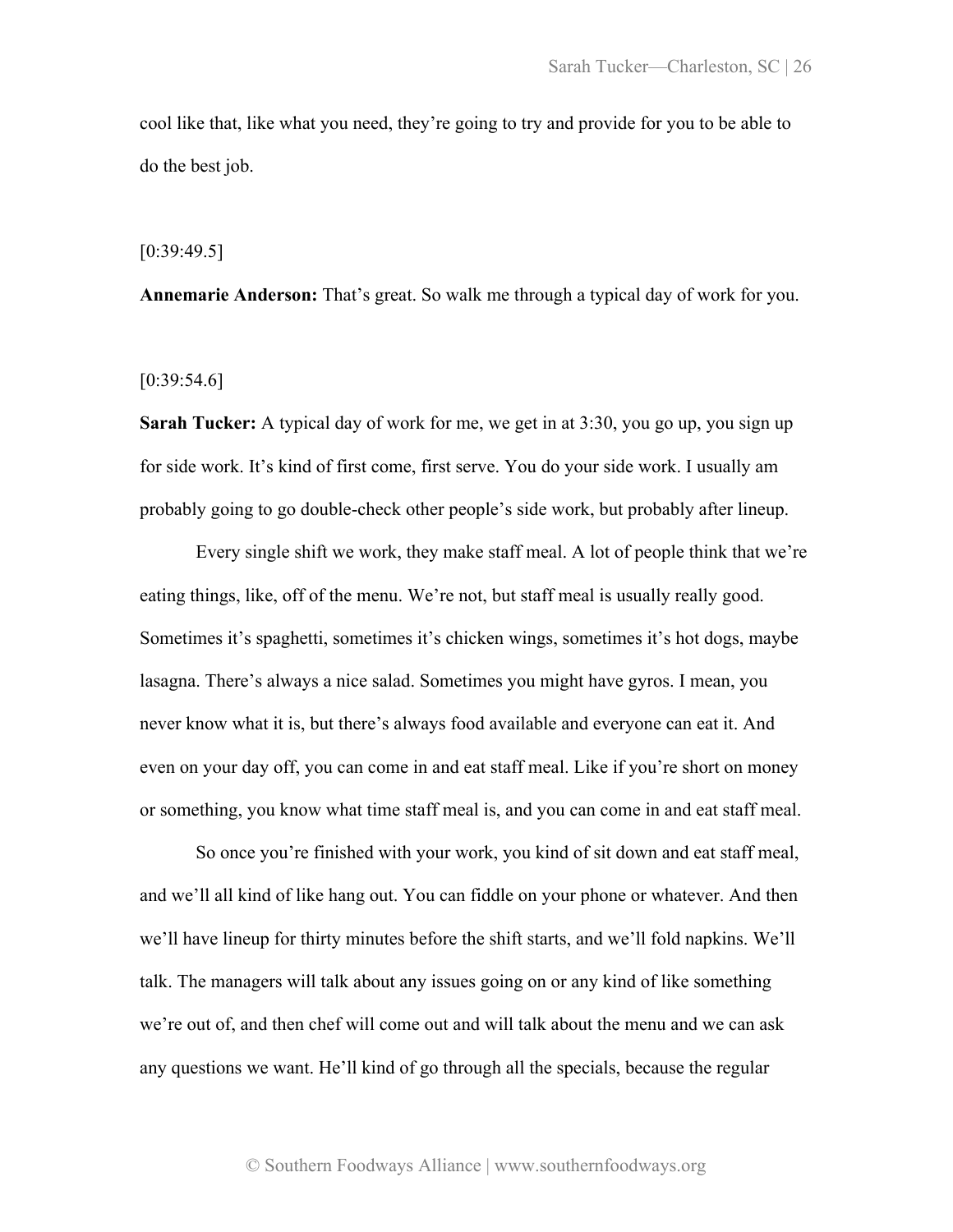menu we *better* know, but the specials, so we know exactly what's going on, especially gluten-free is so huge these days. Like has this got gluten? Has this got dairy? We'll go through all of those, like, intricacies.

Then we'll break from lineup and then I'll go double-check everyone's side work again, because I like to start the shift organized. Then we'll start service, and from there it's just kind of talking to people table by table and just try and have fun with it. Even when it's quiet, then I joke around a lot, I'm crazy and silly, probably more crazy than silly, but, you know, I like to be cracking up having a good time, which if we're all doing our job, we can, which is one of the reasons I love the job is because you can be irreverent off to the side as long as you have—like Chef [Frank] Lee would say, "As long as you have your mise en place," which mise en place, basically for whatever station you're working with, are your tools of the trade. So, for me, it's having all the side work done and having, like, everything in my apron that I need, my appropriate pens, my crumber, my wine tool. And once you have all of that in place and you're doing your work, then you just get to have fun, which another reason I love the job.

## $[0:42:54.0]$

**Annemarie Anderson:** That's great. Well, talk to me a little bit, too, about how tourism affects your job.

 $[0:43:00.5]$ 

**Sarah Tucker:** You know, you love tourists a lot, because you're always going to have tourism. Bringing people into the city definitely gives you a boom. I feel like in the past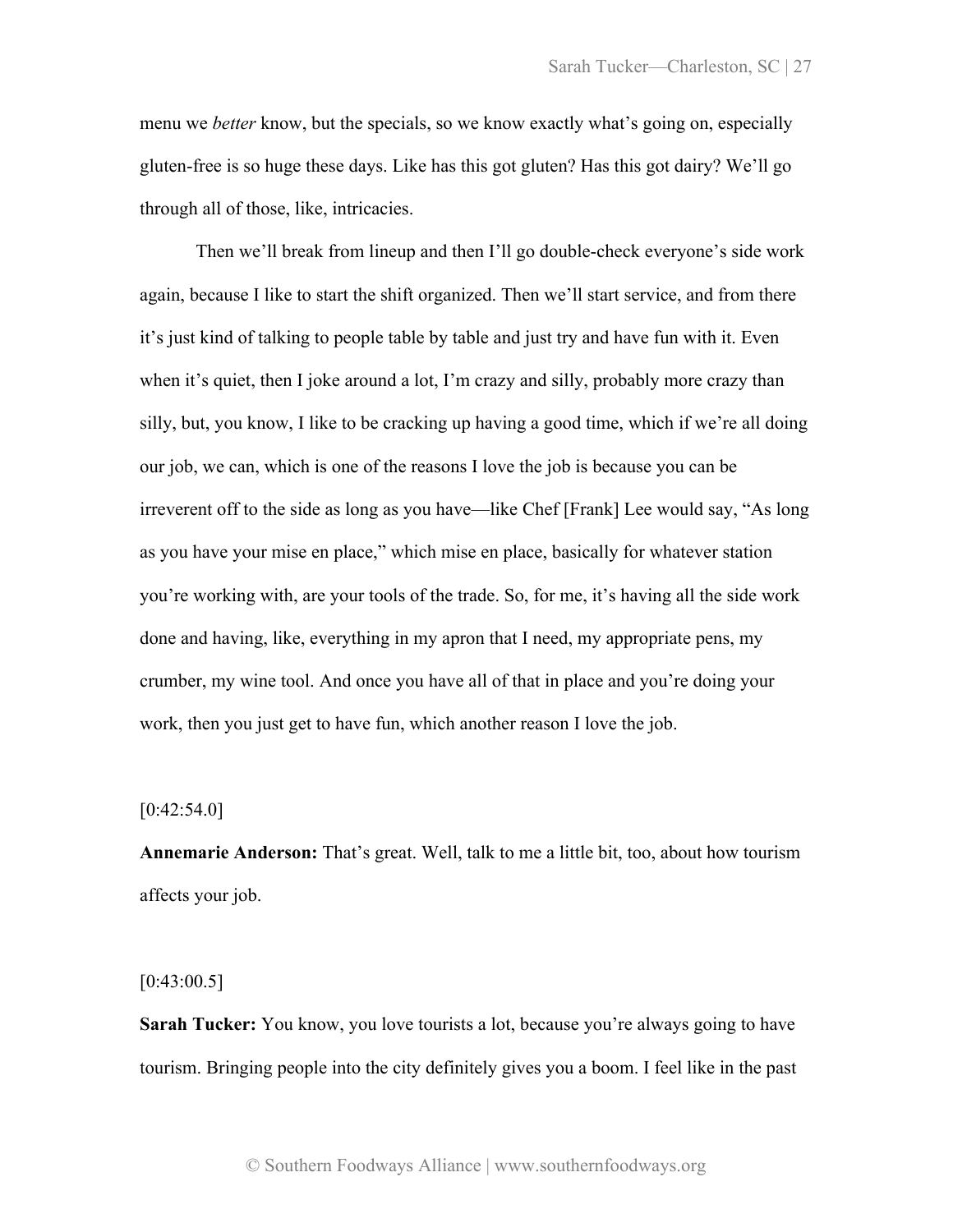few years in Charleston, it has become frustrating for me because of other issues, not the tourists themselves so much, but other issues like parking and that sort of thing, when there's so many people in the city getting around. And, you know, there's not a way to widen the streets downtown. It's historic. You can't, like, take out a building that's historic to widen the streets. So I don't think there's been enough that's gone into that. And not just downtown Charleston, but across the board. They widened [U.S. Route] 17. I live over in Mount Pleasant, but they didn't stop the building over there. So everyone, like, there's so many more hotels and people moving here and things growing up. So being the number one city in Condé Nast brings a lot of people here, but some of the headaches at times, I'm just kind of like, "Whoa." It's a lot and it, I feel like, detracts a little bit from the city.

## $[0:44:21.5]$

**Annemarie Anderson:** So I was actually talking about this with Mary Forlano at Magnolias, about how people get to work and how there's a bus system now that's put in place for hospitality. Talk a little—I'm kind of interested in that. How do you feel the city has done? Have they done a good job to kind of like alleviate that for you?

#### $[0:44:39.5]$

**Sarah Tucker:** I think that the bus system was a great step forward, a great step forward. For me personally, I do not use it simply because the amount of time that it takes out of my life is crucial, because I would have to drive down, I'd have to go park, get on the bus, and ride all the way around to get off at my stop, and vice versa when I'm leaving.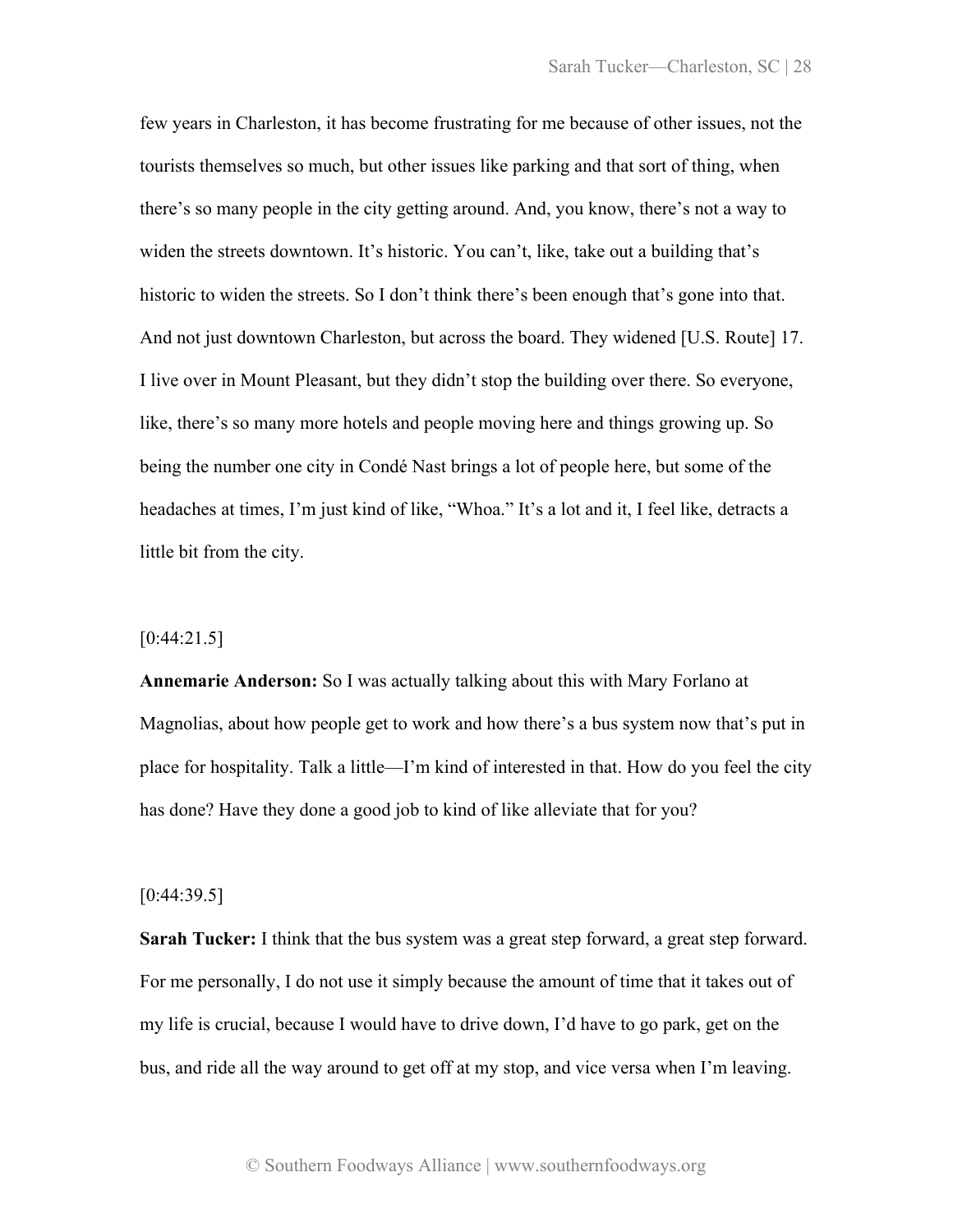So when you're adding up all of that time, I had to, for me—and a lot of this has to—like a lot of the younger kids use the system, but for me at my age, that time is *very* precious, so I had to kind of put a monetary value on it. So me paying extra for my parking pass, which is close to the restaurant and I feel is a safe place to park, which is another one, even though we get a paycheck, I still look like a server and I don't feel comfortable walking to my vehicle late night if it's not well lit in a good area. And I'm still always watching out, regardless, when I do go to my vehicle.

But I had to make a decision that it was more important to me to pay a little bit more than it was to use that system, but I think the system is a good start to the problem, but I think the problem is so much bigger than that, because that's just for hospitality workers downtown, and everyone else on the streets, they have issues. We have guests that come into the restaurant now, and the parking meters, they may go till 10:00 o'clock, and they're getting up from dinner and going to pay a meter, and I don't that's very conducive. I'm not sure I know what the solution is, but I don't think that's a very good experience for them, like, "Oh, wait. I have to stop eating my pork chop that you just brought me because I may get a ticket," you know. But just parking and transportation in general completely around the city, I think needs to be addressed more.

### $[0:47:07.6]$

**Annemarie Anderson:** That makes sense. That makes sense. Well, tell me a little bit so in your job, I mean, what's the most challenging and what's the most rewarding part of your job?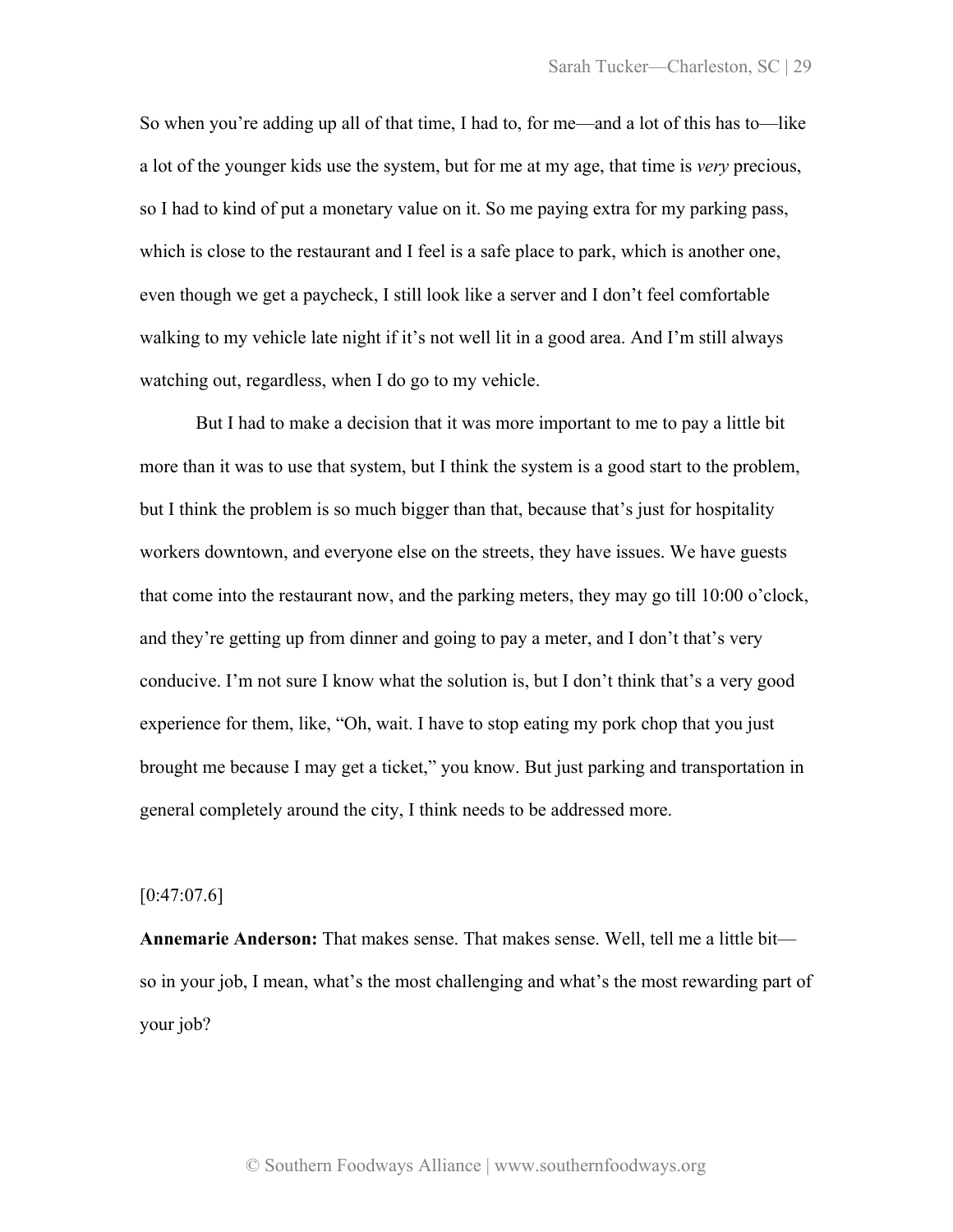# $[0:47:17.0]$

**Sarah Tucker:** I think the most challenging part of my job is being somewhere for so long and you see so much turnover, and kind of just like taking a fresh breath with all the new people and giving them a chance. I was kind of burned out on training for a long time, and then our chef, who's a good friend of mine, Russ Moore, one night we were just having a talk about it, and, like I said, I was just kind of burnt out on training because you think you're giving people tools, and they're not listening, and it can be very frustrating. And with the newer generation, too, a lot of it has to do with how they were raised. I mean, the real world, not everyone gets a trophy. You don't get a pat on the back just for showing up at work. Like, you have to actually do your job and do it well to get a pat on the back. But he and I talking, he kind of made me see training in a different light, because I think I was approaching it from a bad place, because I had had issues with it in the past. And it's really your opportunity to lead someone. Instead of, like, force a mantra on them, it's your opportunity to help them find a better way and be better. And you might have to come down on them hard at some times, but that's not overall what you're doing. Like, you know, give them the opportunity to grow themselves. And so since we had that talk, I've had, like, a different idea about that, but I think that sort of thing is still my most challenging aspect.

The most rewarding is definitely being someone's dining guide. Like, I go in to work, I am confident that the food is amazing. I know what's coming out of the kitchen. And to help someone have an experience with that and see the joy on their face, they're like, "I talked them into something they'd never had before," and they're like, "Oh, my god, you're so right."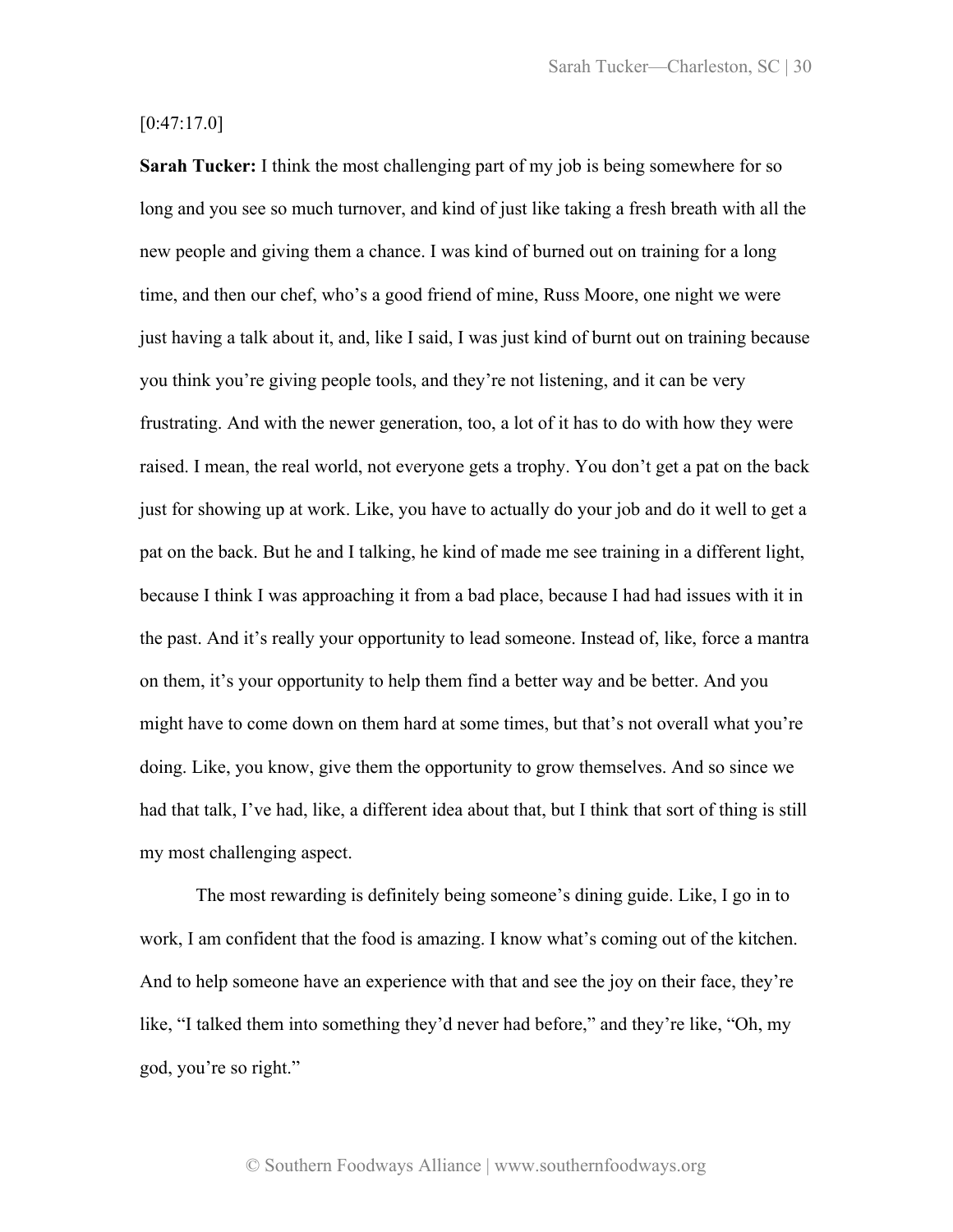And I'm just like, "It's hard work being this right."

But I love food, I love wine, and I love people, and I've always thought, like, at my table, "You're my captive audience. Like, you're at my table. I'm not your server at your table. You're at *my* table. And we're going to have a good time." And I definitely invest in that, and it's a joy, see that look on people's face. They're like, "Wow! This is amazing."

I'm like, "Yeah, it is. Awesome." [Laughter]

# $[0:50:09.0]$

**Annemarie Anderson:** That's great. Well, talk to me a little bit about leadership and developing a team. And I know that there's a lot—there can be a lot of turnover. Talk to me how you lead and train at Slightly North of Broad.

# [0:50:25.2]

**Sarah Tucker:** I think the biggest thing that I do is I lead by example. I'm not going to call you out for anything you're doing wrong if it's not something that I'm not—like, we have a service standard, and if you are not doing something up to standard, I'm not going to be a jerk about it, but I'm going to make you aware.

"So I went to your table. They were not marked appropriately for this course." I'm going to make you aware of it, and I usually try and do it in a joking manner. But I'm always much harder on myself. If I miss anything, you might see me over in the corner like, "Oh, I didn't have that soup spoon marked." And it's kind of funny because I am most people's go-to when they have a question about how to correctly ring something in,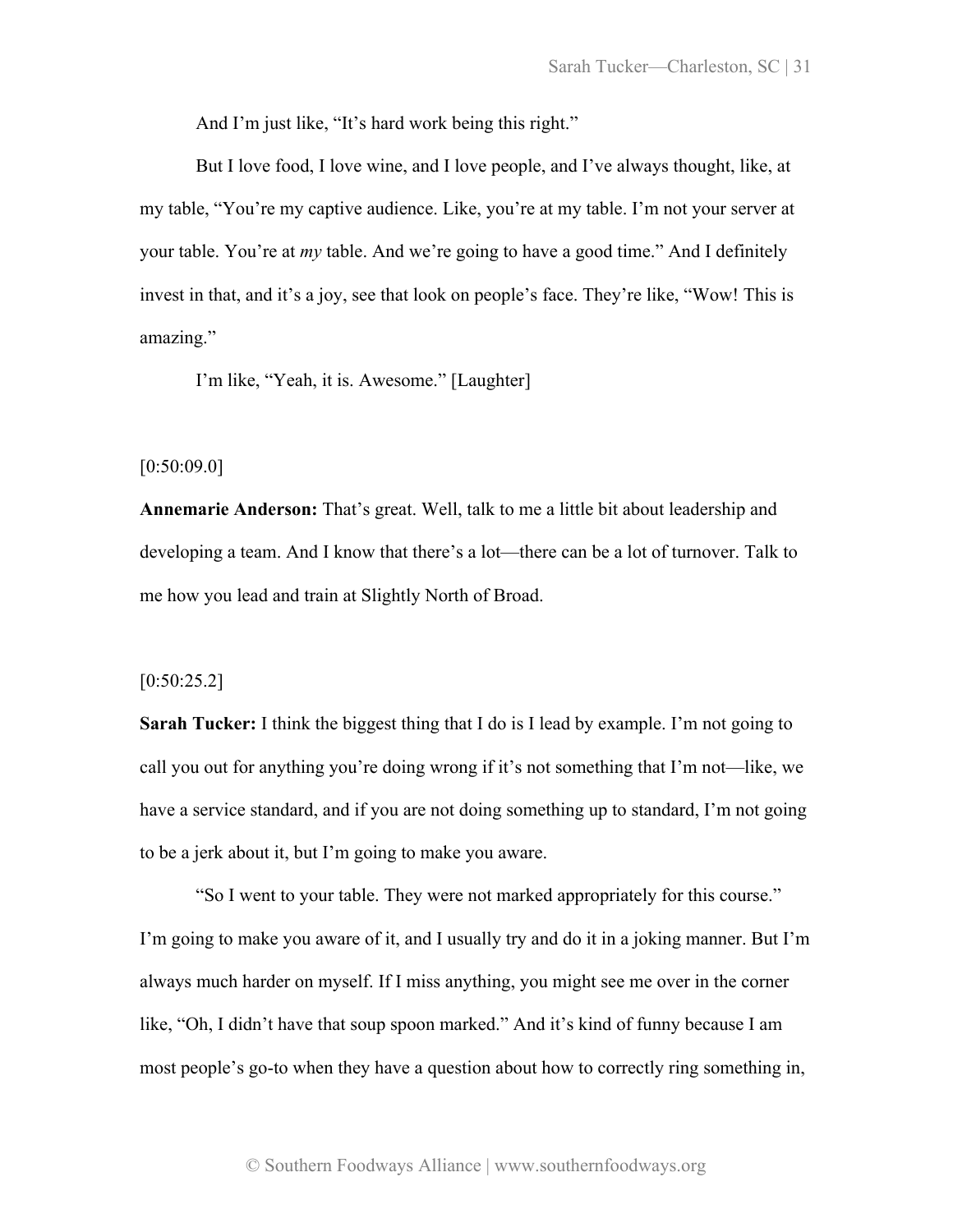or in this situation what should I do, because I'm going to say it to them in a way that they understand. I always need a reason why, like not just, "Do this because I said so." I'm like, "We do this because of this, this, and this. You need to use these specific buttons because it makes it easier for the kitchen to read when they're really busy so that they don't miss that special prep."

So I always give a reason, and then I'm not going to yell at you or make you feel stupid either. I'm just going to be like, "No, no, no, do it like this," and because this is the reason. And I always let anybody know, "Anytime you have a question, I don't care how busy I am, I can take a minute and stop and give you the answer." And then I'm also silly and irreverent and a crazy person, so that goes a long way, too, because we laugh and giggle and have a lot of fun.

## $[0:52:10.0]$

**Annemarie Anderson:** Yeah. I mean, I've kind of seen that like, dining is an experience, you do that for kind of the magic of the food and the conversation with the people—so that makes a lot of sense. But talk to me too—so I'm interested—when I went into Slightly North of Broad and had lunch there, I'm looking at staff at all these different places, and it seems to be there are quite a lot of women who work there, and that's a little different than some of the other places. Could you talk a little bit about, I guess, the staff who works there, but also, like, your experience as a woman? Has that impacted your job in any way?

 $[0:52:48.1]$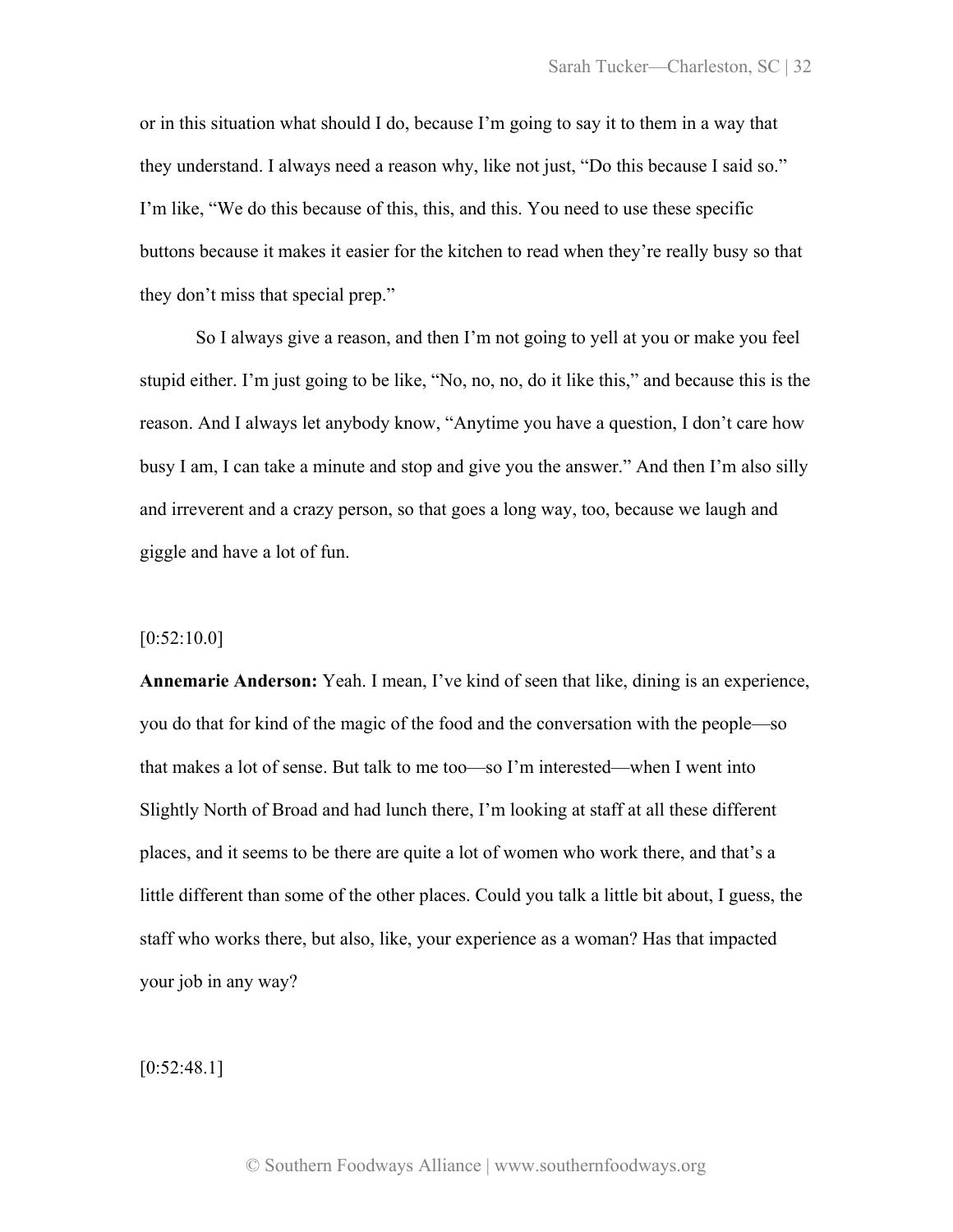**Sarah Tucker:** I don't think that has really impacted *my* job so much. You went in for lunch today, so we do have quite a lot more female servers that work almost all lunches because they have children. I only have the four-legged children, so that's not so much of an issue for me. But if you come in to dinner, depending on how the schedule that week worked out, it's pretty evenly split between men and women. And I don't think that has really impacted my career at any way at all. I bring what I have to the table, and it has nothing to do with any sort of sexual orientation. And I don't feel like that's how servers are hired necessarily. There have been a couple places that I knew more so they would want cute young girls in skirts or something, but that's more if you're like doing a club scene, but not in fine dining. In fine dining, you find a qualified server. That's your first and foremost goal. Like, you want someone who's qualified and can do the job in an excellent way.

I think one of the biggest things sex-wise that I've seen in the business over the past several years is in the kitchen. There's so many more women in the kitchen now, and they're not shunned. Used to be like, oh, what, like you're the one girl in the kitchen. But, no, we've had like an all-female kitchen staff some days, some nights, you know, whatever it is, which I think is really cool, because, I mean, men and women do have different energy, but then also like having those different sides and being able to play off of each other and have different ideas, I think is great.

 $[0:54:40.2]$ 

**Annemarie Anderson:** That's great. Well, tell me a little bit too—so you mentioned the kitchen staff. I mean, you're not only having—as a server having to work with, like,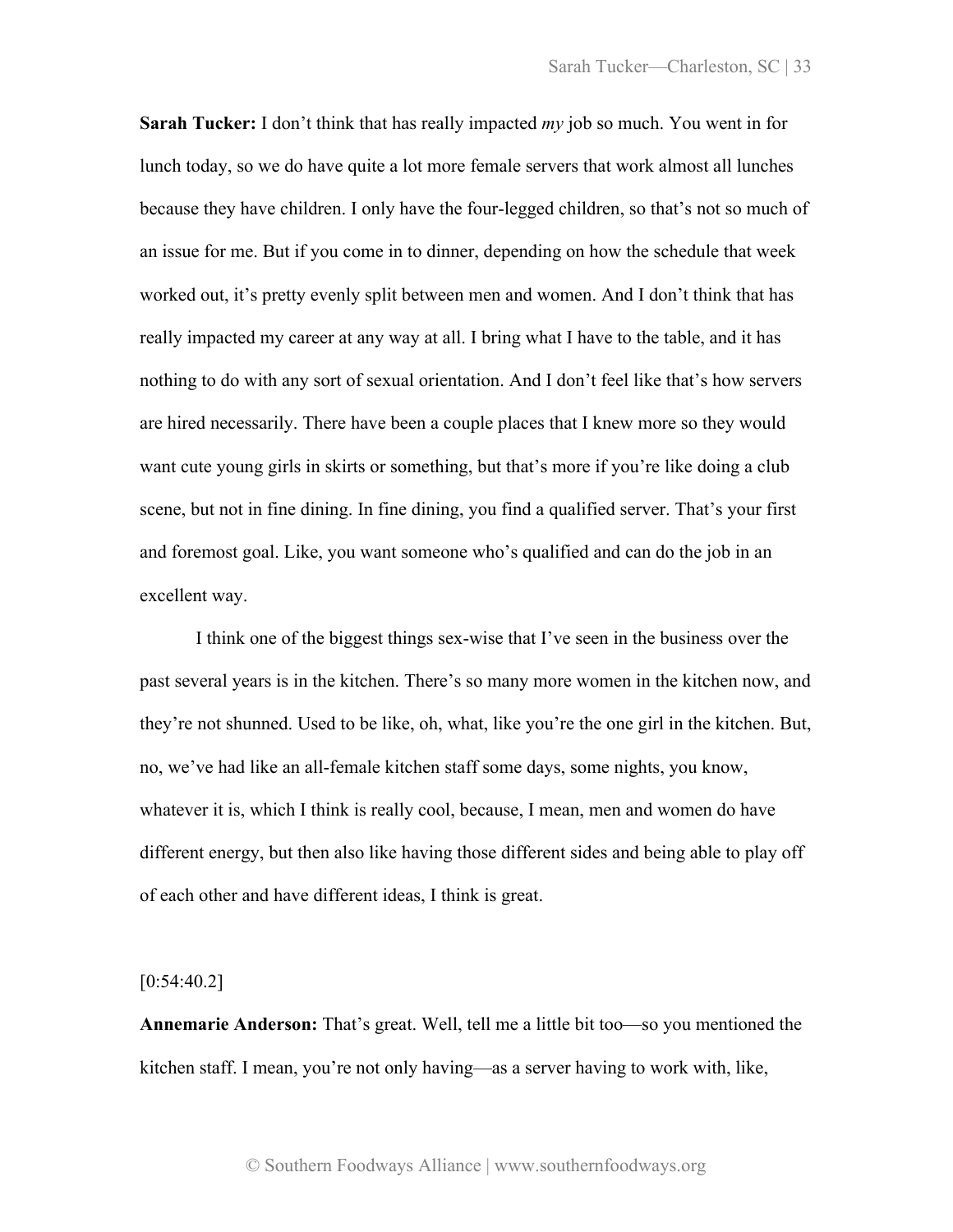customers and guests that you're serving, but you're also having to work with the kitchen staff. Could you talk a little bit about that kind of relationship that you guys have?

#### $[0:54:56.3]$

**Sarah Tucker:** I love our relationship with our kitchen staff. I mean, everyone has their moments, but I've definitely worked in other restaurants where it was more like here's the front of the house, here's the back of the house, and they're on two separate sides. And I know a lot of places are like that, but that was never how it was when I started at Slightly North of Broad, which I absolutely love. And, like I said, like, I'm a big tomboy, I love to cook, myself, so any restaurant I ever worked in, I was always kind of tight with the kitchen staff in general, because I never thought there should be that divide. But at Slightly North of Broad, everybody does a back wait shift, which every other restaurant calls expo. So all the servers kind of rotate through that. I do Saturday nights because it's the busiest one, and you don't make as much money as you would on the floor, but it's really fun because you're like back there in the kitchen and you're literally a part of the kitchen.

So I've had lots of the cooks who have come through there like, "Oh, my god, you saved me so many times," because it's my job to remind them about any special preps, keep them on point, and I'm the last look on all of the plates going out. And I'm working with whoever's running the wheel that night, which is whoever's the chef or the sous chef that's running the kitchen that night. So it's the two of us, but I'm the final wipe, and I'm like, "You need to finish this. You need to do that."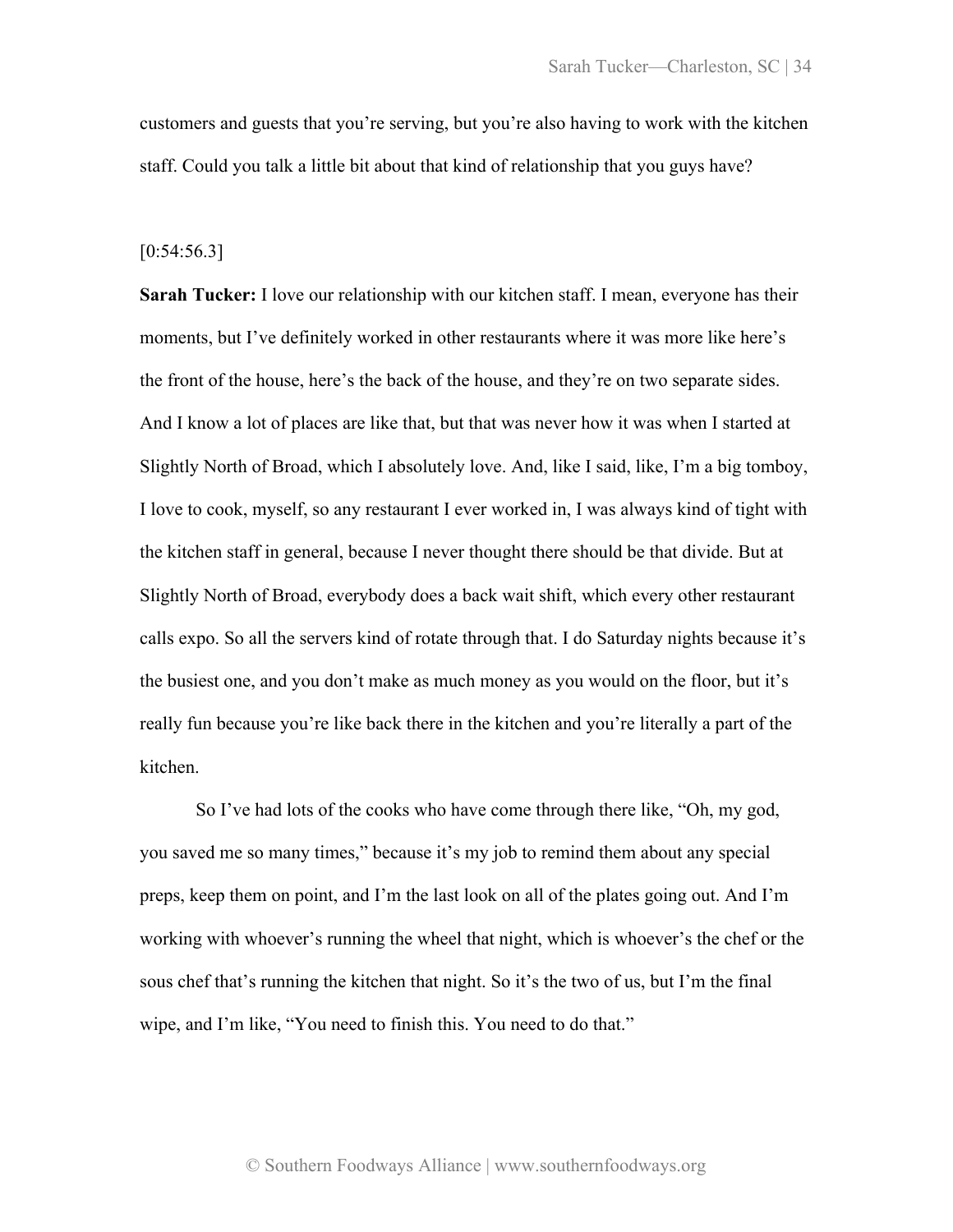When I first started, I had never done that position before, so it was very challenging, but I really enjoy it, weirdly, even though I don't make more money. I make less money doing it, but it's really fun. I do Saturdays because I'm the best. No offense to anybody else, but, yeah. Like one of our sous chefs, he was telling my husband the other night, it's like, "She's really good at her job."

And then I've had some other people, they're like, "When do I get you on back wait again?"

I'm like, "I'm on Saturdays, always, unless I'm out of town."

But I definitely enjoy—there have been times where some of the cooks are making a sauce or something and, like, "Tucker." That's my nickname in the restaurant. They're like, "Tucker, come over here and taste this. What's it missing? And that's an element of respect that I never knew I was going to have. Probably comes from National Sandwich Day.

### $[0:57:31.4]$

**Annemarie Anderson:** What's National Sandwich Day?

# $[0:57:34.6]$

**Sarah Tucker:** So National Sandwich Day—you can't know me without knowing about National Sandwich Day. November 3<sup>rd</sup> every year is National Sandwich Day. And I love sandwiches. For all the old-school people out there, I always explained it like, "I love sandwiches more than Joey on *Friends*."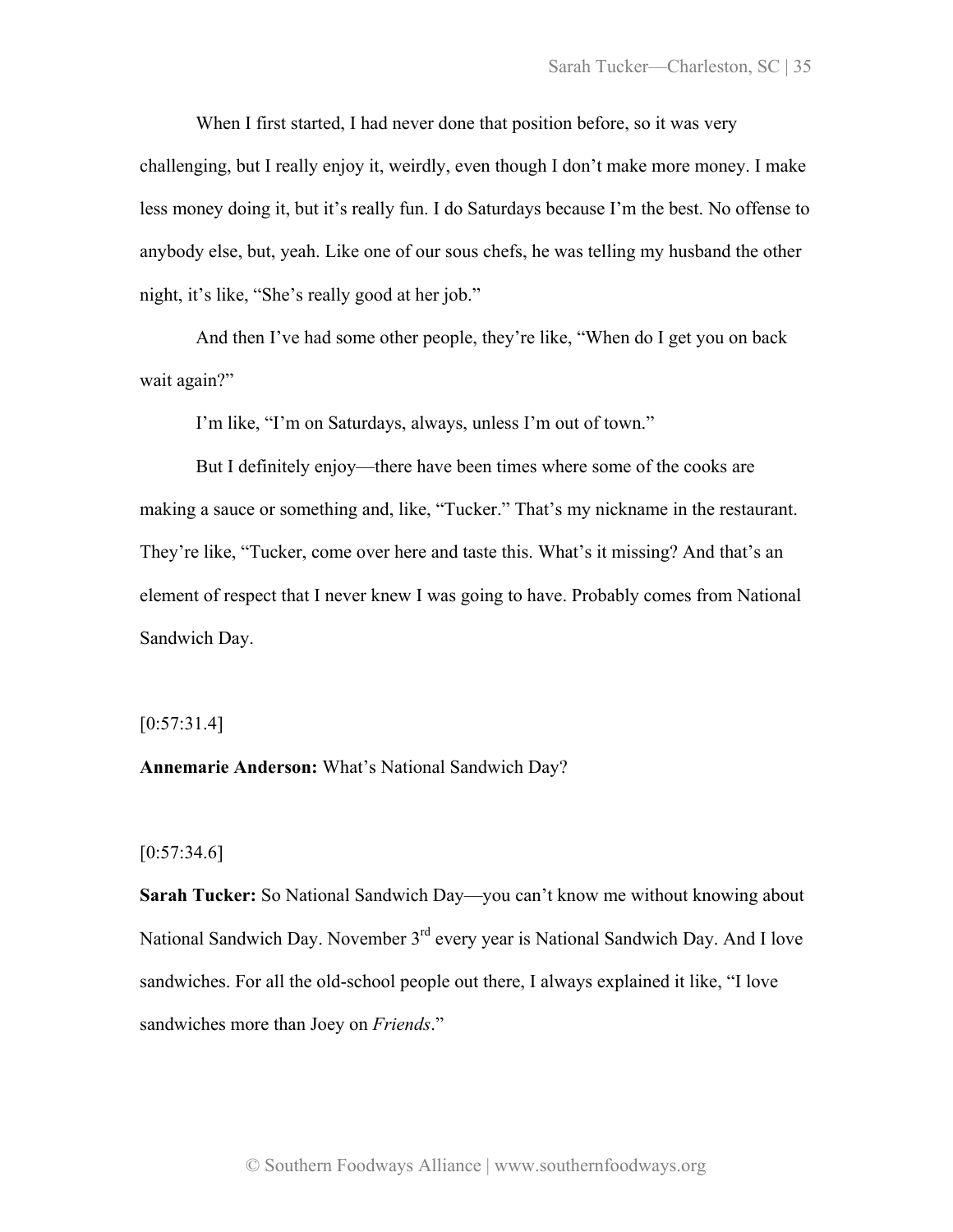So, years ago, my husband brings me a to-go box of my favorite sandwich and hands it to me— he was coming home from work— and he was like, "Happy National Sandwich Day."

And this shows my age as well, because it's before we knew there was a day for everything, before the interwebs blew up. And I was like, "There *should* be a National Sandwich Day."

He goes, "There is. It's today. That's why I brought you your favorite sandwich."

So that was year one, and then the next year I went out and spent all day going to all my favorite places eating sandwiches. And then I'm like, "Wait. I make great sandwiches." So the next year I stayed home and made sandwiches. But I like to talk to people, so I kind of missed the human interaction.

So the year after that, I made sandwiches and took them in to a bunch of my people from work, and then we went out and had more sandwiches too. And it kind of grew from there, and people that I'd been friends with for a long time, and they have kids and this and that, and our schedules don't necessarily mesh, I know I'm always going to see them on National Sandwich Day because I started making the sandwiches and delivering them to them. It's gotten so big now that I have to do a big downtown delivery where people meet me, and then there are, like, several houses that I go and deliver to in general. But it's gotten to be so much bigger than sandwiches, like it's a way to connect with people, which I think that food really is. But every year I do two new National Sandwich Day sandwiches, and I make kind of a version of them for my vegetarian friends. But you get a bag with your two sandwiches, and they're always different. I invent something new every year.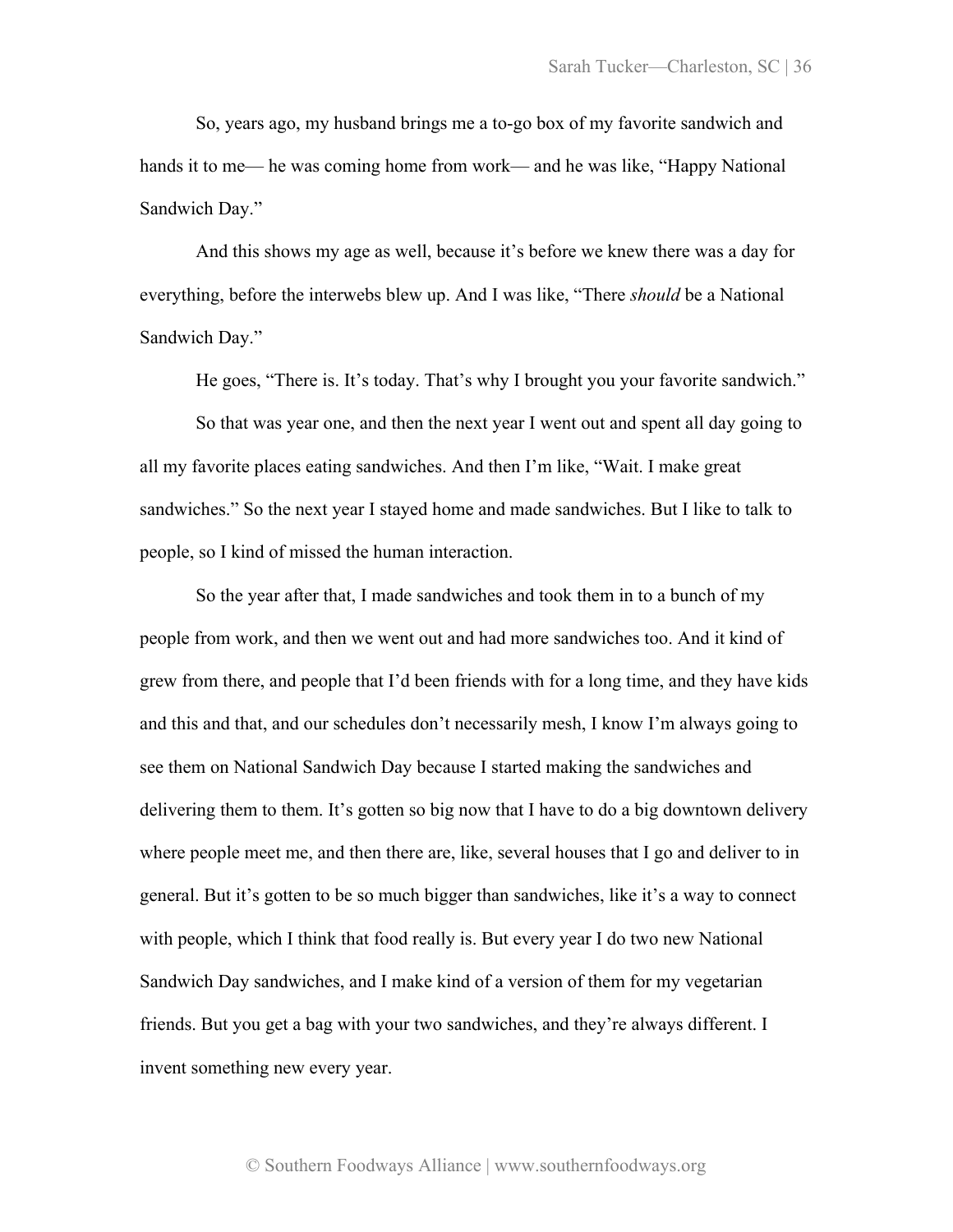# $[0:59:44.5]$

**Annemarie Anderson:** How many sandwiches have you come up with?

# [0:59:46.9]

**Sarah Tucker:** I don't even know. Whew! So many. I'm trying to figure out what I'm going to do this year. Every time I'm making sandwiches, I get so many ideas that I have a little notebook that I write them down in.

[1:00:00.8]

**Annemarie Anderson:** That's neat.

## [1:00:02.6]

**Sarah Tucker:** Because I'm like, "Oh, what about this condiment? I don't know what that's going to go with yet." But, yeah, it's really fun, and I love it, and like I said, like, the human interaction and then the joy of giving somebody this delicious sandwich. There may be a sandwich shop in the future. We'll see.

[1:00:21.4]

**Annemarie Anderson:** That's great. Well, tell me a little bit about too—I totally lost it.

[1:00:29.9]

**Sarah Tucker:** Because you were distracted by the sandwiches. It happens to everybody.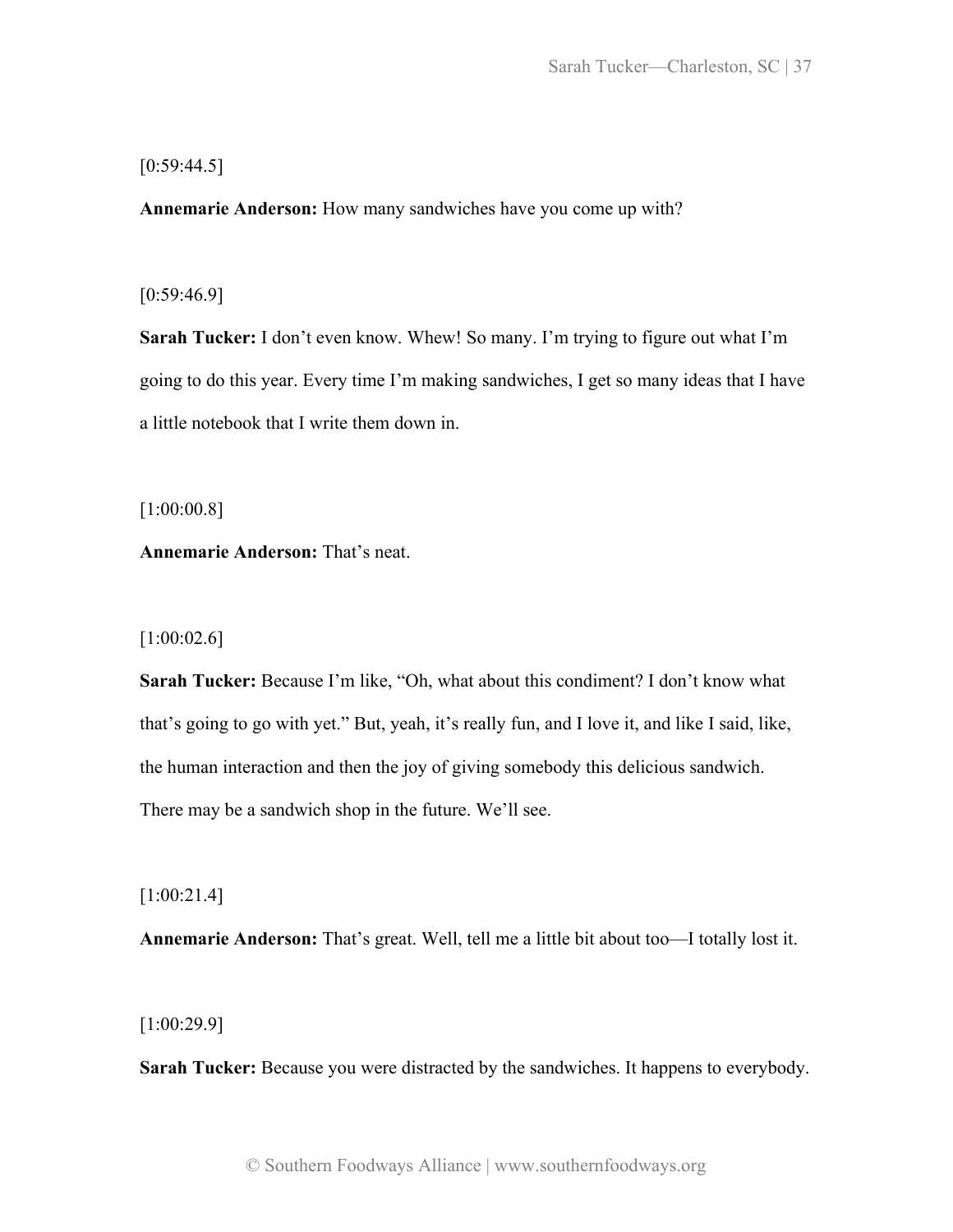[1:00:34.9]

**Annemarie Anderson:** It's true.

[1:00:36.8]

**Sarah Tucker:** There was one year—like I said, they are different every year. There was one year I did the same sandwich, and one of the sous chefs that I worked with, he talked about it all year long. He's like, "Can you please make the same one again?" It was the Asian steak sandwich.

And I was like, "I never do this, but fine. I'll make that one again."

And then I made a new one, and he came up. Everybody was so excited about the new one. I asked him, I'm like, "But you wanted the Asian steak."

He goes, "It was just as delicious as I remembered, but I've never had this one before and it's amazing."

And I'm like, "All right. I'm not giving in to you again. I'm just going to make what I want." [Laughter]

[1:01:16.2]

**Annemarie Anderson:** So you make sandwiches for everybody at work too?

[1:01:18.4]

**Sarah Tucker:** Oh, yeah.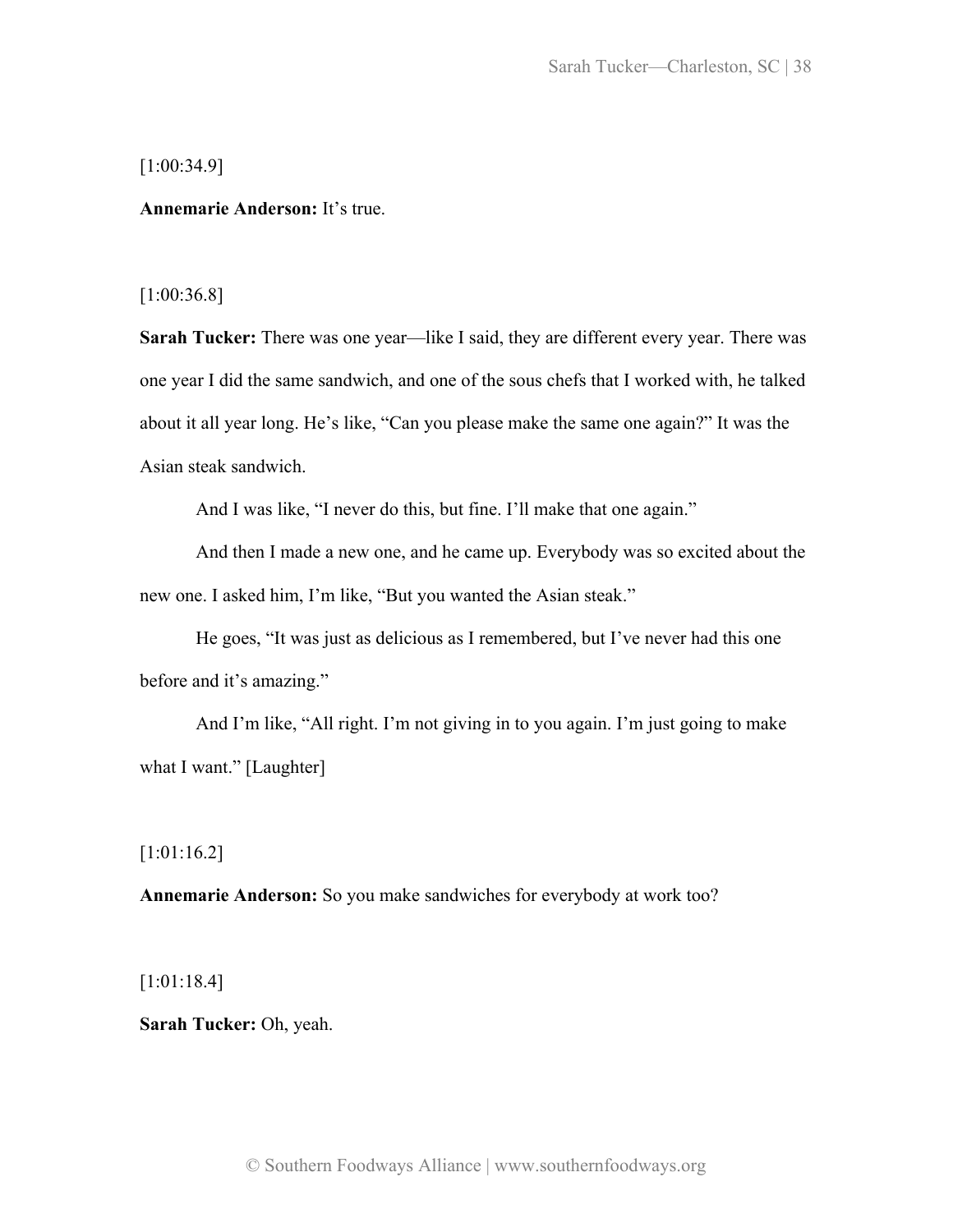## [1:01:19.0]

### **Annemarie Anderson:** Wow.

### [1:01:20.1]

**Sarah Tucker:** The whole National Sandwich Day schedule is around staff meal, because I have to make it downtown by staff meal. So I have a couple stops on the way out of Mount Pleasant, and then I stop for staff meal. And then Carmella's has been, because it's right there, the big drop-off where people meet me and get their sandwiches, and then we kind of like go back through Mount Pleasant, through our friends at the Isle of Palms, and end up at our friends that are really close to the house.

[1:01:50.7]

**Annemarie Anderson:** That's great. Well, tell me too—let's see. [Searching notes] Wow. We've been doing this for an hour. [Laughter]

### $[1:02:00.5]$

**Sarah Tucker:** I told you, it's hard to get me to shut up. [Laughter]

### [1:02:00.5]

**Annemarie Anderson:** No, this is great. This is perfect. Well, this is a little bigger question, a more thinking question too. What has kept you doing this work for so long? When did you decide this is going to be your career?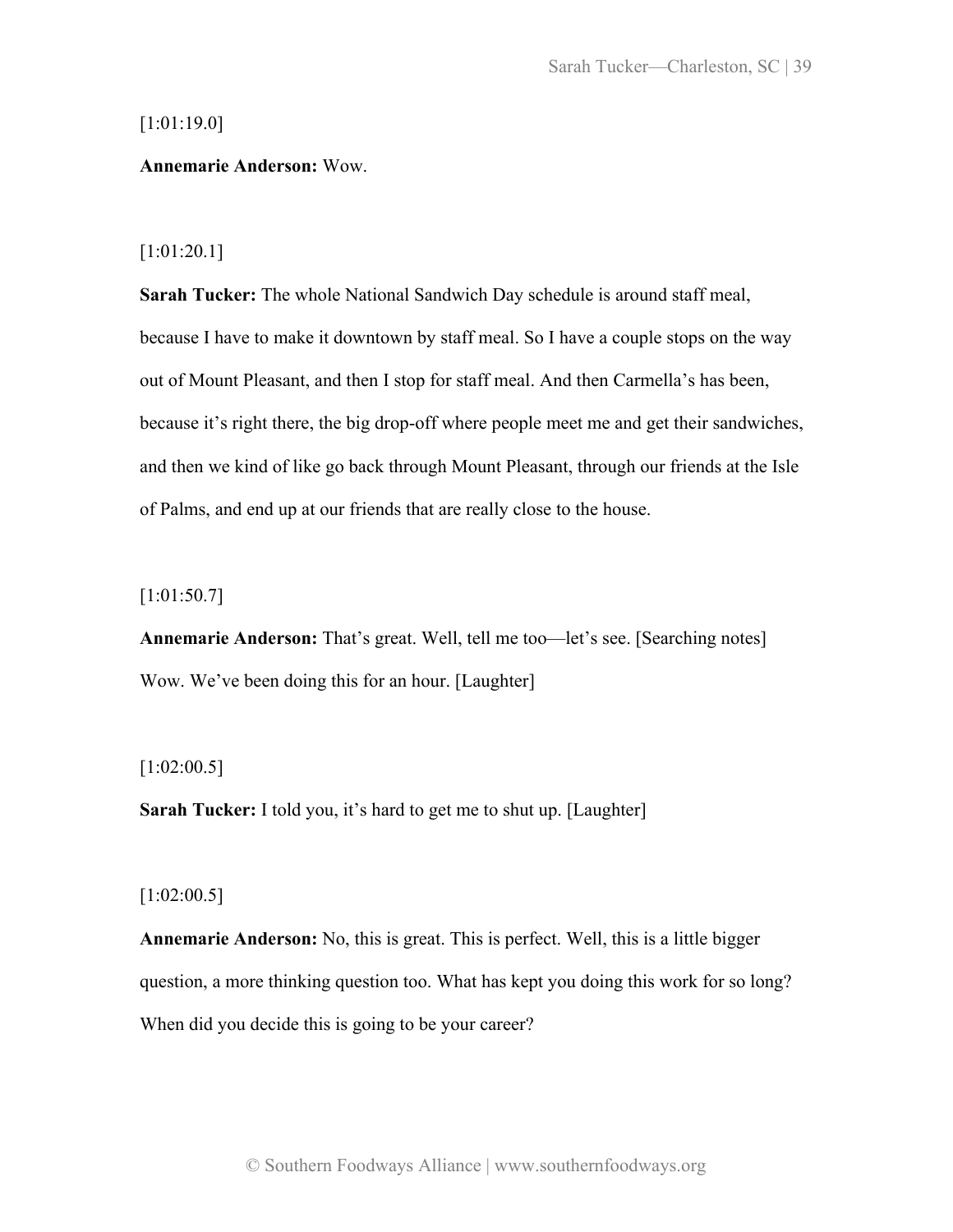# [1:02:18.6]

**Sarah Tucker:** I think once I got into fine dining is really when I decided that it even *could* be a career, because before that it was just kind of a job. And then the more I learned about food and wine and was able to convey that to people so at the table I'm almost an educator in a way but still have that, like, fun, positive interaction. It's just really conducive to my personality in general. I mean, I like to see people happy. I don't want to cause any angst. I do sometimes. I'm only human. But it's just really conducive, and also to my way of life. I'm a big beach bum. I've got my four-legged kids. That's all I want. And I'm a night owl. I've never been a morning person. So, you know, I work a lunch here or there, but mostly then I can get up, wake up slowly, which I do, do some stuff around the house, go to work, come back, run some errands. Nighttime shopping is the greatest when you're going to the grocery store, all the new stuff is stocked fresh, and that's kind of like my time of night. And come home, do some laundry or whatever it is, watch some TV, make some food, it just—it works for me.

## $[1:03:46.6]$

**Annemarie Anderson:** How did you educate yourself about food and wine?

#### [1:03:49.9]

**Sarah Tucker:** Well, a lot of times it's a lot of people depend on the restaurant. We definitely do wine tastings when we get new wines, staff training. We have, like, ongoing education, like you'll have quizzes and that sort of thing. Anytime there's a new menu come out, you have to learn all the ingredients in those dishes and that sort of thing. But I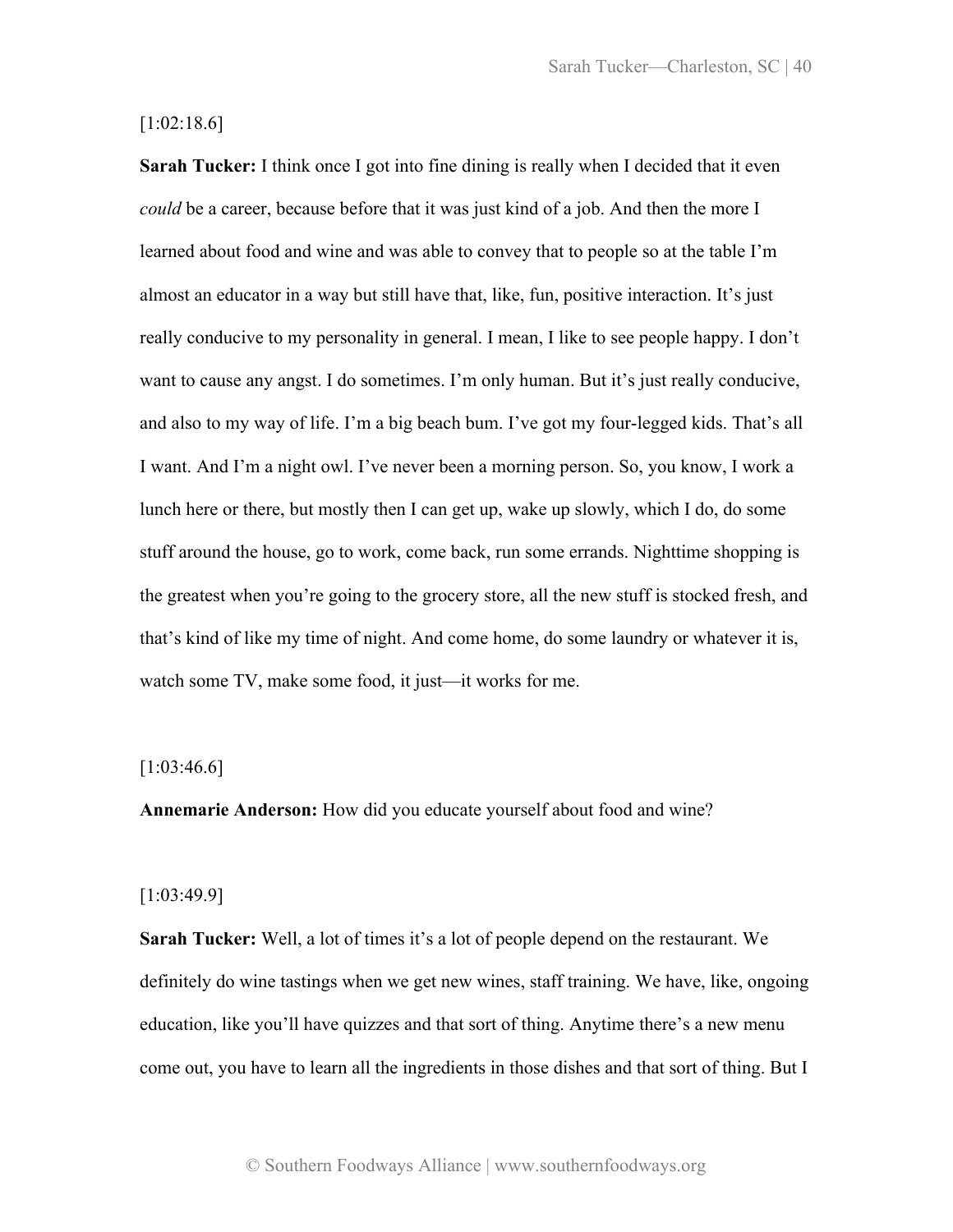really enjoy food and wine, so I feel like educating myself is going out to other places as well and dining and seeing what other people are doing for food, and paying attention. I've been in the business so long now that I kind of like look around the restaurant and I can see what's going on behind the scenes almost, which a lot of people might not like.

My husband, who's a restaurant manager, he doesn't want to necessarily look at that. He's like, "I'm out of work. I'm not paying attention."

But I still find it fascinating. I'm like, "Okay. I can see the person over here that's just like hanging out and not doing their work. And then I see this person who's engaging and is great."

And I just want to, like, experience more food and wine, because every time I have someone who is waiting on me who is engaging me, I take something from them in a positive way. Sometimes they'll say something, I'm like, "Oh, I'm stealing that phrase." You know. So just being aware of your surroundings, I guess, and in the moment in this field to be like, "I can always be better," and not think that you've ever reached your pinnacle, because you can always be better. There's more to say and do and learn, and there's always new lines.

[1:05:35.0]

**Annemarie Anderson:** That's great. Well, tell me too—so this is something that I've been thinking about and reading about and talking to other folks about.

[1:05:43.8]

### [Recorder turned off]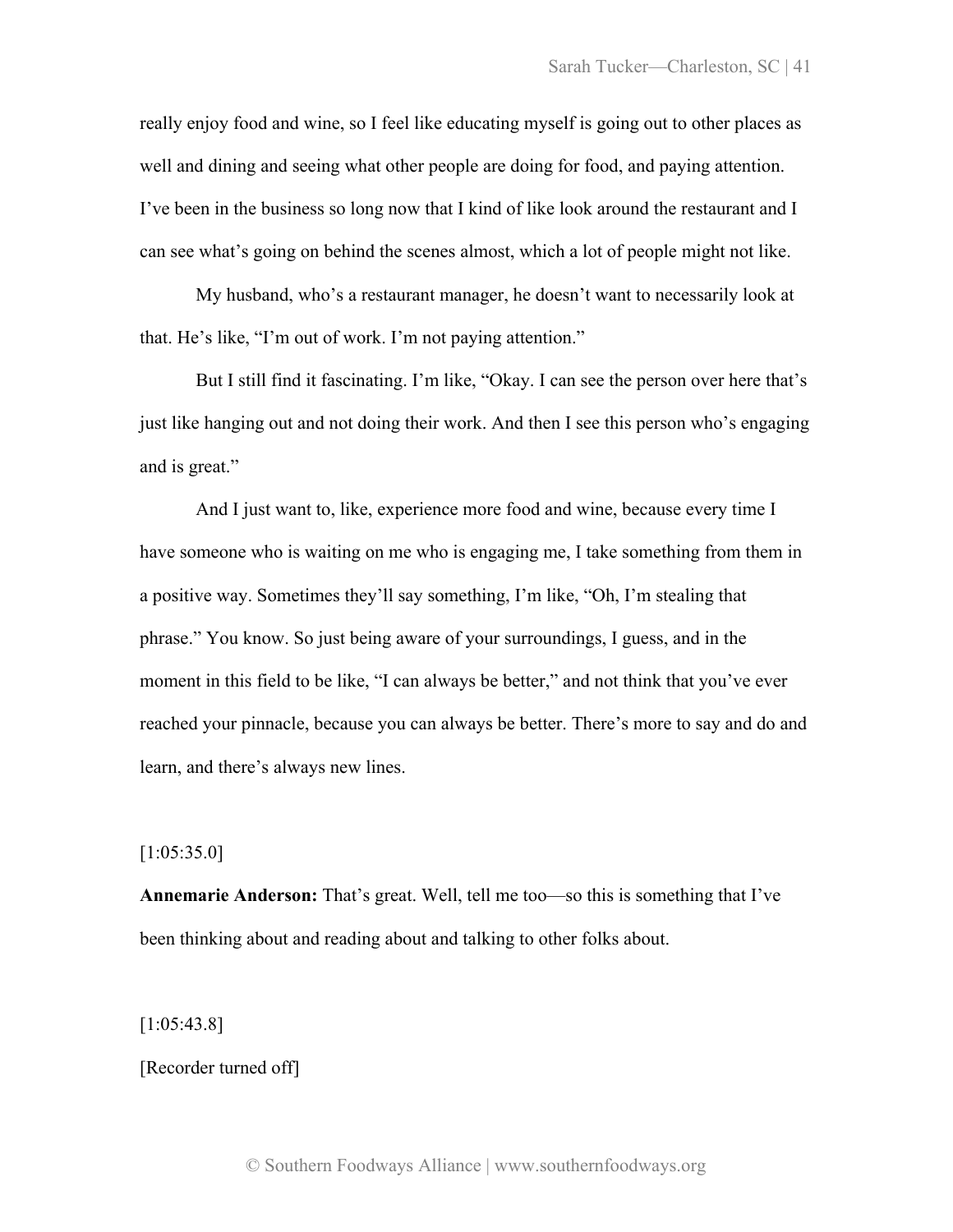# $[1:05:46.6]$

**Annemarie Anderson:** Okay. Great. So we are back for track two. I was going to ask you—I think that I've learned from talking to folks that there's difference between service and hospitality, that the two terms, the two things are interconnected but not necessarily have the same idea behind them. Could you talk about your definitions for service and hospitality?

### [1:06:07.3]

**Sarah Tucker:** Well, I think hospitality is anyone that works in the business, so it could be like someone, like, cleaning your hotel room, like, they're still in hospitality. But I think service is more food and beverage oriented, because you are very service oriented. It's all about the guest. And, you know, if you're cleaning a hotel room, it's kind of picking up after people, if that makes sense.

But then even within food and beverage, even back in the kitchen you're trying to make dishes to some person's standards. We have all these crazy allergies now, so you have to deal with that in a way, but not while you're on stage. So I think a lot of different people, like, they talk about, like, disparities in pay between, like, front and the back of the house—and I don't know if this is where you were going with that question. But a lot of times, some of the people that work in the kitchen, they—I don't want to say they can't, but they don't *want* to work in the front of the house, because they don't want to say something nicely to someone's face when it seems kind of ridiculous. You know, people ask you the craziest questions. The one guy that asked me where our shrimp was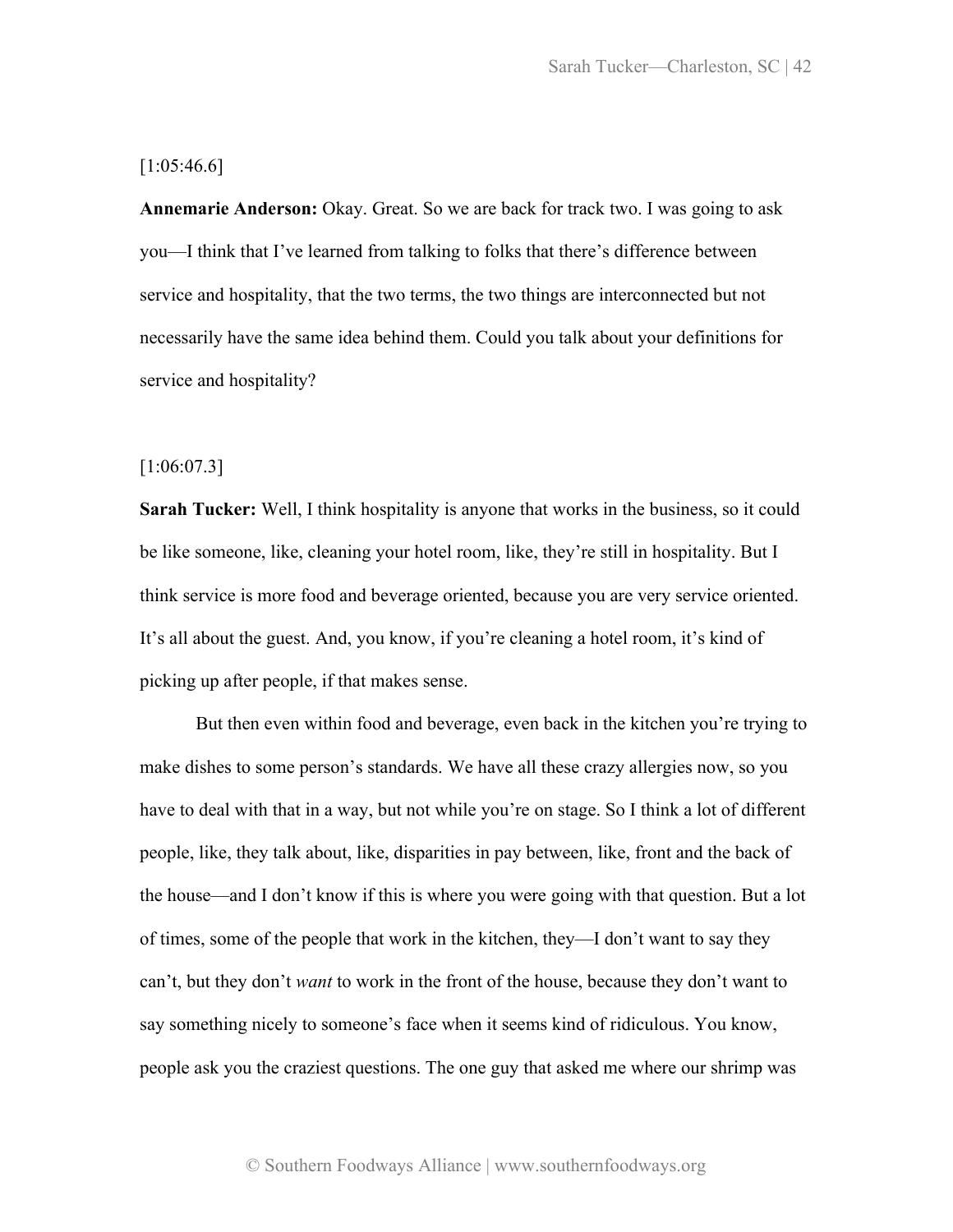from, and I told him it was local, and he pointed towards the ocean and he goes, "From the ocean?"

And I was like, "Yes, sir, from the ocean." But you just have to, like, keep a smile, and you don't want to make them feel bad. Like, whatever.

But, yeah, I think there's a lot of difference there, and a lot of the more menial jobs are more maybe hospitality oriented, if that makes sense. But it's also a struggle. We recently had a struggle keeping, like, dishwashers, and if you've ever been in the dish pit, it's not fun. I've been in there before. It is not fun. So treating those people with respect goes a long, long way. I've had some of my best compliments that I've ever gotten come from people in the dish pit. One of the guys, he's like, "Sarah Tucker, I like you. You know why I like you? Because you're always the same."

And I was like, "Herman, thanks, man."

Our dishwasher right now, Snoop, who I love and does a great job, the other day he told me, he goes, "You know what? I like you because you just make me feel good."

So having, like, these relationships, like, throughout time, like you were saying earlier, I'm just like connecting it. And that might not have been your question, but I'm just connecting it because that is what keeps me going, is, like, having these relationships and building these relationships. And somebody saying that to me, like, that touches my heart, says, "Okay. You're doing something right, like, keep on keeping on." Even if I'm having a bad day, got bad news that day, whatever's going on, then I have, like, this support group that is also my job.

 $[1:09:33.5]$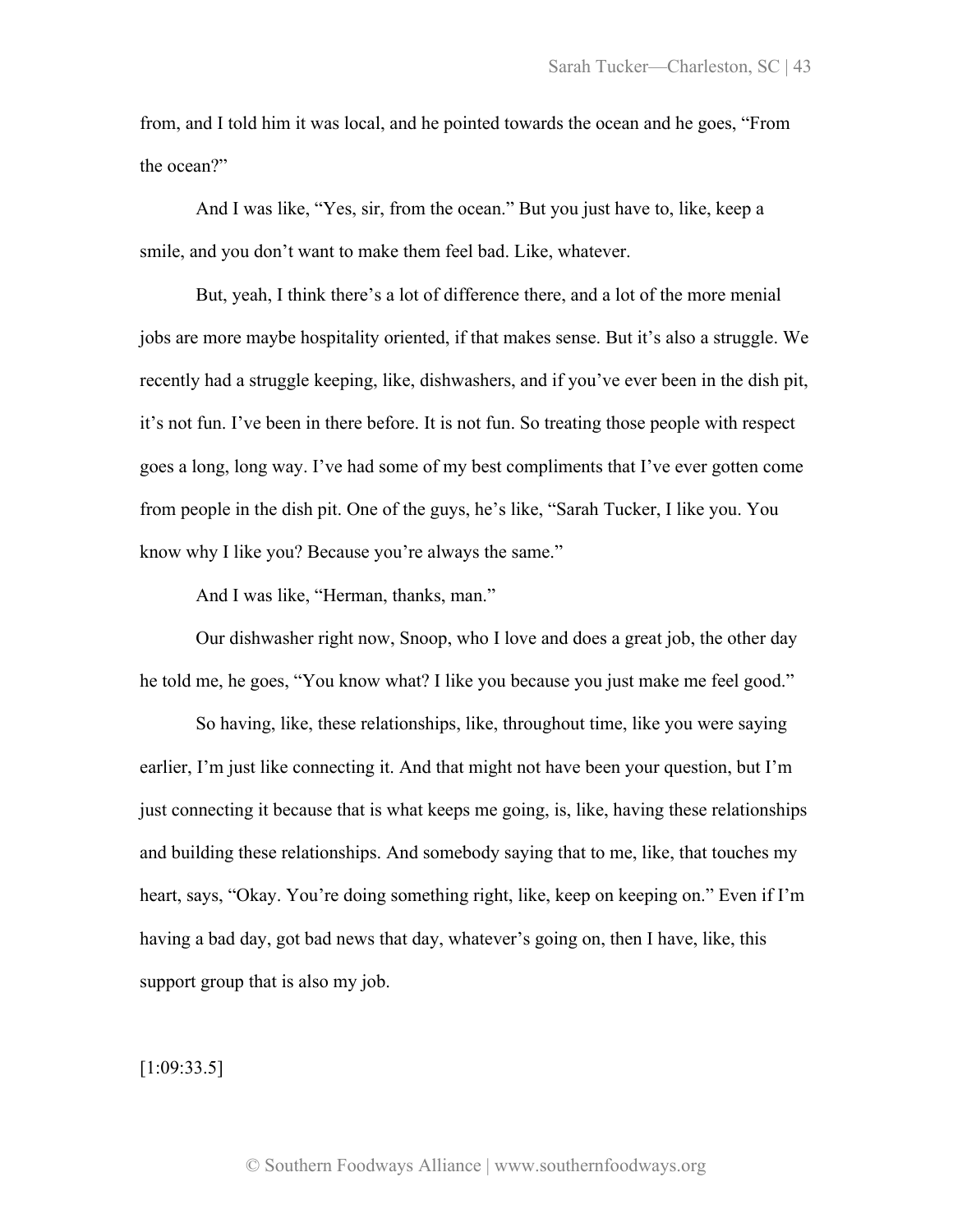**Annemarie Anderson:** That's great. Well, you've said you wanted to talk a little bit about that community. Tell me a little bit about, I mean, maybe the community within your restaurant, but also larger.

## [1:09:44.5]

**Sarah Tucker:** Yeah. It's not so much just within my restaurant, but people that do this as a career, we definitely all come together. One of my best friends, Delia Smith, is a perfect example. She was working for the same company as I did, but High Cotton right across the street, and her friend that worked there got cancer. We would, like, go out after work and sit and have a beer, talk through it. I'd just listen. But then we were proactive too. She needed help. She couldn't work anymore. So we did, like, these little, like, squares that we sold to people from restaurants up and down the street, kind of like Bingo squares. So you get this silly question asked, you get an *x* on your square. And we got people to donate prizes, and everybody paid money in, and all the money went to Lisa. So we all take care of each other like that.

And then, you know, at the end of the night, you may need to vent a little bit. It's not all peaches and roses, but no job is. So we'll go sit and talk to each other and be like, "Oh, I've got this funny story," or, "I've got this funny story." And then any angst that you might hold on to, you kind of are able to release that. And then I find after we have like a few minutes of our diatribe about, like, what happened in the night, then we get on to, like, really great conversations. Because if you're a career server, you're, you know, probably not a college kid that's going to the club or something. So we're just sitting there like having real conversations, and we form great friendships.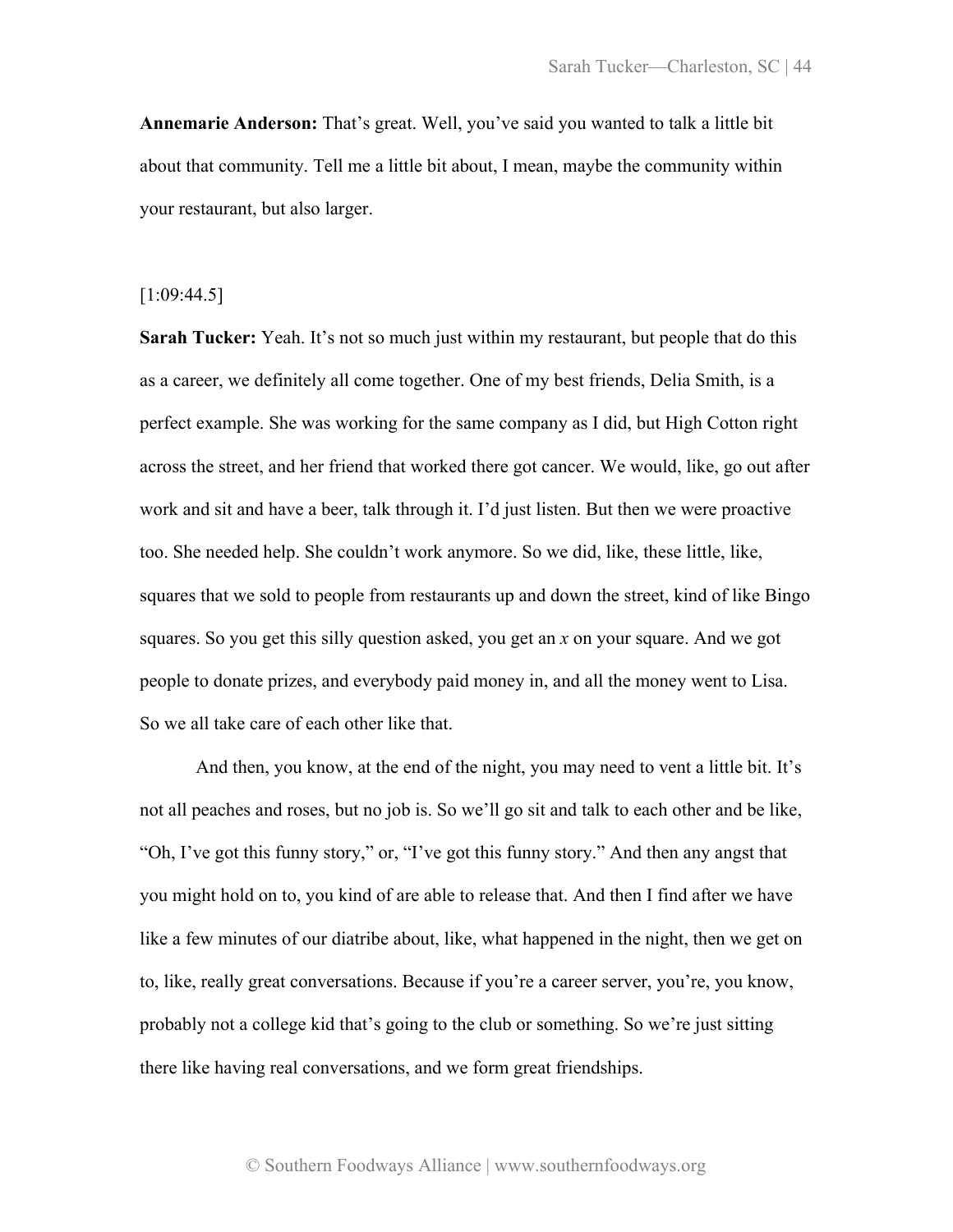And anytime anything happens to any one of our own, which recently we just had a shooting downtown, like, one of the sous chefs from The Darling Oyster Bar, we all kind of like come together. There have been, like, donations made, they set a cap on it, and it's already surpassed that because we all come together because we are one big family and we know, like, what we go through every day. And it's important for us to come together, and I think it's beautiful that we do all rally around each other. It's like, "Okay. He's gone. He can't work every day, so we're going to raise this money for his kid so that she has something for the future," which I think I can't even say it again. I can say it again. It's beautiful and it's important and that's where it comes from being, like, a tenured server. Like, this is your career path, this is what you're doing, and you've got to support everyone else that's in it.

[1:12:35.6]

**Annemarie Anderson:** It's beautiful. It really is.

[1:12:38.3]

**Sarah Tucker:** It's how I feel.

[1:12:40.5]

**Annemarie Anderson:** That's great. Well, you know, I don't know that I have any other questions, except for, I guess, the last one. You know, what are some of the biggest lessons you've learned from working twenty-plus years in the industry?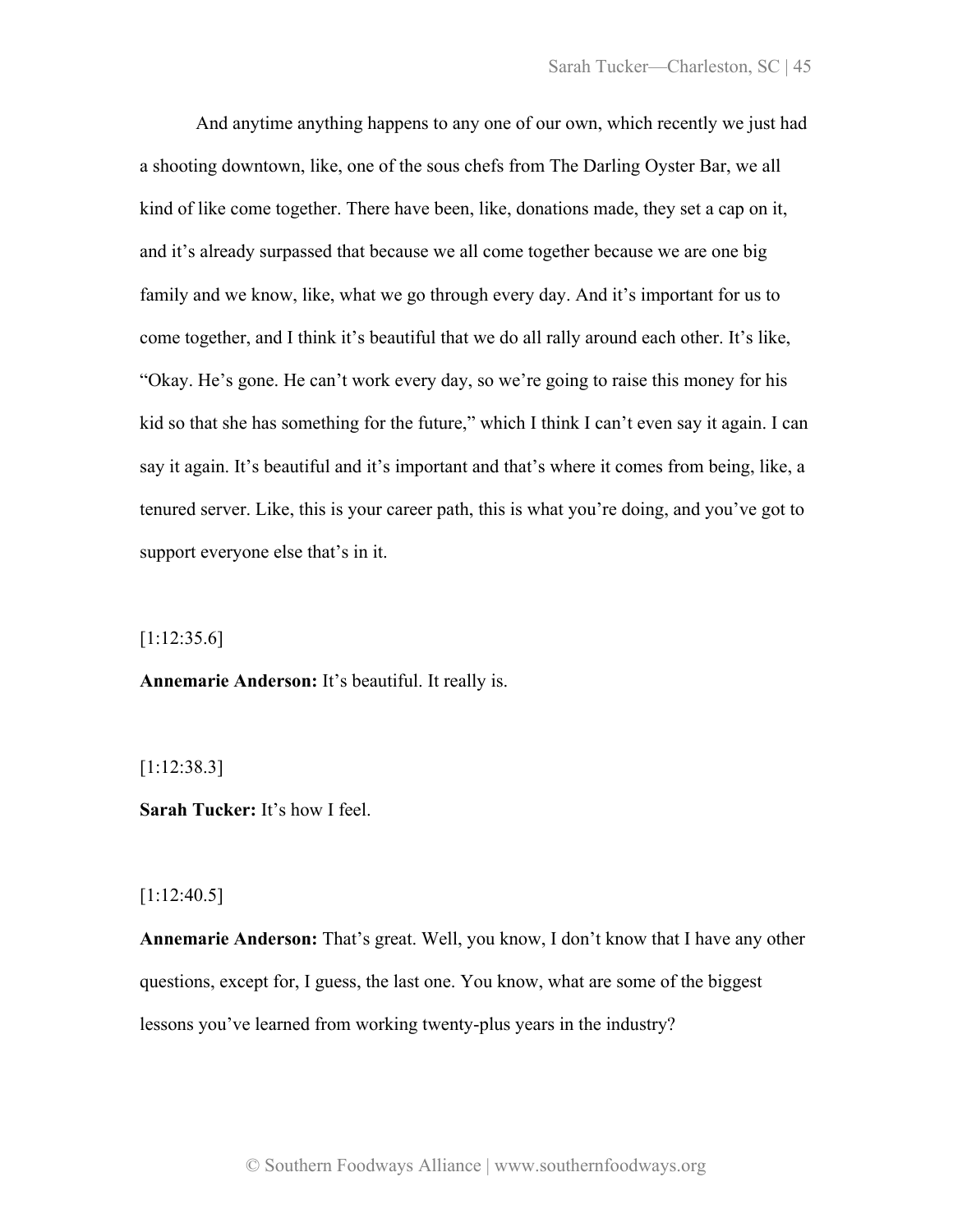# [1:12:56.0]

**Sarah Tucker:** Some of the biggest—that's a big question. Some of the biggest lessons? Sometimes you can't always wear your heart on your sleeve. Sometimes you have to put away what's going on with you personally to be able to do your job correctly, which I still struggle with, because I'm kind of like an open book. Like, something's wrong with me, you're probably going to know it, even if I'm like trying to, like, squelch it down.

And then just being nice to people. People, like, the response of you being nice to them . . . is huge. You can watch it and physically see it. When I first started, there was a guy that came in when I was working at Italian Market, and no one wanted to wait on him. And I'm going to curse now. He was a giant asshole. He would come in and he was a jerk the entire time. And I don't know what his job was, because he would never really talk to you, but the whole time I was just like, "He's not mad at me. He's not mad at me." And I would wait on him every time, and he would request me. I'm guessing his job was *very* stressful. At the end, he would leave with a smile and a "Thank you" and leave me with a bunch of money. I was like, "Okay. Hope you get that worked out, man." But, you know, hey, I was kind and nice to him, and apparently that's what he needed in his day. And I think as long as you don't take it so personally, like unless I've done something wrong, you can't hurt me. [Laughter] This is kind of how I go about it when I'm at the table. I'm like, "Okay. I've done nothing to you."

I worked with another guy who, when anyone would ever get exasperated, Neal Valiet, worked with him at J Bistro, and I'm going to try and do his accent, which I'm really terrible at. But he's from New Zealand, and he would always tell me, [Imitates] "Sarah, we're just carrying their dinner, Sarah. We're just carrying their dinner, that's all.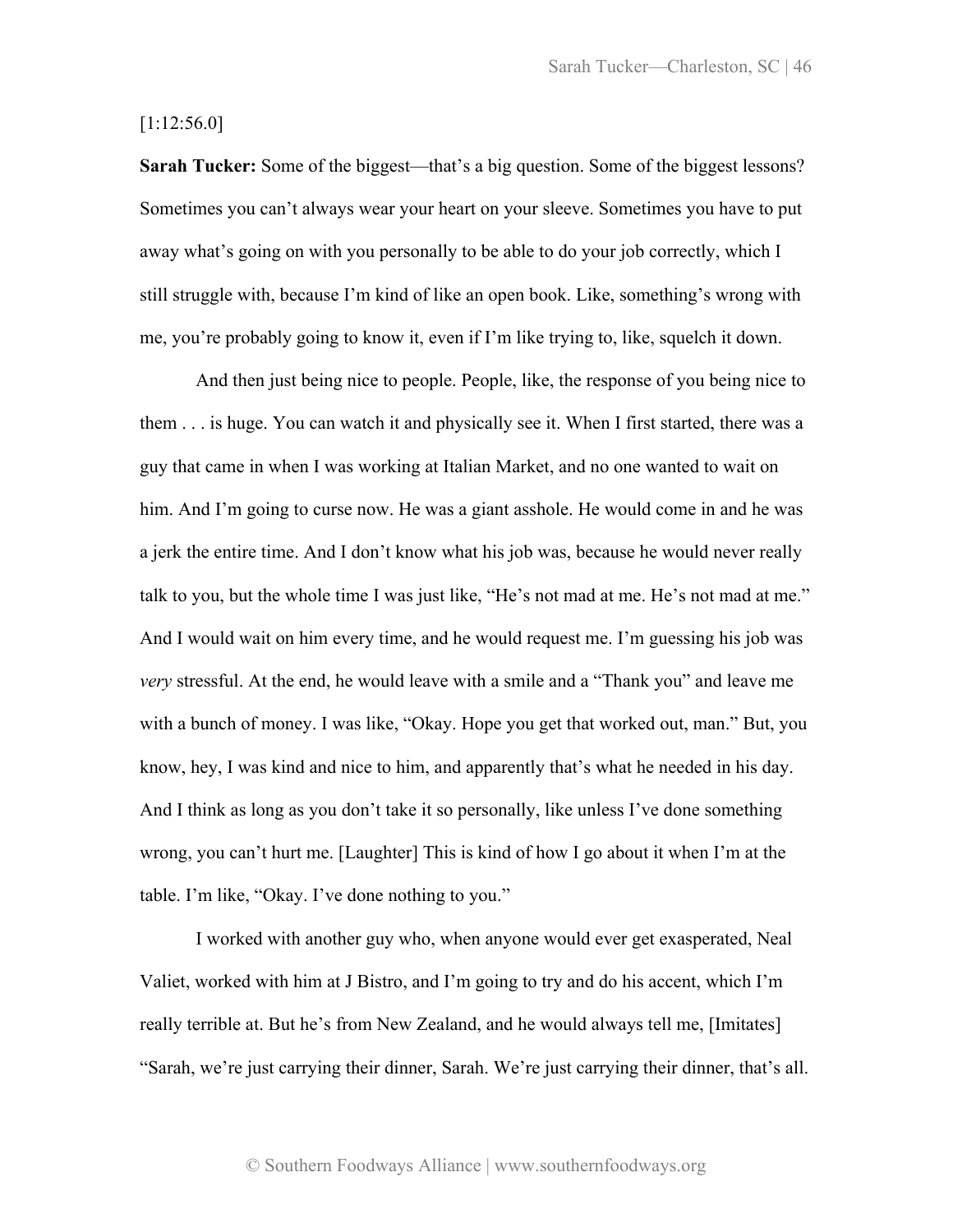Don't get all worked up." And that's one of those other things that's always stuck with me. He's right. I mean, you know, fine dining isn't quite that, there's a lot more that goes into it, but in the end, we really are just carrying their dinner. It's nothing to get, like, hot and bothered about.

So I don't know if that answered your question.

[1:15:44.4]

**Annemarie Anderson:** That's great.

[1:15:45.1]

**Sarah Tucker:** I digress.

[1:15:45.9]

**Annemarie Anderson:** That's great. Well, I think I don't have anything else to ask you. Is there anything we haven't talked about or that you haven't mentioned that you want to talk about?

[1:15:54.3]

**Sarah Tucker:** I don't think so. I mean, not that I can think of off the top of my head right now, anyway. I think I put it all out there.

[1:16:04.8]